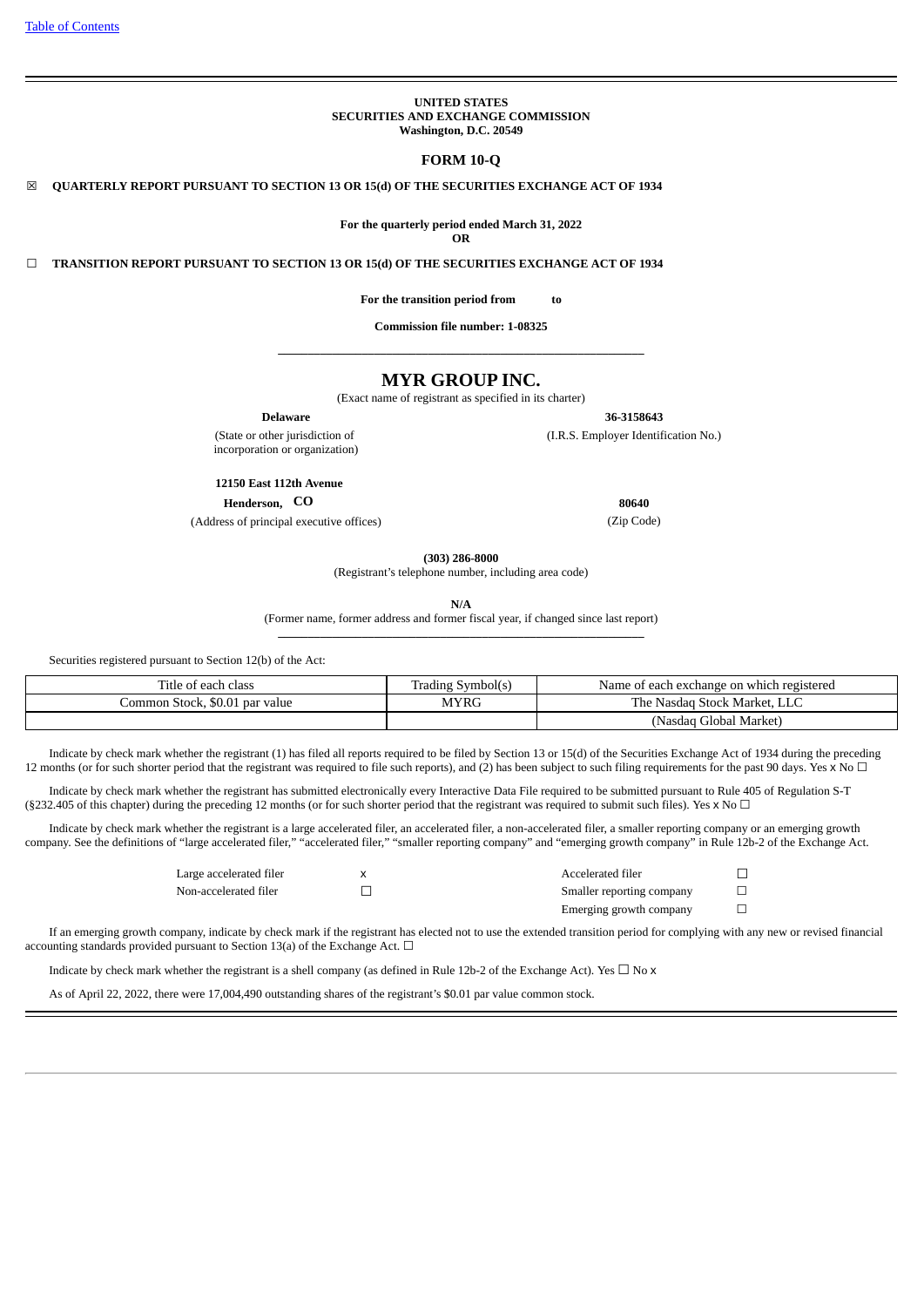# **INDEX**

|                |                                                                                                                                | Page           |
|----------------|--------------------------------------------------------------------------------------------------------------------------------|----------------|
|                | <b>Part I-Financial Information</b>                                                                                            |                |
| Item 1.        | <b>Financial Statements</b>                                                                                                    | 2              |
|                | Consolidated Balance Sheets as of March 31, 2022 (unaudited) and December 31, 2021                                             |                |
|                | Unaudited Consolidated Statements of Operations and Comprehensive Income for the Three Months Ended<br>March 31, 2022 and 2021 | 3              |
|                | Unaudited Consolidated Statements of Stockholders' Equity for the Three Months Ended March 31, 2022 and<br>2021                | $\overline{4}$ |
|                | Unaudited Consolidated Statements of Cash Flows for the Three Months Ended March 31, 2022 and 2021                             | 5              |
|                | <b>Notes to Unaudited Consolidated Financial Statements</b>                                                                    | 6              |
| <u>Item 2.</u> | <u>Management's Discussion and Analysis of Financial Condition and Results of Operations</u>                                   | 22             |
| Item 3.        | Quantitative and Qualitative Disclosures About Market Risk                                                                     | 32             |
| Item 4.        | <b>Controls and Procedures</b>                                                                                                 | 33             |
|                | <b>Part II-Other Information</b>                                                                                               |                |
| Item 1.        | <b>Legal Proceedings</b>                                                                                                       | 34             |
| Item 1A.       | <b>Risk Factors</b>                                                                                                            | 34             |
| Item 2.        | <b>Unregistered Sales of Equity Securities and Use of Proceeds</b>                                                             | 34             |
| Item 6.        | <b>Exhibits</b>                                                                                                                | 35             |

<span id="page-1-0"></span>Throughout this report, references to "MYR Group," the "Company," "we," "us" and "our" refer to MYR Group Inc. and its consolidated subsidiaries, except as otherwise indicated or as the context otherwise requires.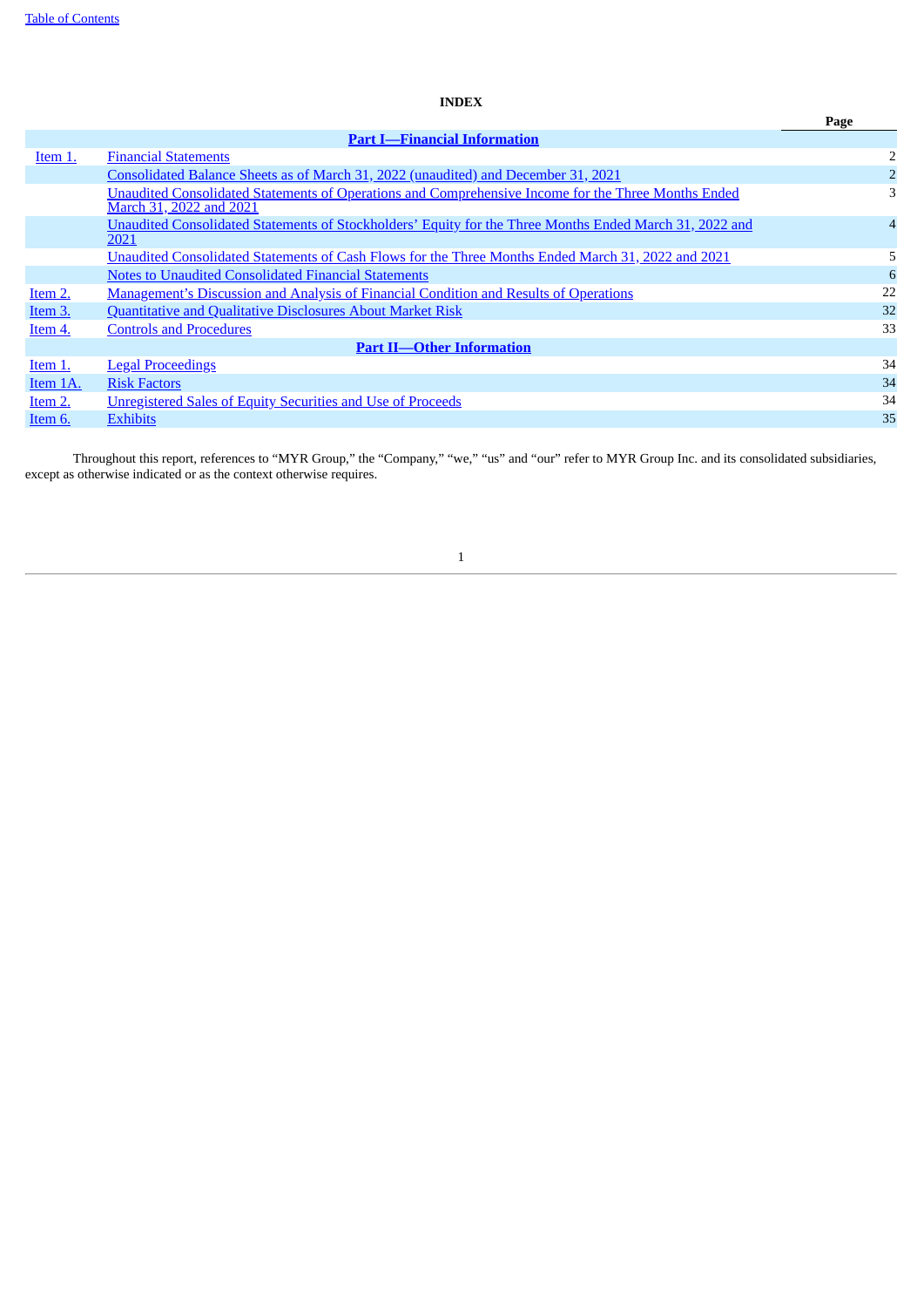# **PART I - FINANCIAL INFORMATION**

# <span id="page-2-1"></span><span id="page-2-0"></span>**ITEM 1. FINANCIAL STATEMENTS**

# **MYR GROUP INC.**

# **CONSOLIDATED BALANCE SHEETS**

| (in thousands, except share and per share data)                                                                                                                                          |               | March 31,<br>2022 |                | December 31,<br>2021 |
|------------------------------------------------------------------------------------------------------------------------------------------------------------------------------------------|---------------|-------------------|----------------|----------------------|
|                                                                                                                                                                                          |               | (unaudited)       |                |                      |
| <b>ASSETS</b>                                                                                                                                                                            |               |                   |                |                      |
| Current assets:                                                                                                                                                                          |               |                   |                |                      |
| Cash and cash equivalents                                                                                                                                                                | \$            | 18,732            | \$             | 82,092               |
| Accounts receivable, net of allowances of \$2,385 and \$2,441, respectively                                                                                                              |               | 386,193           |                | 375,353              |
| Contract assets, net of allowances of \$403 and \$385, respectively                                                                                                                      |               | 243,654           |                | 225,075              |
| Current portion of receivable for insurance claims in excess of deductibles                                                                                                              |               | 11,388            |                | 11,078               |
| Refundable income taxes                                                                                                                                                                  |               | 5,557             |                | 9,228                |
| Prepaid expenses and other current assets                                                                                                                                                |               | 50,071            |                | 45,564               |
| Total current assets                                                                                                                                                                     |               | 715,595           |                | 748,390              |
| Property and equipment, net of accumulated depreciation of \$331,174 and \$322,128, respectively                                                                                         |               | 206,969           |                | 196,092              |
| Operating lease right-of-use assets                                                                                                                                                      |               | 32,438            |                | 20,971               |
| Goodwill                                                                                                                                                                                 |               | 110,594           |                | 66,065               |
| Intangible assets, net of accumulated amortization of \$19,571 and \$16,779, respectively                                                                                                |               | 102,916           |                | 49,054               |
| Receivable for insurance claims in excess of deductibles                                                                                                                                 |               | 30,602            |                | 32,443               |
| Investment in joint ventures                                                                                                                                                             |               | 2,792             |                | 3,978                |
| Other assets                                                                                                                                                                             |               | 3,673             |                | 4,099                |
| <b>Total assets</b>                                                                                                                                                                      | \$            | 1,205,579         | $\mathfrak{s}$ | 1,121,092            |
| <b>LIABILITIES AND STOCKHOLDERS' EQUITY</b>                                                                                                                                              |               |                   |                |                      |
| Current liabilities:                                                                                                                                                                     |               |                   |                |                      |
| Current portion of long-term debt                                                                                                                                                        | \$            | 1,039             | $\mathfrak{s}$ | 1,039                |
| Current portion of operating lease obligations                                                                                                                                           |               | 9,270             |                | 7,765                |
| Current portion of finance lease obligations                                                                                                                                             |               | 1,374             |                |                      |
| Accounts payable                                                                                                                                                                         |               | 223,703           |                | 200,744              |
| <b>Contract liabilities</b>                                                                                                                                                              |               | 165,127           |                | 167,931              |
| Current portion of accrued self-insurance                                                                                                                                                |               | 25,916            |                | 24,242               |
| Accrued income taxes                                                                                                                                                                     |               | 2,866             |                | 2,021                |
| Other current liabilities                                                                                                                                                                |               | 68,969            |                | 94,857               |
| <b>Total current liabilities</b>                                                                                                                                                         |               | 498,264           |                | 498,599              |
| Deferred income tax liabilities                                                                                                                                                          |               | 24,627            |                | 24,620               |
| Long-term debt                                                                                                                                                                           |               | 48,657            |                | 3,464                |
| Accrued self-insurance                                                                                                                                                                   |               | 48,794            |                | 50,816               |
| Operating lease obligations, net of current maturities                                                                                                                                   |               | 23,180            |                | 13,230               |
| Finance lease obligations, net of current maturities                                                                                                                                     |               | 3,001             |                |                      |
| Other liabilities                                                                                                                                                                        |               | 22,778            |                | 11,261               |
| <b>Total liabilities</b>                                                                                                                                                                 |               | 669,301           |                | 601,990              |
| Commitments and contingencies                                                                                                                                                            |               |                   |                |                      |
| Stockholders' equity:                                                                                                                                                                    |               |                   |                |                      |
| Preferred stock—\$0.01 par value per share; 4,000,000 authorized shares; none issued and outstanding at March 31, 2022 and December 31, 2021                                             |               |                   |                |                      |
| Common stock—\$0.01 par value per share; 100,000,000 authorized shares; 16,995,250 and 16,870,636 shares issued and outstanding at March 31,<br>2022 and December 31, 2021, respectively |               | 170               |                | 168                  |
| Additional paid-in capital                                                                                                                                                               |               | 159,256           |                | 163,754              |
| Accumulated other comprehensive income                                                                                                                                                   |               | 1,824             |                | 173                  |
| Retained earnings                                                                                                                                                                        |               | 375,028           |                | 355,007              |
| Total stockholders' equity                                                                                                                                                               |               | 536,278           |                | 519,102              |
| Total liabilities and stockholders' equity                                                                                                                                               | $\mathsf{\$}$ | 1,205,579         | $\mathfrak{s}$ | 1,121,092            |

<span id="page-2-2"></span>The accompanying notes are an integral part of these consolidated financial statements.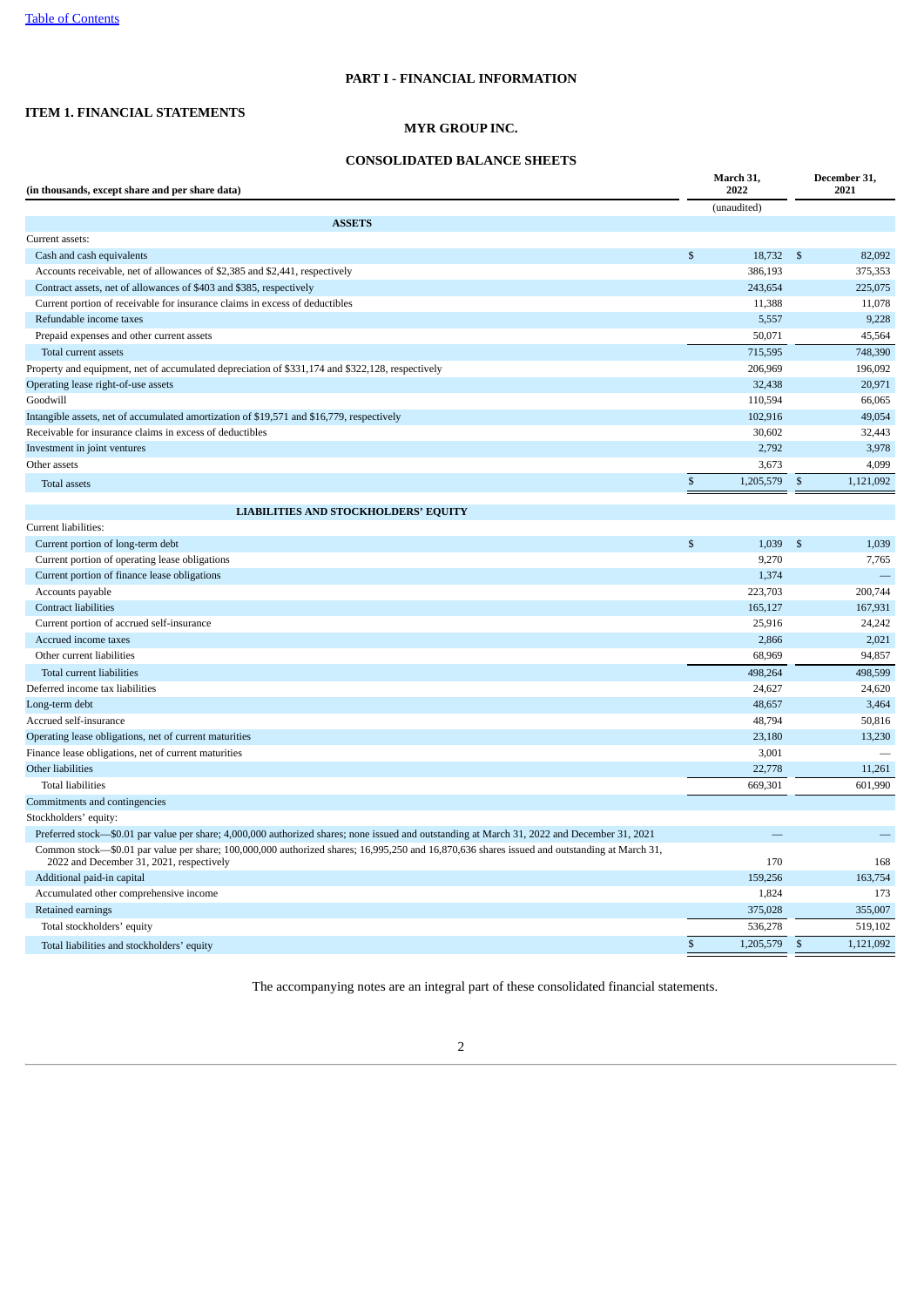# **UNAUDITED CONSOLIDATED STATEMENTS OF OPERATIONS AND COMPREHENSIVE INCOME**

|                                                                                   |    |         | Three months ended<br>March 31. |         |  |  |
|-----------------------------------------------------------------------------------|----|---------|---------------------------------|---------|--|--|
| (in thousands, except per share data)                                             |    | 2022    |                                 | 2021    |  |  |
| Contract revenues                                                                 | \$ | 636,624 | - \$                            | 592,486 |  |  |
| Contract costs                                                                    |    | 556,139 |                                 | 515,533 |  |  |
| Gross profit                                                                      |    | 80,485  |                                 | 76,953  |  |  |
| Selling, general and administrative expenses                                      |    | 53,564  |                                 | 49,647  |  |  |
| Amortization of intangible assets                                                 |    | 2,767   |                                 | 578     |  |  |
| Gain on sale of property and equipment                                            |    | (748)   |                                 | (683)   |  |  |
| Income from operations                                                            |    | 24,902  |                                 | 27,411  |  |  |
| Other income (expense):                                                           |    |         |                                 |         |  |  |
| Interest income                                                                   |    | 8       |                                 | 13      |  |  |
| Interest expense                                                                  |    | (451)   |                                 | (475)   |  |  |
| Other income (expense), net                                                       |    | (15)    |                                 | 41      |  |  |
| Income before provision for income taxes                                          |    | 24,444  |                                 | 26,990  |  |  |
| Income tax expense                                                                |    | 3,756   |                                 | 7,062   |  |  |
| Net income                                                                        | \$ | 20,688  | \$                              | 19,928  |  |  |
| Income per common share:                                                          |    |         |                                 |         |  |  |
| -Basic                                                                            | \$ | 1.22    | -\$                             | 1.19    |  |  |
| -Diluted                                                                          | \$ | 1.21    | -\$                             | 1.17    |  |  |
| Weighted average number of common shares and potential common shares outstanding: |    |         |                                 |         |  |  |
| -Basic                                                                            |    | 16,916  |                                 | 16,760  |  |  |
| -Diluted                                                                          |    | 17,133  |                                 | 17,045  |  |  |
| Net income                                                                        | \$ | 20,688  | -\$                             | 19,928  |  |  |
| Other comprehensive income:                                                       |    |         |                                 |         |  |  |
| Foreign currency translation adjustment                                           |    | 1,651   |                                 | 253     |  |  |
| Other comprehensive income:                                                       |    | 1,651   |                                 | 253     |  |  |
| Total comprehensive income                                                        | \$ | 22,339  | \$                              | 20,181  |  |  |

<span id="page-3-0"></span>The accompanying notes are an integral part of these consolidated financial statements.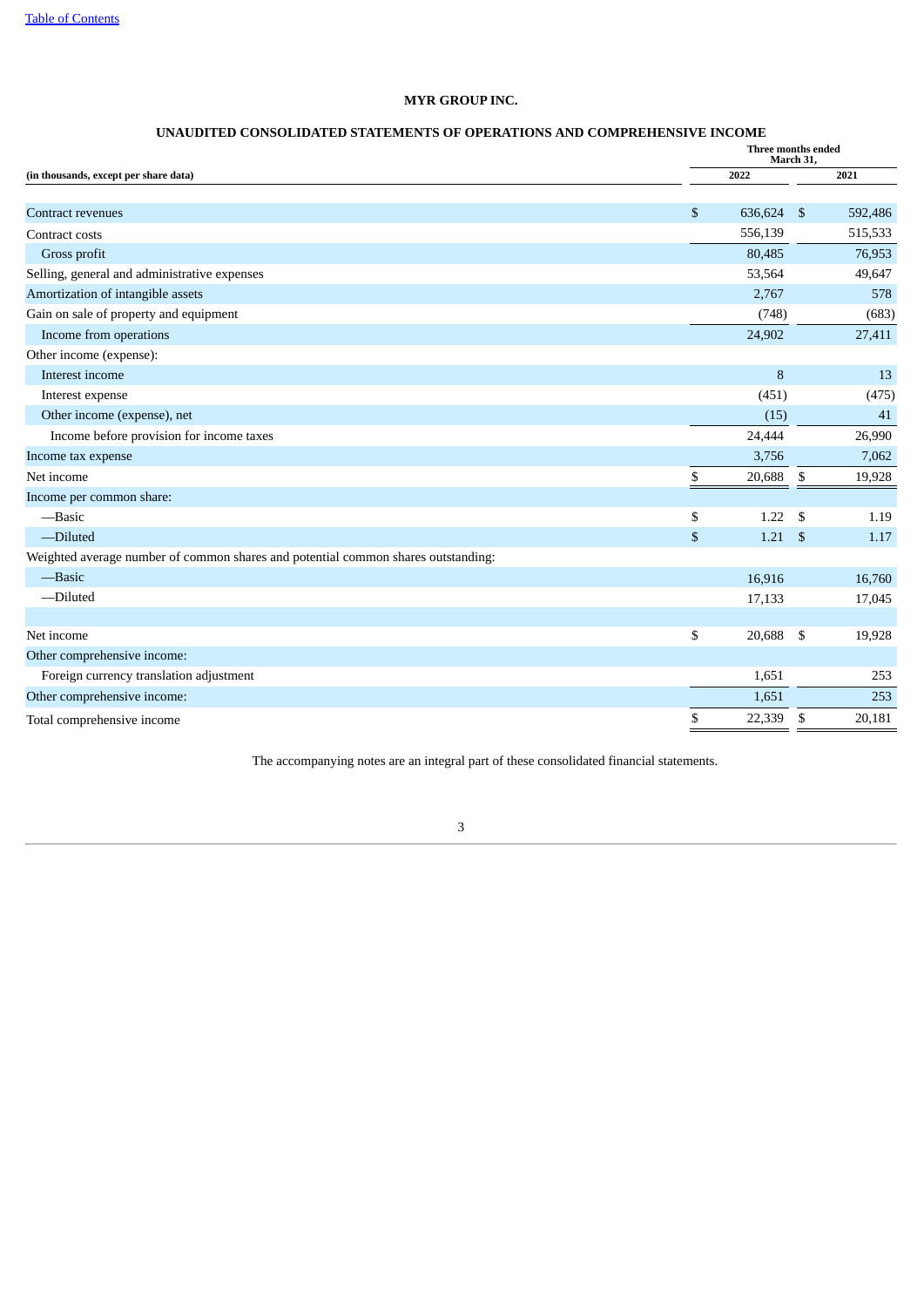# **UNAUDITED CONSOLIDATED STATEMENTS OF STOCKHOLDERS' EQUITY**

|                                            |              | Preferred                       |               | <b>Common Stock</b>             |              | <b>Additional</b><br>Paid-In |      | Accumulated<br>Other<br>Comprehensive |               | <b>Retained</b> |      | <b>MYR</b><br>Group Inc.<br>Stockholders' |                 | Noncontrolling           |   |                |
|--------------------------------------------|--------------|---------------------------------|---------------|---------------------------------|--------------|------------------------------|------|---------------------------------------|---------------|-----------------|------|-------------------------------------------|-----------------|--------------------------|---|----------------|
| (in thousands)                             |              | Stock                           | <b>Shares</b> | Amount                          |              | Capital                      |      | <b>Income (Loss)</b>                  |               | <b>Earnings</b> |      | <b>Equity</b>                             | <b>Interest</b> |                          |   | <b>Total</b>   |
| <b>Balance at December 31, 2020</b>        | $\mathbf{s}$ | $\hspace{0.1mm}-\hspace{0.1mm}$ | 16,734        | 167<br>$\mathbb{S}$             | $\mathbf{s}$ | 158,618                      | -\$  | 23                                    | <sup>\$</sup> | 270,480         | - \$ | 429,288                                   | -S              | $\overline{a}$           |   | 429,292        |
| Net income                                 |              | -                               |               |                                 |              |                              |      |                                       |               | 19,928          |      | 19,928                                    |                 |                          |   | 19,928         |
| Stock issued under compensation plans, net |              |                                 | 123           | $\mathbf{1}$                    |              | 109                          |      |                                       |               |                 |      | 110                                       |                 | -                        |   | 110            |
| Stock-based compensation expense           |              | $\overline{\phantom{a}}$        |               | $\overbrace{\phantom{12332}}$   |              | 1,487                        |      | -                                     |               | -               |      | 1,487                                     |                 | $\overline{\phantom{a}}$ |   | 1,487          |
| Shares repurchased                         |              | $\hspace{0.1mm}-\hspace{0.1mm}$ | (41)          | $\hspace{0.1mm}-\hspace{0.1mm}$ |              | (2,231)                      |      | $\hspace{0.1mm}-\hspace{0.1mm}$       |               | (387)           |      | (2,618)                                   |                 | $\qquad \qquad$          |   | (2,618)        |
| Other comprehensive income                 |              | -                               | -             | $\overline{\phantom{a}}$        |              |                              |      | 253                                   |               |                 |      | 253                                       |                 | -                        |   | 253            |
| Stock issued - other                       |              | _                               |               |                                 |              | 12                           |      |                                       |               |                 |      | 12                                        |                 |                          |   | 12             |
| Balance at March 31, 2021                  |              |                                 | 16,817        | 168<br>S                        | \$           | 157,995                      | \$   | 276                                   | S             | 290,021         | S    | 448,460                                   | S               |                          | S | 448,464        |
|                                            |              |                                 |               |                                 |              |                              |      |                                       |               |                 |      |                                           |                 |                          |   |                |
| Balance at December 31, 2021               | \$           |                                 | 16,871        | 168<br>-S                       | \$           | 163,754                      | - \$ | 173                                   | -S            | 355,007         | - \$ | 519,102                                   | S               |                          |   | 519,102        |
| Net income                                 |              | $\overline{\phantom{a}}$        | _             | $\hspace{0.1mm}-\hspace{0.1mm}$ |              | $\overline{\phantom{a}}$     |      |                                       |               | 20,688          |      | 20,688                                    |                 |                          |   | 20,688         |
| Stock issued under compensation plans, net |              | $\overline{\phantom{a}}$        | 193           | $\overline{2}$                  |              | $\overline{2}$               |      | -                                     |               |                 |      | $\overline{4}$                            |                 |                          |   | $\overline{4}$ |
| Stock-based compensation expense           |              |                                 |               | $\hspace{0.1mm}-\hspace{0.1mm}$ |              | 1,624                        |      |                                       |               |                 |      | 1,624                                     |                 |                          |   | 1,624          |
| Shares repurchased                         |              |                                 | (69)          |                                 |              | (6, 124)                     |      |                                       |               | (667)           |      | (6,791)                                   |                 | -                        |   | (6,791)        |
| Other comprehensive income                 |              | -                               |               |                                 |              |                              |      | 1,651                                 |               |                 |      | 1,651                                     |                 |                          |   | 1,651          |
| Balance at March 31, 2022                  |              |                                 | 16,995        | 170<br>\$                       | \$           | 159,256                      | \$.  | 1,824                                 |               | 375,028         | S    | 536,278                                   |                 | -                        |   | 536,278        |

<span id="page-4-0"></span>The accompanying notes are an integral part of these consolidated financial statements.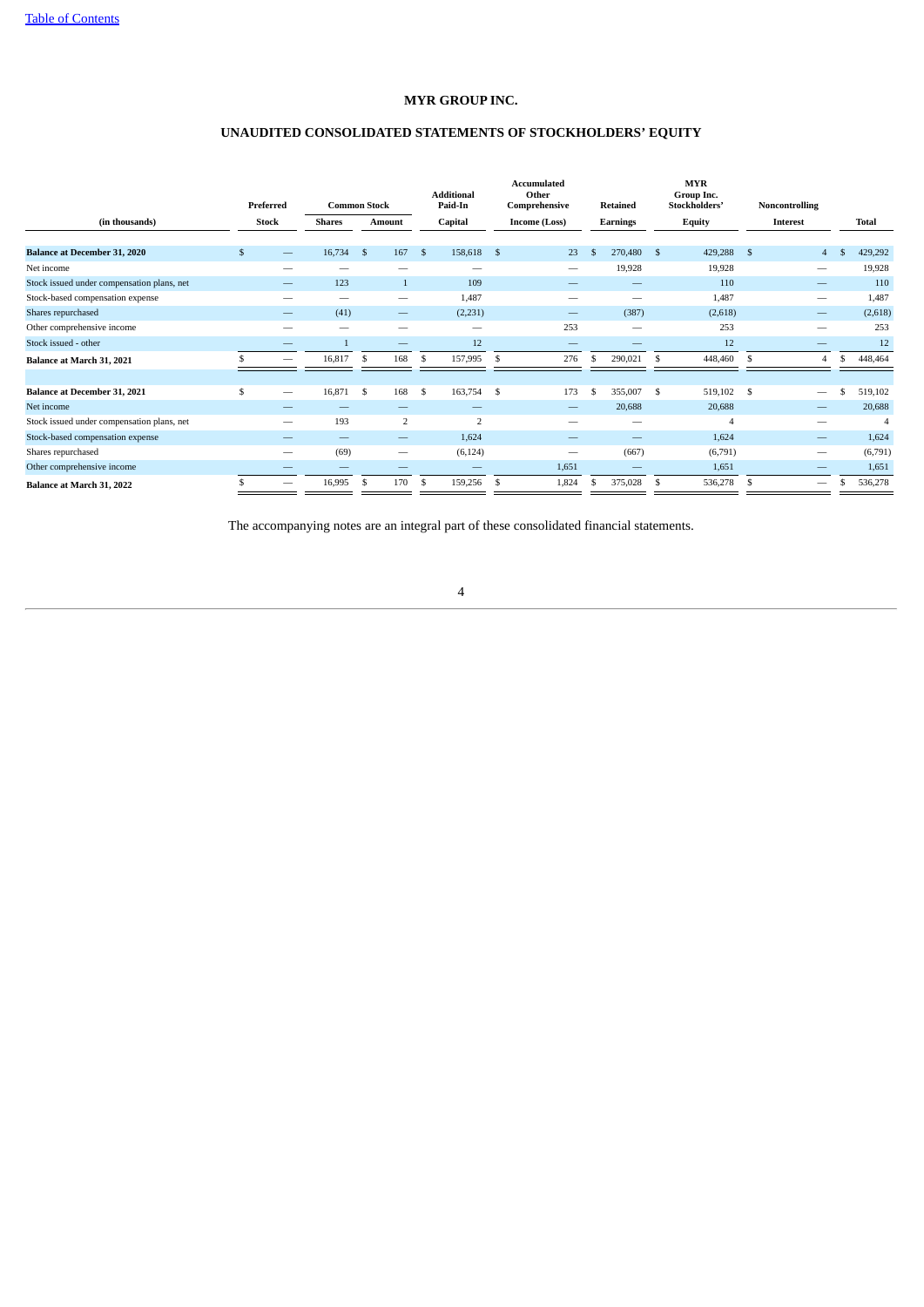# **UNAUDITED CONSOLIDATED STATEMENTS OF CASH FLOWS**

|                                                                                         | Three months ended<br>March 31, |              |          |  |  |
|-----------------------------------------------------------------------------------------|---------------------------------|--------------|----------|--|--|
| (in thousands)                                                                          | 2022                            |              | 2021     |  |  |
|                                                                                         |                                 |              |          |  |  |
| <b>Cash flows from operating activities:</b>                                            |                                 |              |          |  |  |
| Net income                                                                              | \$<br>20,688                    | \$           | 19,928   |  |  |
| Adjustments to reconcile net income to net cash flows provided by operating activities: |                                 |              |          |  |  |
| Depreciation and amortization of property and equipment                                 | 11,904                          |              | 11,293   |  |  |
| Amortization of intangible assets                                                       | 2,767                           |              | 578      |  |  |
| Stock-based compensation expense                                                        | 1,624                           |              | 1,487    |  |  |
| Deferred income taxes                                                                   | (1)                             |              | (47)     |  |  |
| Gain on sale of property and equipment                                                  | (748)                           |              | (683)    |  |  |
| Other non-cash items                                                                    | 886                             |              | 529      |  |  |
| Changes in operating assets and liabilities, net of acquisition:                        |                                 |              |          |  |  |
| Accounts receivable, net                                                                | 2,902                           |              | 12,592   |  |  |
| Contract assets, net                                                                    | (5,745)                         |              | (6,991)  |  |  |
| Receivable for insurance claims in excess of deductibles                                | 1,531                           |              | 802      |  |  |
| Other assets                                                                            | 281                             |              | 15,314   |  |  |
| Accounts payable                                                                        | 15,613                          |              | 29,198   |  |  |
| <b>Contract liabilities</b>                                                             | (4, 470)                        |              | (18,087) |  |  |
| Accrued self-insurance                                                                  | (352)                           |              | (285)    |  |  |
| Other liabilities                                                                       | (25, 413)                       |              | (6,238)  |  |  |
| Net cash flows provided by operating activities                                         | 21,467                          |              | 59,390   |  |  |
| <b>Cash flows from investing activities:</b>                                            |                                 |              |          |  |  |
| Proceeds from sale of property and equipment                                            | 1,027                           |              | 651      |  |  |
| Cash paid for acquired business, net of cash acquired                                   | (110, 576)                      |              |          |  |  |
| Purchases of property and equipment                                                     | (14,037)                        |              | (7,031)  |  |  |
| Net cash flows used in investing activities                                             | (123, 586)                      |              | (6,380)  |  |  |
| <b>Cash flows from financing activities:</b>                                            |                                 |              |          |  |  |
| Net borrowings under revolving lines of credit                                          | 45,193                          |              |          |  |  |
| Payment of principal obligations under finance leases                                   | (437)                           |              | (273)    |  |  |
| Proceeds from exercise of stock options                                                 | $\overline{4}$                  |              | 110      |  |  |
| Payments related to tax withholding for stock-based compensation                        | (6,791)                         |              | (2,618)  |  |  |
| Other financing activities                                                              |                                 |              | 12       |  |  |
| Net cash flows provided by (used in) financing activities                               | 37,969                          |              | (2,769)  |  |  |
| Effect of exchange rate changes on cash                                                 | 790                             |              | 160      |  |  |
| Net increase (decrease) in cash and cash equivalents                                    | (63,360)                        |              | 50,401   |  |  |
| <b>Cash and cash equivalents:</b>                                                       |                                 |              |          |  |  |
| Beginning of period                                                                     | 82,092                          |              | 22,668   |  |  |
| End of period                                                                           | \$<br>18.732                    | $\mathbf{s}$ | 73,069   |  |  |

<span id="page-5-0"></span>The accompanying notes are an integral part of these consolidated financial statements.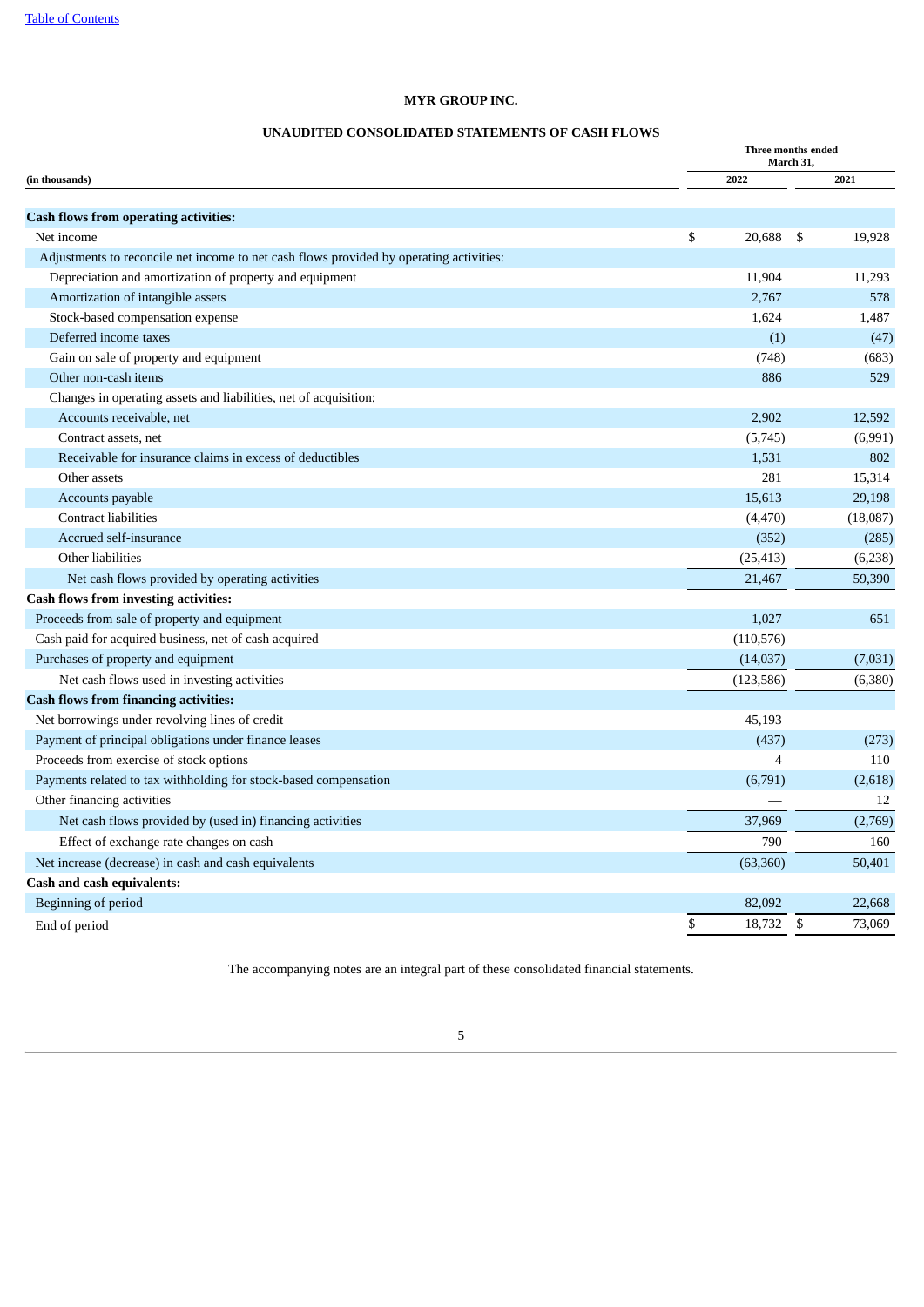### **NOTES TO UNAUDITED CONSOLIDATED FINANCIAL STATEMENTS**

### **1. Organization, Business and Basis of Presentation**

### **Organization and Business**

MYR Group Inc. (the "Company") is a holding company of specialty electrical construction service providers and is currently conducting operations through wholly owned subsidiaries. The Company performs construction services in two business segments: Transmission and Distribution ("T&D"), and Commercial and Industrial ("C&I"). T&D customers include investor-owned utilities, cooperatives, private developers, government-funded utilities, independent power producers, independent transmission companies, industrial facility owners and other contractors. T&D provides a broad range of services on electric transmission, distribution networks, substation facilities and clean energy projects include design, engineering, procurement, construction, upgrade, maintenance and repair services. C&I customers include general contractors, commercial and industrial facility owners, government agencies and developers. C&I provides a broad range of services, which include the design, installation, maintenance and repair of commercial and industrial wiring. Typical C&I contracts cover electrical contracting services for airports, hospitals, data centers, hotels, stadiums, convention centers, clean energy projects, manufacturing plants, processing facilities, water/waste-water treatment facilities, mining facilities, intelligent transportation systems and roadway lighting.

### **Basis of Presentation**

### *Interim Consolidated Financial Information*

The accompanying unaudited consolidated financial statements of the Company were prepared in accordance with accounting principles generally accepted in the United States of America ("U.S. GAAP") for interim financial reporting pursuant to the rules and regulations of the Securities and Exchange Commission ("SEC"). Certain information and footnote disclosures normally included in annual financial statements prepared in accordance with U.S. GAAP have been condensed or omitted pursuant to the rules and regulations of the SEC. The Company believes that the disclosures made are adequate to make the information presented not misleading. In the opinion of management, all adjustments, consisting only of normal recurring adjustments, necessary to fairly state the financial position, results of operations, comprehensive income, stockholders' equity and cash flows with respect to the interim consolidated financial statements, have been included. Certain reclassifications were made to prior year amounts to conform to the current year presentation. The consolidated balance sheet as of December 31, 2021 has been derived from the audited financial statements as of that date. The results of operations and comprehensive income are not necessarily indicative of the results for the full year or the results for any future periods. These financial statements should be read in conjunction with the audited financial statements and related notes for the year ended December 31, 2021, included in the Company's Annual Report on Form 10-K, which was filed with the SEC on February 23, 2022 (the "2021 Annual Report").

### *Joint Ventures and Noncontrolling Interests*

The Company accounts for investments in joint ventures using the proportionate consolidation method for income statement reporting and under the equity method for balance sheet reporting, unless the Company has a controlling interest causing the joint venture to be consolidated with equity owned by other joint venture partners recorded as noncontrolling interests. Under the proportionate consolidation method, joint venture activity is allocated to the appropriate line items found on the consolidated statements of operations in proportion to the percentage of participation the Company has in the joint venture. Under the equity method the net investment in joint ventures is stated as a single item on the Company's consolidated balance sheets. If an investment in a joint venture contains a recourse or unfunded commitments to provide additional equity, distributions and/or losses in excess of the investment, a liability is recorded in other current liabilities on the Company's consolidated balance sheets.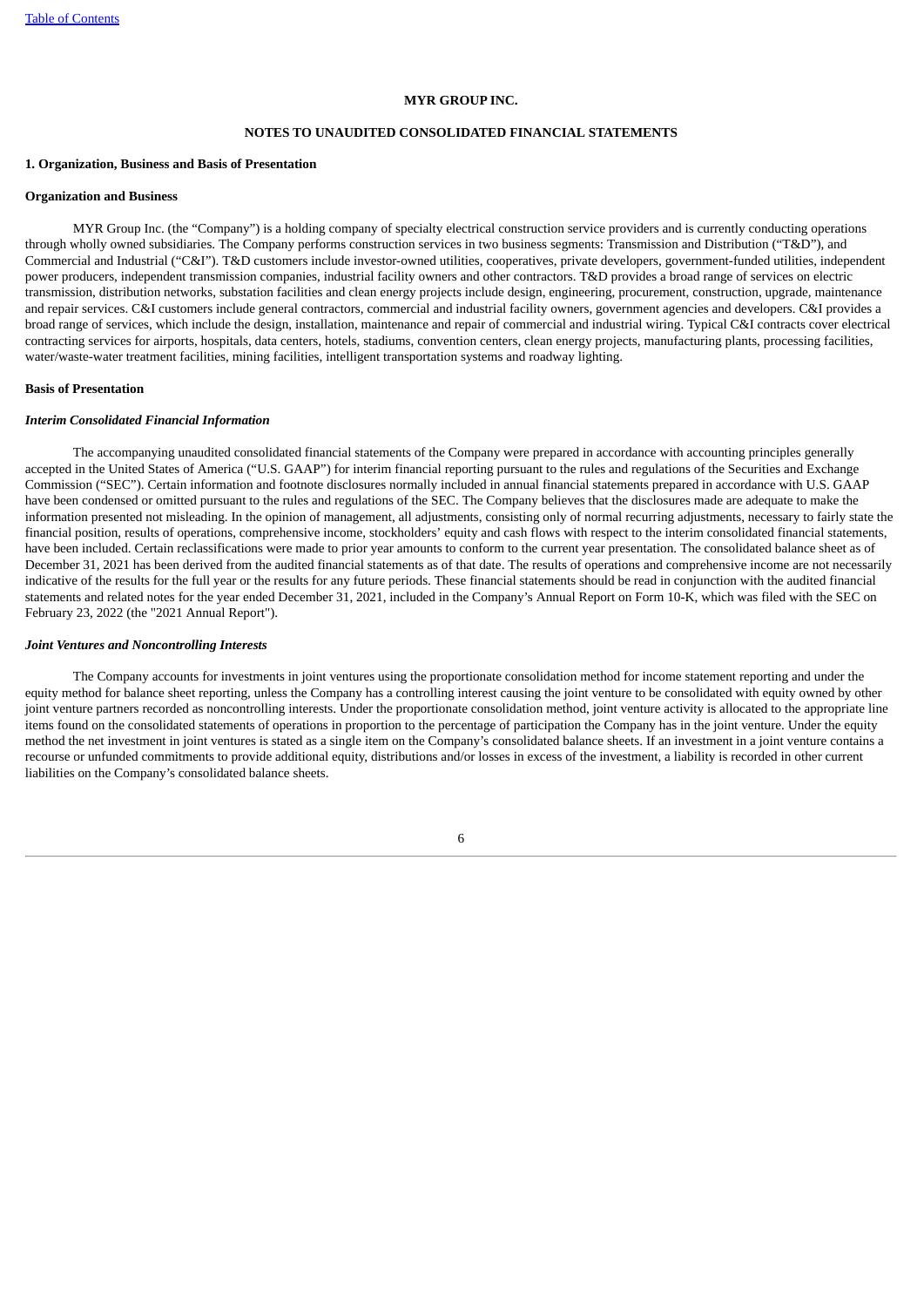For joint ventures in which the Company does not have a controlling interest, the Company's share of any profits and assets and its share of any losses and liabilities are recognized based on the Company's stated percentage partnership interest in the joint venture, and are normally recorded by the Company one month in arrears. The investments in joint ventures are recorded at cost and the carrying amounts are adjusted to recognize the Company's proportionate share of cumulative income or loss, additional contributions made and dividends and capital distributions received. The Company records the effect of any impairment or any other-than-temporary decrease in the value of the joint venture investment as incurred, which may or may not be one month in arrears, depending on when the Company obtains the joint venture activity information. Additionally, the Company continually assesses the fair value of its investment in unconsolidated joint ventures despite using information that is one month in arrears for regular reporting purposes. The Company includes only its percentage ownership of each joint venture in its backlog.

### *Foreign Currency*

The functional currency for the Company's Canadian operations is the Canadian dollar. Assets and liabilities denominated in Canadian dollars are translated into U.S. dollars at the end-of-period exchange rate. Revenues and expenses are translated using average exchange rates for the periods reported. Equity accounts are translated at historical rates. Cumulative translation adjustments are included as a separate component of accumulated other comprehensive income in shareholders' equity. Foreign currency transaction gains and losses, arising primarily from changes in exchange rates on short-term monetary assets and liabilities, and ineffective long-term monetary assets and liabilities are recorded in the "other income (expense), net" line on the Company's consolidated statements of operations. Foreign currency gains and losses, recorded in other income, net, for the three months ended March 31, 2022 and 2021 were not significant. Effective foreign currency transaction gains and losses, arising primarily from long-term monetary assets and liabilities, are recorded in the foreign currency translation adjustment line on the Company's consolidated statements of comprehensive income.

#### *Use of Estimates*

The preparation of financial statements in conformity with U.S. GAAP requires management to make estimates and assumptions that affect the reported amounts of assets and liabilities, the disclosure of contingent assets and liabilities at the date of the financial statements and revenues and expenses during the period reported. Actual results could differ from those estimates.

The most significant estimates are related to estimates of costs to complete contracts, pending change orders and claims, shared savings, insurance reserves, income tax reserves, estimates surrounding stock-based compensation, acquisition-related contingent earn-out consideration liabilities, the recoverability of goodwill and intangibles and allowance for doubtful accounts. The Company estimates a cost accrual every quarter that represents costs incurred but not invoiced for services performed or goods delivered during the period, and estimates revenue from the contract cost portion of these accruals based on current gross margin rates to be consistent with its cost method of revenue recognition.

As of March 31, 2022 and 2021, the Company had recognized revenues of \$11.4 million and \$14.0 million, respectively, related to large change orders and/or claims that had been included as contract price adjustments on certain contracts, some of which are multi-year projects. These change orders and/or claims are in the process of being negotiated in the normal course of business, and a portion of these recognized revenues had been included in multiple periods.

The cost-to-cost method of accounting requires the Company to make estimates about the expected revenue and gross profit on each of its contracts in process. During the three months ended March 31, 2022, changes in estimates pertaining to certain projects increased consolidated gross margin by 0.5%, which resulted in increases in operating income of \$3.8 million, net income of \$2.7 million and diluted earnings per common share of \$0.16.

During the three months ended March 31, 2021, changes in estimates pertaining to certain projects increased consolidated gross margin by 0.1%, which resulted in increases in operating income of \$0.6 million, net income of \$0.4 million and diluted earnings per common share of \$0.02.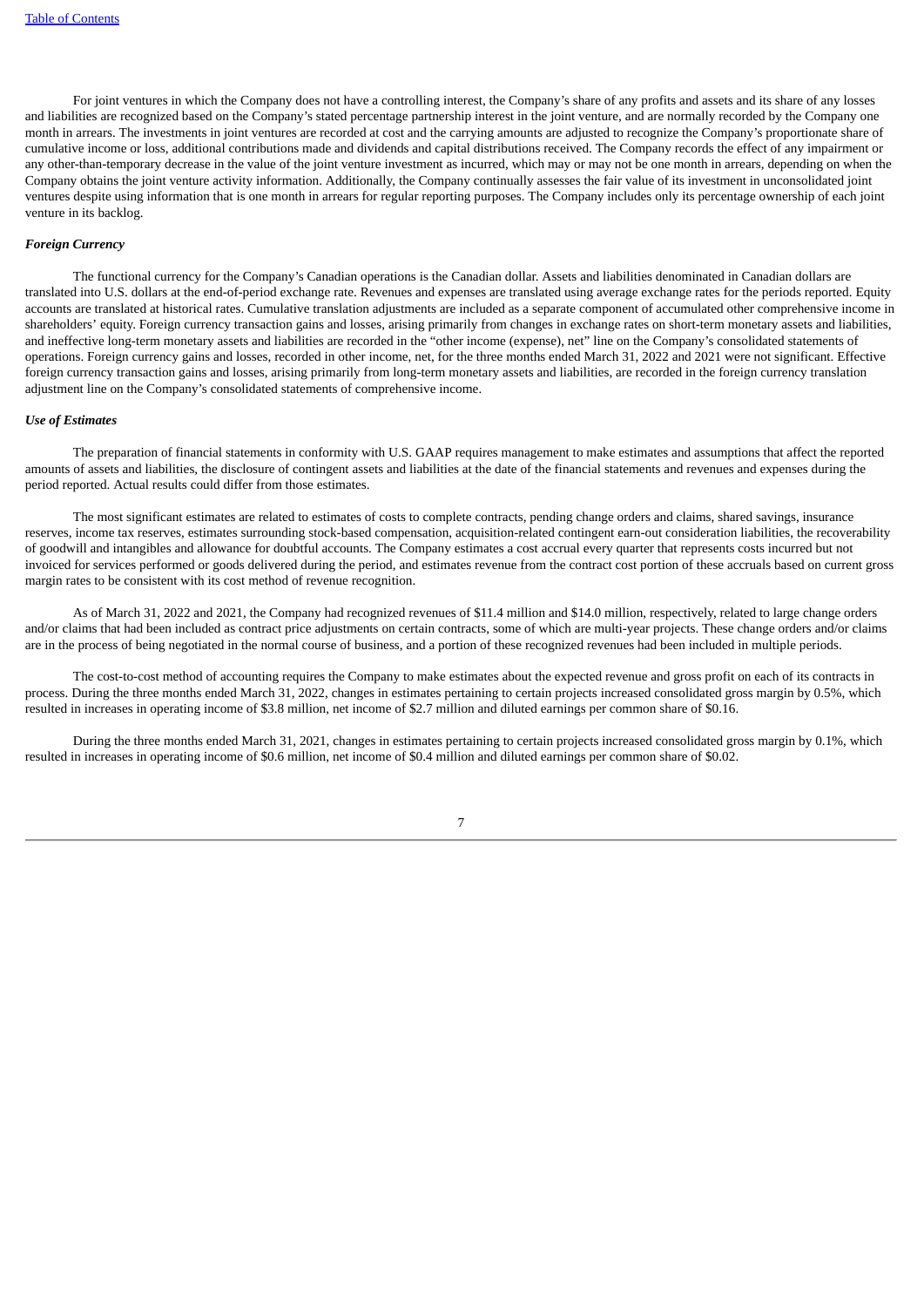#### **Recent Accounting Pronouncements**

Changes to U.S. GAAP are typically established by the Financial Accounting Standards Board ("FASB") in the form of accounting standards updates ("ASUs") to the FASB's Accounting Standards Codification ("ASC"). The Company considers the applicability and impact of all ASUs. The Company, based on its assessment, determined that any recently issued or proposed ASUs not listed below are either not applicable to the Company or adoption will have minimal impact on its consolidated financial statements.

#### *Recently Issued Accounting Pronouncements*

In October 2021, the FASB issued ASU No. 2021-08, Business Combinations (Topic 805) Accounting for Contract Assets and Contract Liabilities from Contracts with Customers, which is intended to improve the accounting for acquired revenue contracts with customers in a business combination by addressing diversity in practice and inconsistency related to the recognition of an acquired contract liability and payment terms and their effect on subsequent revenue recognized by the acquirer. Under the new guidance the acquirer is required to recognize contract assets and contract liabilities acquired in a business combination in accordance with Topic 606 as if the acquirer had originated the contracts. The update is effective for fiscal years beginning after December 15, 2022, including interim periods within those fiscal years. Early adoption is permitted, including in an interim period, for any period for which financial statements have not yet been issued. However, adoption in an interim period other than the first fiscal quarter requires an entity to apply the new guidance to all prior business combinations that have occurred since the beginning of the annual period in which the new guidance is adopted. The Company is currently evaluating the adoption date and impact, if any, this update will have on its financial position and results of operations.

#### **2. Acquisition**

### *Powerline Plus Ltd*

On January 4, 2022, the Company acquired all issued and outstanding shares of capital stock of Powerline Plus Ltd. and its affiliate PLP Redimix Ltd. (collectively, the "Powerline Plus Companies"), a full-service electrical distribution construction company based in Toronto, Ontario. Consideration paid, funded through a combination of cash on hand and borrowings under the Facility (as defined below), was \$110.6 million, net of cash acquired, and is subject to working capital and net asset adjustments. Additionally, the acquisition includes contingent earn-out consideration that may be payable if the Powerline Plus Companies achieve certain performance targets over a three-year post-acquisition period. As of the acquisition date, the fair value of the contingent earn-out consideration was \$10.6 million. The future payout of the contingent earn-out consideration, if any, is unlimited and could be significantly higher than the acquisition date fair value. If the minimum thresholds of the performance targets are achieved the contingent earn-out consideration payment will be approximately \$17.7 million. There were no changes in contingent earn-out consideration, subsequent to the acquisition, for the three months ended March 31, 2022. The results of the Powerline Plus Companies is included in the Company's consolidated financial statements beginning on the transaction date. Approximately \$0.1 million of acquisition-related costs associated with this acquisition were expensed by the Company during the three months ended March 31, 2022.

The purchase agreement also includes contingent consideration provisions for down-side margin guarantee adjustments based upon certain contract performance subsequent to the acquisition. The contracts were valued at fair value at the acquisition date, causing no margin guarantee estimate or adjustments for fair value. Unfavorable changes in contract estimates, such as modified costs to complete or change order recognition, will result in changes to these margin guarantee estimates. Changes in margin guarantee adjustments on contracts, subsequent to the acquisition, were recorded in other income and were not significant for the three months ended March 31, 2022. Future margin guarantee adjustments, if any, are expected to be recognized through 2022 and possibly in early 2023.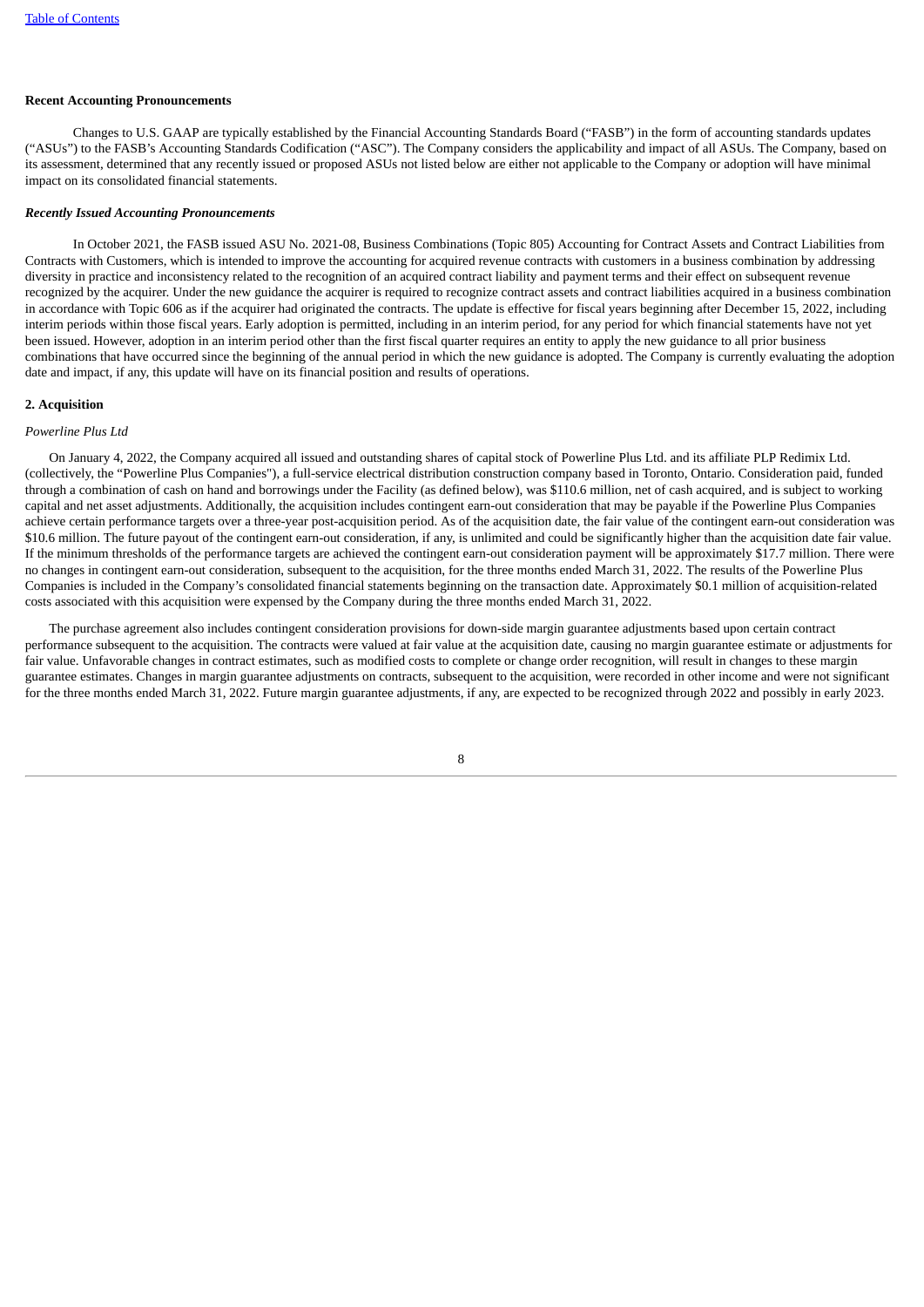The following table summarizes the allocation of the opening balance sheet as of the date of the Powerline Plus Companies acquisition:

| (in thousands)                                                                 | (as of acquisition date)<br><b>January 4, 2022</b> |
|--------------------------------------------------------------------------------|----------------------------------------------------|
| Cash paid                                                                      | \$<br>114,429                                      |
| Contingent consideration - fair value at acquisition date                      | 10,608                                             |
| Preliminary estimated net asset adjustments                                    | 563                                                |
| Total consideration, net of estimated net asset adjustments                    | 125,600                                            |
| Less: Acquired cash                                                            | (3,853)                                            |
| Total consideration less cash acquired, net of estimated net asset adjustments | \$<br>121,747                                      |
|                                                                                |                                                    |
| Cash and cash equivalents                                                      | \$<br>3,853                                        |
| Accounts receivable, net                                                       | 12,131                                             |
| Contract assets, net                                                           | 12,443                                             |
| Refundable income taxes                                                        | 394                                                |
| Prepaid expenses and other current assets                                      | 1,233                                              |
| Property and equipment                                                         | 10,366                                             |
| Operating lease right-of-use assets                                            | 6,631                                              |
| Accounts payable                                                               | (8,095)                                            |
| <b>Contract liabilities</b>                                                    | (1,597)                                            |
| Accrued income taxes                                                           | (686)                                              |
| Current portion of operating lease obligations                                 | (1,224)                                            |
| Current portion of finance lease obligations                                   | (1,492)                                            |
| Deferred income tax liabilities                                                | (672)                                              |
| Operating lease obligations, net of current maturities                         | (4,897)                                            |
| Finance lease obligations, net of current maturities                           | (3,243)                                            |
| Net identifiable assets and liabilities                                        | 25,145                                             |
| Unallocated intangible assets                                                  | 56,650                                             |
| Total acquired assets and liabilities                                          | 81,795                                             |
| Goodwill                                                                       | \$<br>43,805                                       |

The Company has developed preliminary estimates of fair value of the assets acquired and liabilities assumed for the purposes of allocating the purchase price. The goodwill to be recognized, which represents the excess of the purchase price over the net amount of the fair values assigned to assets acquired and liabilities assumed, is primarily attributable to the value of an assembled workforce and other non-identifiable assets. No synergies were anticipated in the acquisition as the Powerline Plus Companies will function as an individual business within the Company's operating structure. Further adjustments are expected to the allocation as third party valuations of contingent earn-out consideration, acquired right-of-use assets and lease liabilities and identifiable intangible assets, including backlog, customer relationships, trade name and off-market component, are determined, and as net asset adjustments are finalized. Additionally, the Company is currently performing an analysis of the purchase price allocation and will make appropriate adjustments based on the analysis. A portion of the goodwill and identifiable intangible assets are expected to be tax deductible per applicable Canadian Revenue Authority regulations.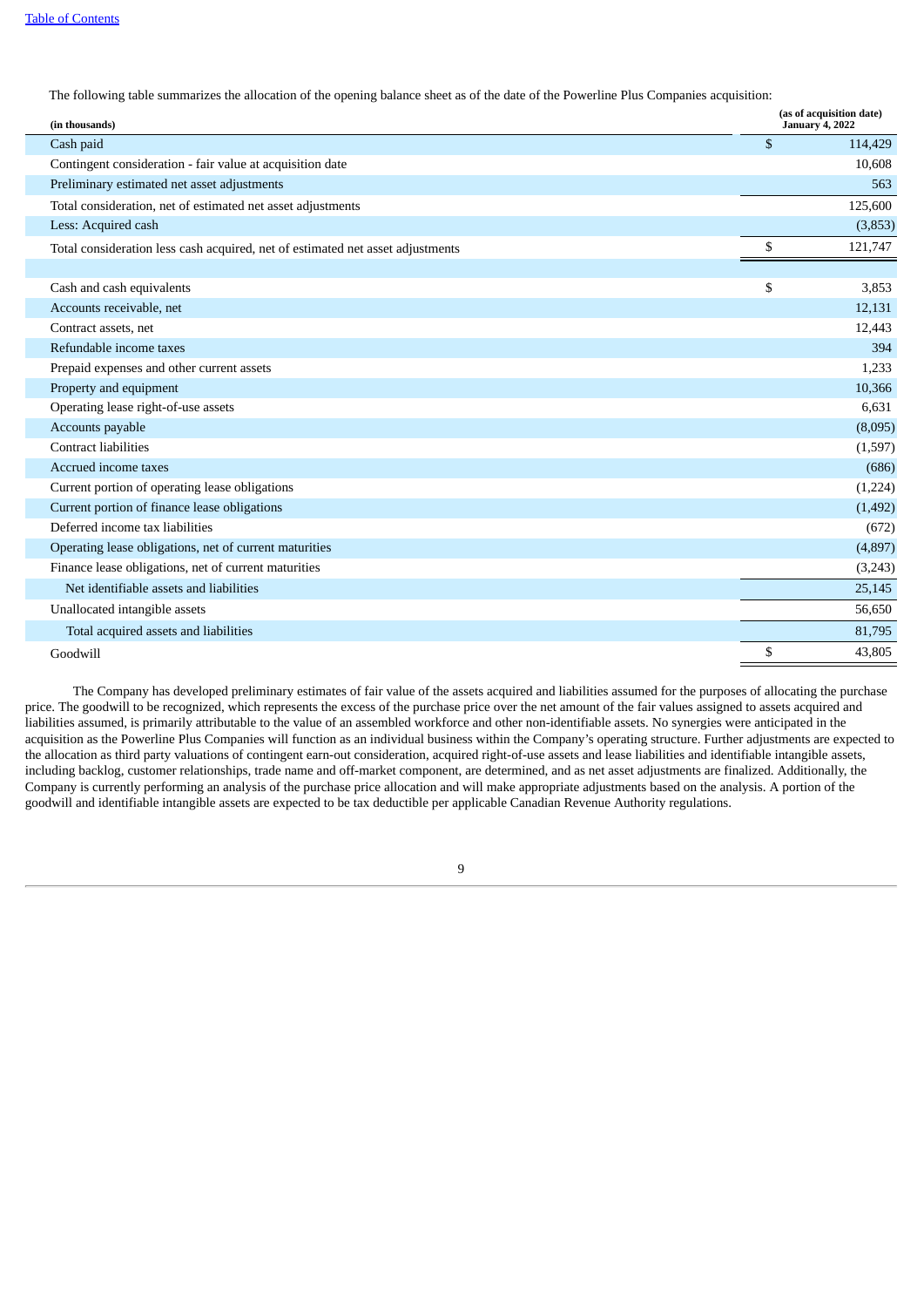### **3. Contract Assets and Liabilities**

Contracts with customers usually stipulate the timing of payment, which is defined by the terms found within the various contracts under which work was performed during the period. Therefore, contract assets and liabilities are created when the timing of costs incurred on work performed does not coincide with the billing terms, which frequently include retention provisions contained in each contract.

The Company's consolidated balance sheets present contract assets, which contain unbilled revenue and contract retainages associated with contract work that has been completed and billed but not paid by customers, pursuant to retainage provisions, that are generally due once the job is completed and approved. The allowance for doubtful accounts associated with contract assets was \$0.4 million as of March 31, 2022 and December 31, 2021.

Contract assets consisted of the following:

| (in thousands)           | March 31,<br>2022 | December 31,<br>2021 |         |  | <b>Change</b> |
|--------------------------|-------------------|----------------------|---------|--|---------------|
|                          |                   |                      |         |  |               |
| Unbilled revenue, net    | 140,242           |                      | 134,187 |  | 6,055         |
| Contract retainages, net | 103.412           |                      | 90.888  |  | 12,524        |
| Contract assets, net     | 243.654           |                      | 225,075 |  | 18,579        |

The Company's consolidated balance sheets present contract liabilities which contain deferred revenue and an accrual for contracts in a loss provision.

Contract liabilities consisted of the following:

| (in thousands)              |    | March 31,<br>2022 |  |         |  |          |  |  |  |  |  |  |  |  |  |  |  |  |  |  |  | December 31,<br>2021 |  | Change |
|-----------------------------|----|-------------------|--|---------|--|----------|--|--|--|--|--|--|--|--|--|--|--|--|--|--|--|----------------------|--|--------|
| Deferred revenue            | D. | 162,584           |  | 165,699 |  | (3, 115) |  |  |  |  |  |  |  |  |  |  |  |  |  |  |  |                      |  |        |
| Accrued loss provision      |    | 2,543             |  | 2,232   |  | 311      |  |  |  |  |  |  |  |  |  |  |  |  |  |  |  |                      |  |        |
| <b>Contract liabilities</b> |    | 165.127           |  | 167,931 |  | (2,804)  |  |  |  |  |  |  |  |  |  |  |  |  |  |  |  |                      |  |        |

The following table provides information about contract assets and contract liabilities from contracts with customers:

| (in thousands)                    | March 31,<br>2022 |            | December 31,<br>2021 |            | Change |
|-----------------------------------|-------------------|------------|----------------------|------------|--------|
|                                   |                   |            |                      |            |        |
| Contract assets, net              |                   | 243,654    |                      | 225,075    | 18,579 |
| Contract liabilities              |                   | (165, 127) |                      | (167, 931) | 2,804  |
| Net contract assets (liabilities) |                   | 78.527     |                      | 57,144     | 21,383 |
|                                   |                   |            |                      |            |        |

The difference between the opening and closing balances of the Company's contract assets and contract liabilities primarily results from the timing of the Company's billings in relation to its performance of work. The amounts of revenue recognized in the period that were included in the opening contract liability balances were \$17.9 million and \$41.4 million for the three months ended March 31, 2022 and 2021, respectively.

The net asset position for contracts in process consisted of the following:

| (in thousands)                                        |  | March 31,<br>2022 |  |             |  |  |  |  |  | December 31,<br>2021 |
|-------------------------------------------------------|--|-------------------|--|-------------|--|--|--|--|--|----------------------|
|                                                       |  |                   |  |             |  |  |  |  |  |                      |
| Costs and estimated earnings on uncompleted contracts |  | 4, 153, 142       |  | 4,130,621   |  |  |  |  |  |                      |
| Less: billings to date                                |  | 4.175.484         |  | 4, 162, 133 |  |  |  |  |  |                      |
|                                                       |  | (22, 342)         |  | (31,512)    |  |  |  |  |  |                      |
|                                                       |  |                   |  |             |  |  |  |  |  |                      |

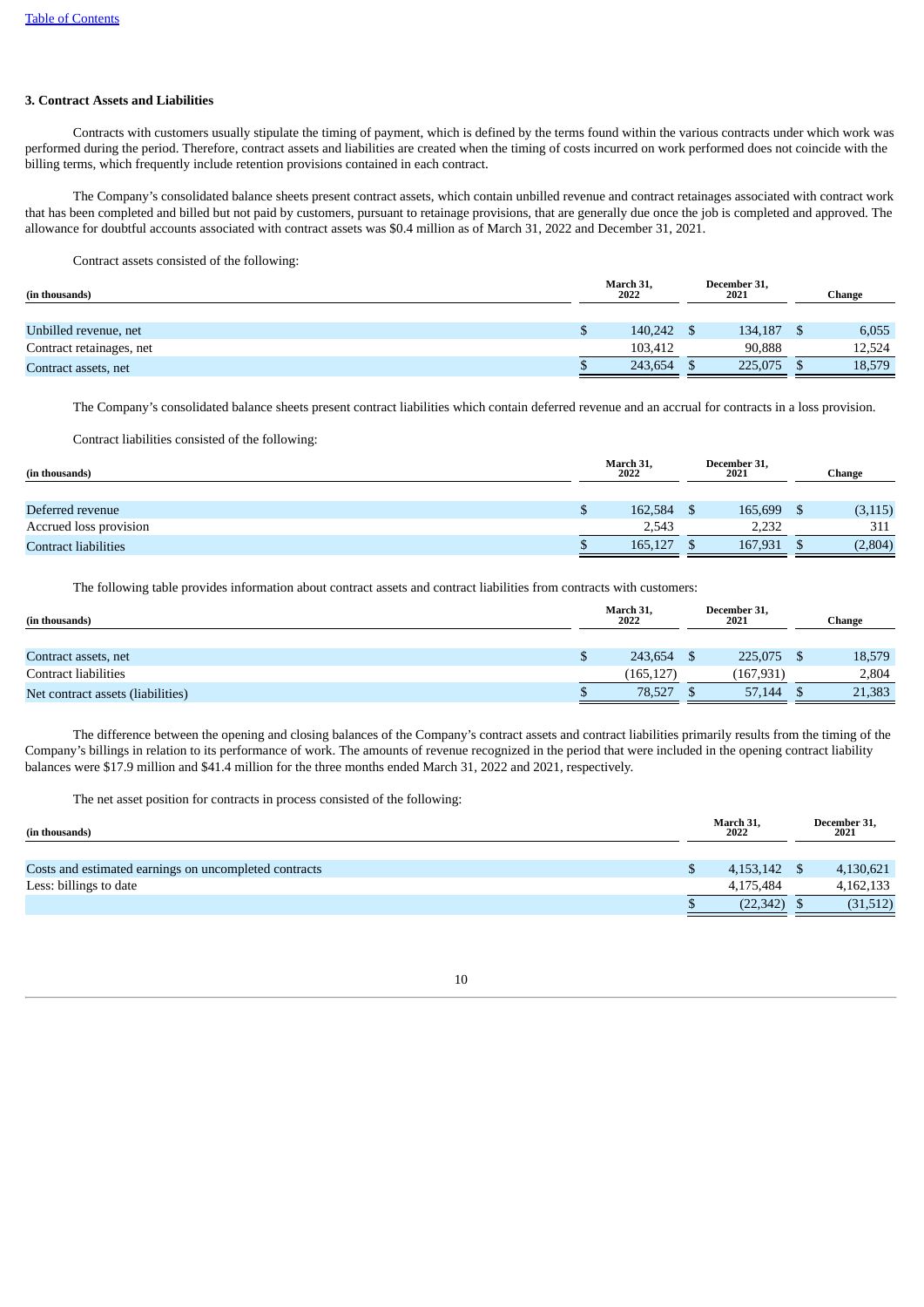The net asset position for contracts in process is included within the contract asset and contract liability in the accompanying consolidated balance sheets as follows:

| (in thousands)   | March 31,<br>2022 |  | December 31,<br>2021 |
|------------------|-------------------|--|----------------------|
|                  |                   |  |                      |
| Unbilled revenue | 140,242 \$<br>\$  |  | 134,187              |
| Deferred revenue | (162, 584)        |  | (165, 699)           |
|                  | (22, 342)<br>D    |  | (31,512)             |

### **4. Lease Obligations**

From time-to-time, the Company enters into non-cancelable leases for some of our facility, vehicle and equipment needs. These leases allow the Company to conserve cash by paying a monthly lease rental fee for the use of facilities, vehicles and equipment rather than purchasing them. The Company's leases have remaining terms ranging from one to eight years, some of which may include options to extend the leases for up to five years, and some of which may include options to terminate the leases within one year. Currently, all the Company's leases contain fixed payment terms. The Company may decide to cancel or terminate a lease before the end of its term, in which case we are typically liable to the lessor for the remaining lease payments under the term of the lease. Additionally, all of the Company's month-to-month leases are cancelable, by the Company or the lessor, at any time and are not included in our right-of-use asset or liability. At March 31, 2022, the Company had several leases with residual value guarantees. Typically, the Company has purchase options on the equipment underlying its long-term leases and many of its short-term rental arrangements. The Company may exercise some of these purchase options when the need for equipment is ongoing and the purchase option price is attractive. Leases are accounted for as operating or finance leases, depending on the terms of the lease.

The following is a summary of the lease-related assets and liabilities recorded:

| (in thousands)                      | <b>Classification on the Consolidated Balance Sheet</b> | March 31,<br>2022 |     | December 31,<br>2021 |  |
|-------------------------------------|---------------------------------------------------------|-------------------|-----|----------------------|--|
| <b>Assets</b>                       |                                                         |                   |     |                      |  |
| Operating lease right-of-use assets | Operating lease right-of-use assets                     | \$<br>32,438 \$   |     | 20,971               |  |
| Finance lease right-of-use assets   | Property and equipment, net of accumulated depreciation | 4,829             |     |                      |  |
| Total right-of-use lease assets     |                                                         | 37,267            | \$  | 20,971               |  |
|                                     |                                                         |                   |     |                      |  |
| <b>Liabilities</b>                  |                                                         |                   |     |                      |  |
| Current                             |                                                         |                   |     |                      |  |
| Operating lease obligations         | Current portion of operating lease obligations          | \$<br>9,270       | -\$ | 7,765                |  |
| Finance lease obligations           | Current portion of finance lease obligations            | 1,374             |     |                      |  |
| Total current obligations           |                                                         | 10,644            |     | 7,765                |  |
| Non-current                         |                                                         |                   |     |                      |  |
| Operating lease obligations         | Operating lease obligations, net of current maturities  | 23,180            |     | 13,230               |  |
| Finance lease obligations           | Finance lease obligations, net of current maturities    | 3,001             |     |                      |  |
| Total non-current obligations       |                                                         | 26,181            |     | 13,230               |  |
| Total lease obligations             |                                                         | 36,825            |     | 20,995               |  |
|                                     |                                                         |                   |     |                      |  |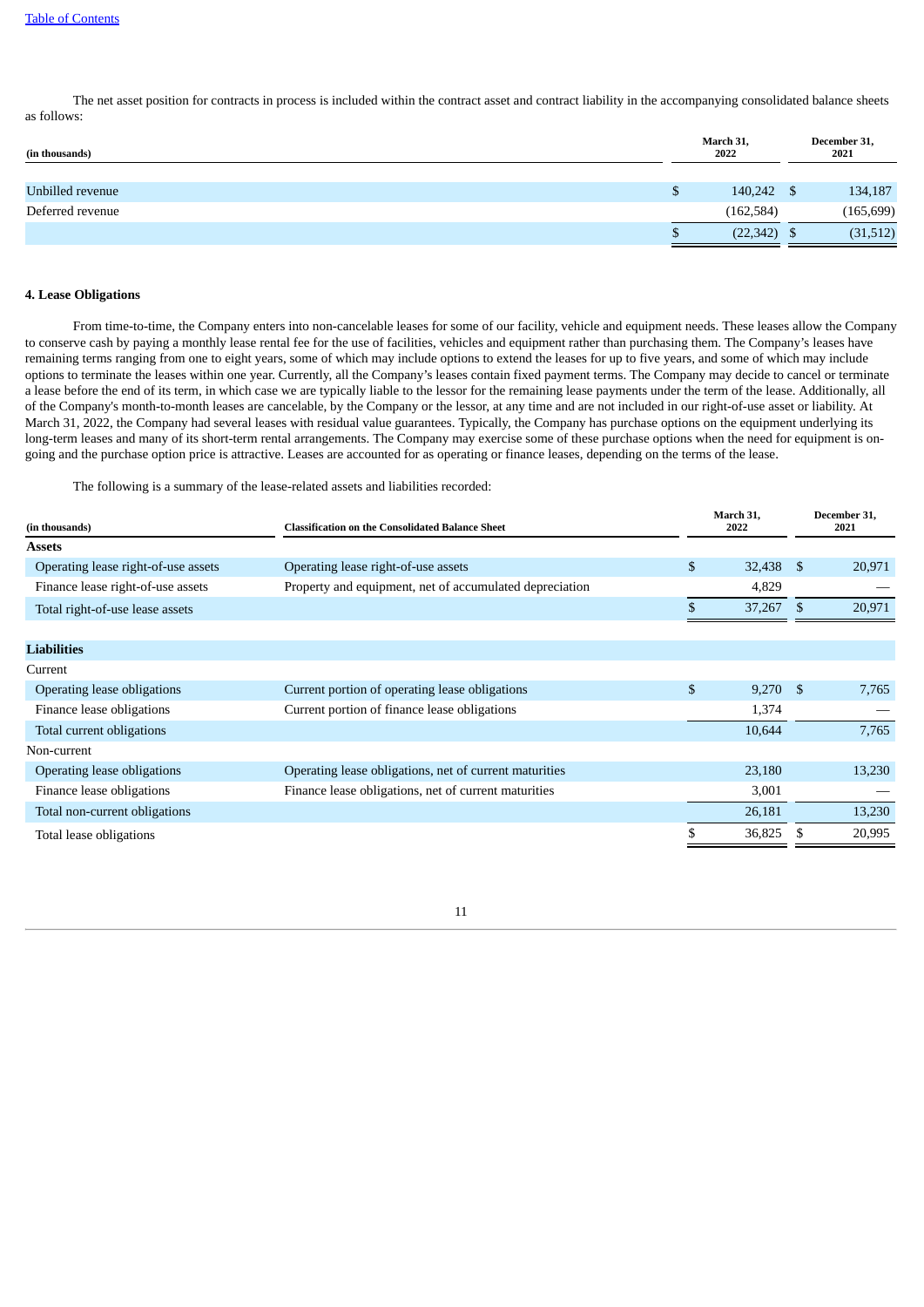The following is a summary of the lease terms and discount rates:

|                                                          | March 31.<br>2022 | December 31,<br>2021 |
|----------------------------------------------------------|-------------------|----------------------|
| Weighted-average remaining lease term - finance leases   | 2.4 years         | $0.0$ years          |
| Weighted-average remaining lease term - operating leases | 3.9 vears         | 2.9 years            |
| Weighted-average discount rate - finance leases          | $2.6\%$           | $-$ %                |
| Weighted-average discount rate - operating leases        | 3.9%              | 3.9 %                |

The following is a summary of certain information related to the lease costs for finance and operating leases:

| (in thousands)                      | Three months ended<br>March 31, |       |      |       |  |
|-------------------------------------|---------------------------------|-------|------|-------|--|
|                                     |                                 | 2022  |      | 2021  |  |
| Lease cost:                         |                                 |       |      |       |  |
| Finance lease cost:                 |                                 |       |      |       |  |
| Amortization of right-of-use assets |                                 | 609   | - \$ | 189   |  |
| Interest on lease liabilities       |                                 | 28    |      | 3     |  |
| Operating lease cost                |                                 | 3,122 |      | 2,486 |  |
| Variable lease costs                |                                 | 91    |      | 76    |  |
| Total lease cost                    |                                 | 3.850 |      | 2.754 |  |
|                                     |                                 |       |      |       |  |

The following is a summary of other information and supplemental cash flow information related to finance and operating leases:

|                                                                             |      | Three months ended March 31. |  |       |
|-----------------------------------------------------------------------------|------|------------------------------|--|-------|
| (in thousands)                                                              | 2022 |                              |  | 2021  |
| <b>Other information:</b>                                                   |      |                              |  |       |
| Cash paid for amounts included in the measurement of lease liabilities      |      |                              |  |       |
| Operating cash flows from operating leases                                  |      | $3.179$ \$                   |  | 2.540 |
| Right-of-use asset obtained in exchange for new operating lease obligations |      | 4.392S                       |  | L.502 |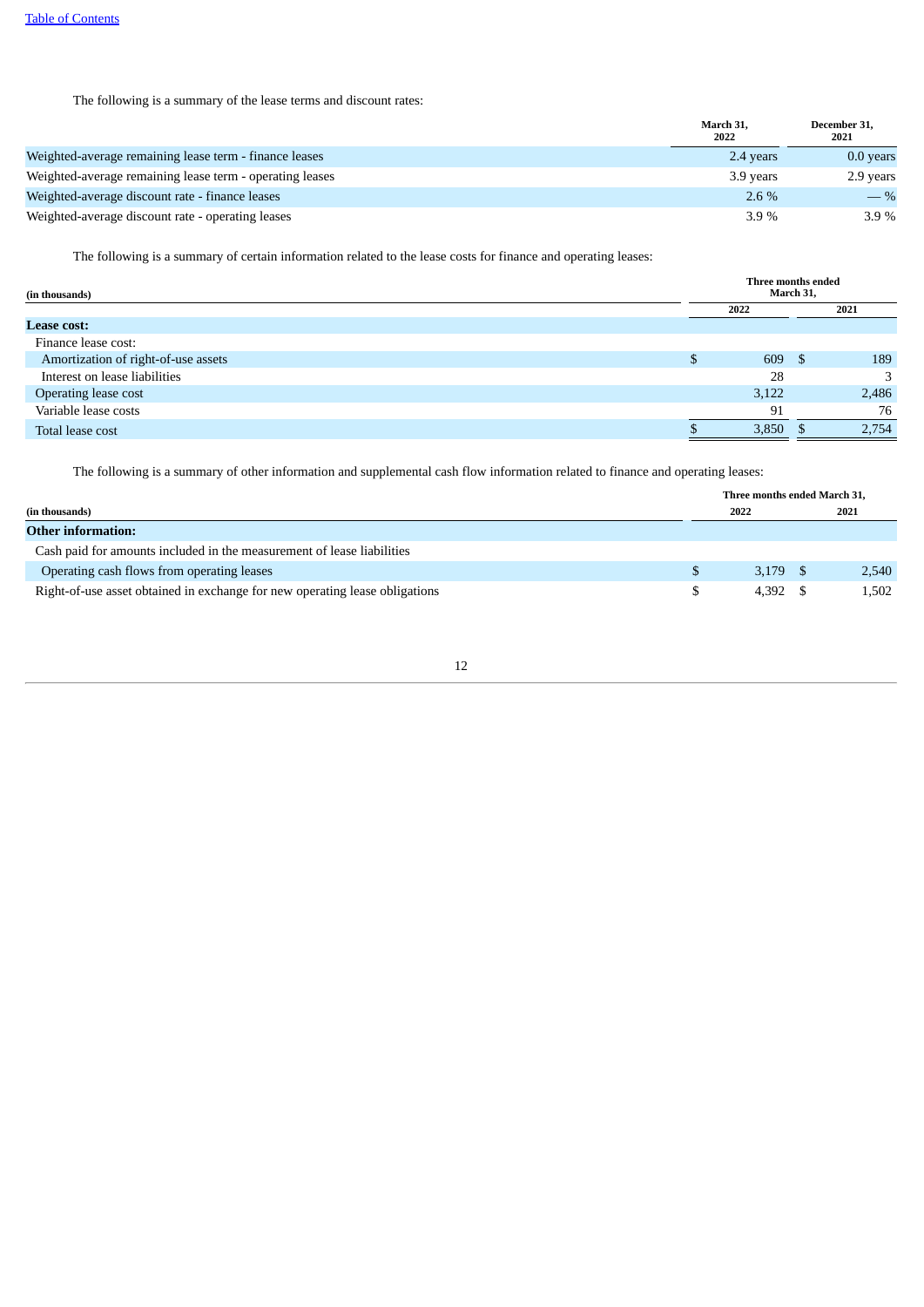The future undiscounted minimum lease payments, as reconciled to the discounted minimum lease obligation indicated on the Company's consolidated balance sheets, under financial leases, less interest, and under operating leases, less imputed interest, as of March 31, 2022 were as follows:

| (in thousands)                                                   | Finance<br><b>Lease Obligations</b> | <b>Operating Lease</b><br><b>Obligations</b> | Total<br>Lease<br><b>Obligations</b> |  |  |
|------------------------------------------------------------------|-------------------------------------|----------------------------------------------|--------------------------------------|--|--|
|                                                                  |                                     |                                              |                                      |  |  |
| Remainder of 2022                                                | \$<br>$1,158$ \$                    | $9,132$ \$                                   | 10,290                               |  |  |
| 2023                                                             | 1,157                               | 10,174                                       | 11,331                               |  |  |
| 2024                                                             | 2,056                               | 7,178                                        | 9,234                                |  |  |
| 2025                                                             | 186                                 | 5,080                                        | 5,266                                |  |  |
| 2026                                                             |                                     | 3,963                                        | 3,963                                |  |  |
| 2027                                                             |                                     | 770                                          | 770                                  |  |  |
| Thereafter                                                       |                                     | 1,398                                        | 1,398                                |  |  |
| Total minimum lease payments                                     | 4,557                               | 37,695                                       | 42,252                               |  |  |
| Financing component                                              | (182)                               | (5,245)                                      | (5, 427)                             |  |  |
| Net present value of minimum lease payments                      | 4,375                               | 32,450                                       | 36,825                               |  |  |
| Less: current portion of finance and operating lease obligations | (1,374)                             | (9,270)                                      | (10, 644)                            |  |  |
| Long-term finance and operating lease obligations                | \$<br>3,001                         | 23,180                                       | 26,181                               |  |  |

The financing component for operating lease obligations represents the effect of discounting the lease payments to their present value.

Certain subsidiaries of the Company have operating leases for facilities from third party companies that are owned, in whole or part, by employees of the subsidiaries. The terms and rental rates of these leases are at or below market rental rates. As of March 31, 2022, the minimum lease payments required under these leases totaled \$8.7 million, which are due over the next 4.8 years.

### **5. Fair Value Measurements**

The Company uses the three-tier hierarchy of fair value measurement, which prioritizes the inputs used in measuring fair value based upon their degree of availability in external active markets. These tiers include: Level 1 (the highest priority), defined as observable inputs, such as quoted prices in active markets; Level 2, defined as inputs other than quoted prices in active markets that are either directly or indirectly observable; and Level 3 (the lowest priority), defined as unobservable inputs in which little or no market data exists, therefore requiring an entity to develop its own assumptions.

As of March 31, 2022 and December 31, 2021, the Company determined that the carrying value of cash and cash equivalents approximated fair value based on Level 1 inputs. As of March 31, 2022 and December 31, 2021, the fair values of the Company's long-term debt and finance lease obligations were based on Level 2 inputs. The Company's long-term debt was based on variable and fixed interest rates at March 31, 2022 and December 31, 2021, for new issues with similar remaining maturities, and approximated carrying value. In addition, based on borrowing rates currently available to the Company for borrowings with similar terms, the carrying values of the Company's finance lease obligations also approximated fair value.

As of March 31, 2022, the fair values of the Company's contingent earn-out consideration liability associated with the acquisition of the Powerline Plus Companies was based on Level 3 inputs. The contingent earn-out consideration recorded represent the estimated fair values of future amounts potentially payable to the former owners of the acquired Powerline Plus Companies and was initially determined using a Monte Carlo simulation valuation methodology based on probability-weighted performance projections and other inputs, including a discount rate and an expected volatility factor. The fair value of this contingent earnout consideration liability will be evaluated on an ongoing basis by management. Accordingly, the level of inputs used for these fair value measurements is the lowest level (Level 3). Significant changes in any of these assumptions could result in a significantly higher or lower potential liability.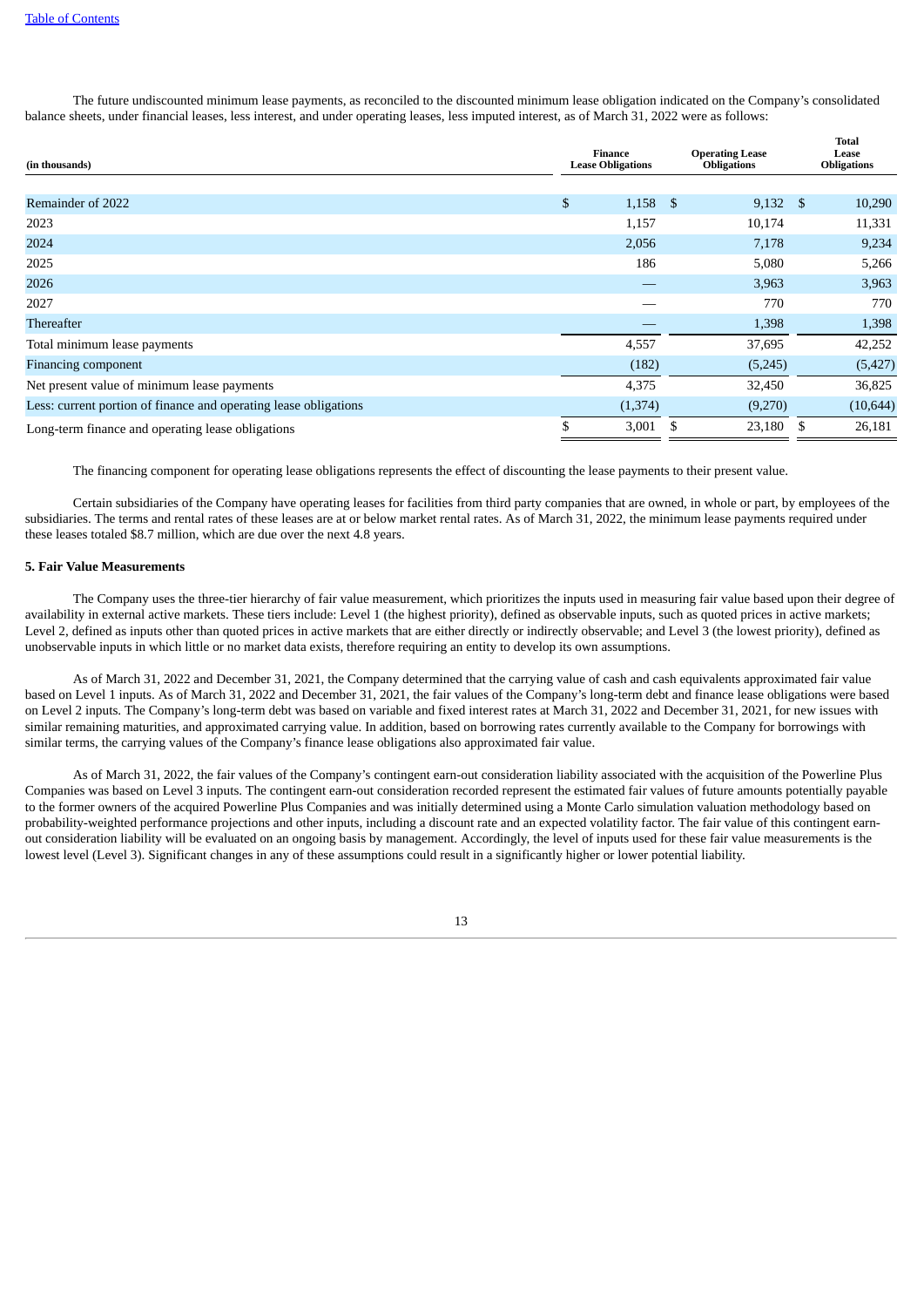### **6. Debt**

The table below reflects the Company's total debt, including borrowings under its credit agreement and master loan agreements for equipment notes:

| (dollar amounts in thousands)           | <b>Inception Date</b> | <b>Stated Interest</b><br>Rate (per annum) | Payment<br>Frequency | Term<br>(years) |   | Outstanding<br><b>Balance as of</b><br>March 31, 2022 |      | Outstanding<br><b>Balance as of</b><br><b>December 31, 2021</b> |
|-----------------------------------------|-----------------------|--------------------------------------------|----------------------|-----------------|---|-------------------------------------------------------|------|-----------------------------------------------------------------|
|                                         |                       |                                            |                      |                 |   |                                                       |      |                                                                 |
| <b>Credit Agreement</b>                 |                       |                                            |                      |                 |   |                                                       |      |                                                                 |
| Revolving loans                         | 9/13/2019             | Variable                                   | Variable             | 5               | S | 45,193                                                | - \$ |                                                                 |
|                                         |                       |                                            |                      |                 |   |                                                       |      |                                                                 |
| <b>Equipment Notes</b>                  |                       |                                            |                      |                 |   |                                                       |      |                                                                 |
| <b>Equipment Note 8</b>                 | 12/27/2019            | 2.75%                                      | Semi-annual          | 5               |   | 4,503                                                 |      | 4,503                                                           |
|                                         |                       |                                            |                      |                 |   | 4,503                                                 |      | 4,503                                                           |
| <b>Total debt</b>                       |                       |                                            |                      |                 |   | 49,696                                                |      | 4,503                                                           |
| Less: current portion of long-term debt |                       |                                            |                      |                 |   | (1,039)                                               |      | (1,039)                                                         |
| Long-term debt                          |                       |                                            |                      |                 |   | 48,657                                                |      | 3,464                                                           |
|                                         |                       |                                            |                      |                 |   |                                                       |      |                                                                 |

#### *Credit Agreement*

On September 13, 2019, the Company entered into a five-year amended and restated credit agreement (the "Credit Agreement") with a syndicate of banks led by JPMorgan Chase Bank, N.A. and Bank of America, N.A, that provides for a \$375 million facility (the "Facility"), subject to certain financial covenants as defined in the Credit Agreement, that may be used for revolving loans of which \$150 million may be used for letters of credit. The Facility also allows for revolving loans and letters of credit in Canadian dollars and other currencies, up to the U.S. dollar equivalent of \$75 million. The Company has an expansion option to increase the commitments under the Facility or enter into incremental term loans, subject to certain conditions, by up to an additional \$200 million upon receipt of additional commitments from new or existing lenders. Subject to certain exceptions, the Facility is secured by substantially all of the assets of the Company and its domestic subsidiaries, and by a pledge of substantially all of the capital stock of the Company's domestic subsidiaries and 65% of the capital stock of the direct foreign subsidiaries of the Company. Additionally, subject to certain exceptions, the Company's domestic subsidiaries also guarantee the repayment of all amounts due under the Credit Agreement. If an event of default occurs and is continuing, on the terms and subject to the conditions set forth in the Credit Agreement, amounts outstanding under the Facility may be accelerated and may become or be declared immediately due and payable. Borrowings under the Credit Agreement are used for refinancing existing indebtedness, working capital, capital expenditures, acquisitions, share repurchases, and other general corporate purposes.

Amounts borrowed under the Credit Agreement bear interest, at the Company's option, at a rate equal to either (1) the Alternate Base Rate (as defined in the Credit Agreement), plus an applicable margin ranging from 0.00% to 0.75%; or (2) Adjusted LIBO Rate (as defined in the Credit Agreement) plus an applicable margin ranging from 1.00% to 1.75%. The applicable margin is determined based on the Company's consolidated leverage ratio (the "Leverage Ratio") which is defined in the Credit Agreement as Consolidated Total Indebtedness (as defined in the Credit Agreement) divided by Consolidated EBITDA (as defined in the Credit Agreement). Letters of credit issued under the Facility are subject to a letter of credit fee of 1.00% to 1.75% for non-performance letters of credit or 0.50% to 0.875% for performance letters of credit, based on the Company's consolidated Leverage Ratio. The Company is subject to a commitment fee of 0.15% to 0.25%, based on the Company's consolidated Leverage Ratio, on any unused portion of the Facility. The Credit Agreement restricts certain types of payments when the Company's consolidated Leverage Ratio exceeds 2.50 or the Company's consolidated Liquidity (as defined in the Credit Agreement) is less than \$50 million. The weighted average interest rate on borrowings outstanding on the Facility for the three months ended March 31, 2022 was 1.34% per annum.

Under the Credit Agreement, the Company is subject to certain financial covenants and is limited to a maximum consolidated Leverage Ratio of 3.0 and a minimum interest coverage ratio of 3.0, which is defined in the Credit Agreement as Consolidated EBITDA (as defined in the Credit Agreement) divided by interest expense (as defined in the Credit Agreement). The Credit Agreement also contains covenants including limitations on asset sales, investments, indebtedness and liens. The Company was in compliance with all of its financial covenants under the Credit Agreement as of March 31, 2022.

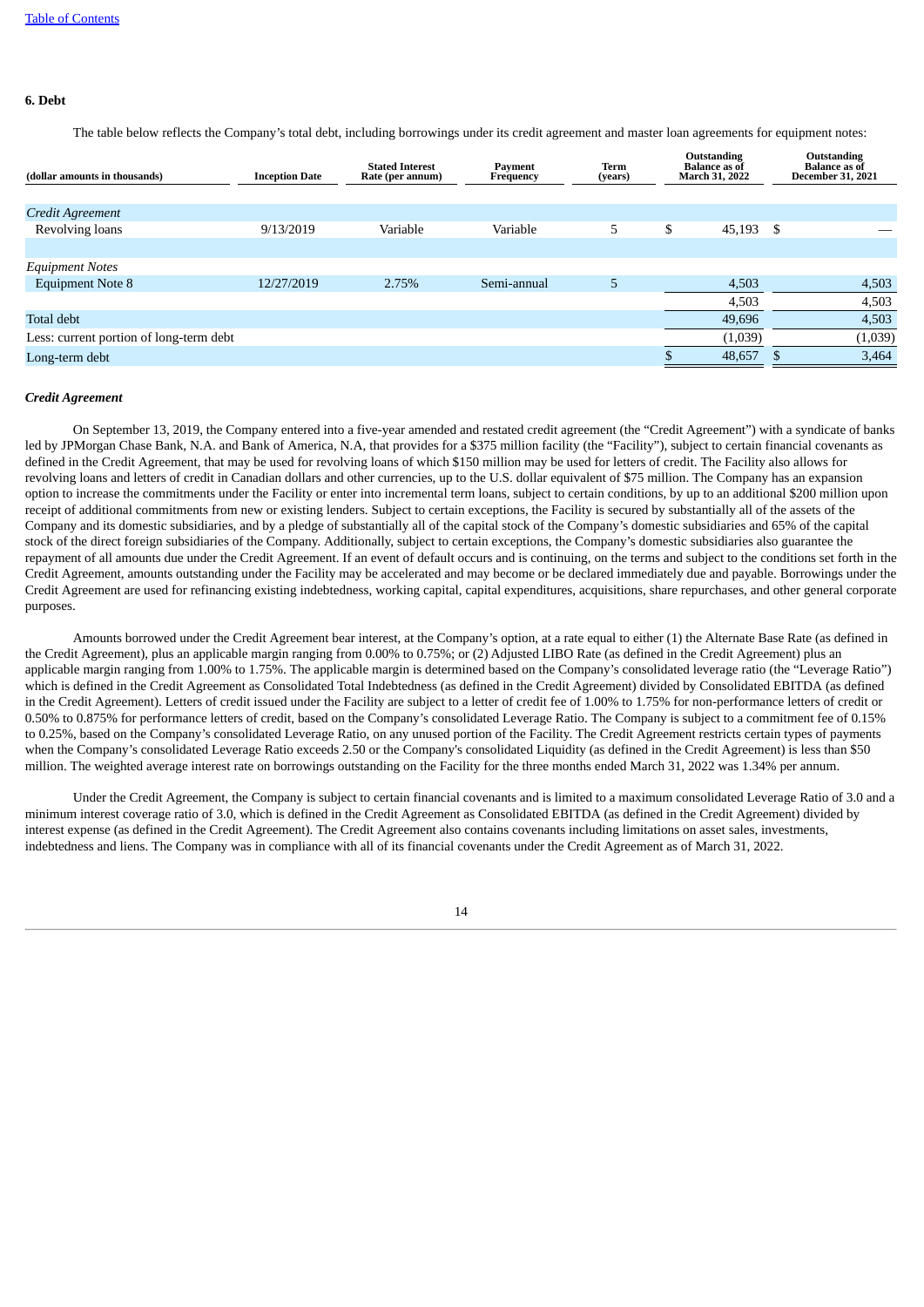As of March 31, 2022, the Company had \$45.2 million of debt outstanding under the Facility and letters of credit outstanding under the Facility of approximately \$12.3 million, which are almost entirely related to the Company's payment obligation under its insurance programs.

As of December 31, 2021, the Company had no debt outstanding under the Facility and letters of credit outstanding under the Facility of approximately \$12.3 million, which are almost entirely related to the Company's payment obligation under its insurance programs.

The Company had remaining deferred debt issuance costs totaling \$0.8 million as of March 31, 2022, related to the line of credit. As permitted, debt issuance costs have been deferred and are presented as an asset within other assets, which is amortized as interest expense over the term of the line of credit.

### *Equipment Notes*

The Company has entered into Master Equipment Loan and Security Agreements (the "Master Loan Agreements") with multiple banks. The Master Loan Agreements may be used for the financing of equipment between the Company and the lending banks pursuant to one or more equipment notes ("Equipment Note"). Each Equipment Note executed under the Master Loan Agreements constitutes a separate, distinct and independent financing of equipment and a contractual obligation of the Company, which may contain prepayment clauses.

As of March 31, 2022, the Company had one Equipment Note outstanding under the Master Loan Agreements that is collateralized by equipment and vehicles owned by the Company. The following table sets forth our remaining principal payments for the Company's outstanding Equipment Note as of March 31, 2022:

| (in thousands)                           |   | Future<br><b>Equipment Notes</b><br><b>Principal Payments</b> |  |  |
|------------------------------------------|---|---------------------------------------------------------------|--|--|
|                                          |   |                                                               |  |  |
| Remainder of 2022                        | S | 1,039                                                         |  |  |
| 2023                                     |   | 1,067                                                         |  |  |
| 2024                                     |   | 2,397                                                         |  |  |
| Total future principal payments          |   | 4,503                                                         |  |  |
| Less: current portion of equipment notes |   | (1,039)                                                       |  |  |
| Long-term principal obligations          |   | 3,464                                                         |  |  |

### **7. Revenue Recognition**

### *Disaggregation of Revenue*

A majority of the Company's revenues are earned through contracts with customers that normally provide for payment upon completion of specified work or units of work as identified in the contract. Although there is considerable variation in the terms of these contracts, they are primarily structured as fixed-price contracts, under which the Company agrees to perform a defined scope of a project for a fixed amount, or unit-price contracts, under which the Company agrees to do the work at a fixed price per unit of work as specified in the contract. The Company also enters into time-and-equipment and time-and-materials contracts under which the Company is paid for labor and equipment at negotiated hourly billing rates and for other expenses, including materials, as incurred at rates agreed to in the contract. Finally, the Company sometimes enters into cost-plus contracts, where the Company is paid for costs plus a negotiated margin. On occasion, timeand-equipment, time-and-materials and cost-plus contracts require the Company to include a guaranteed not-to-exceed maximum price.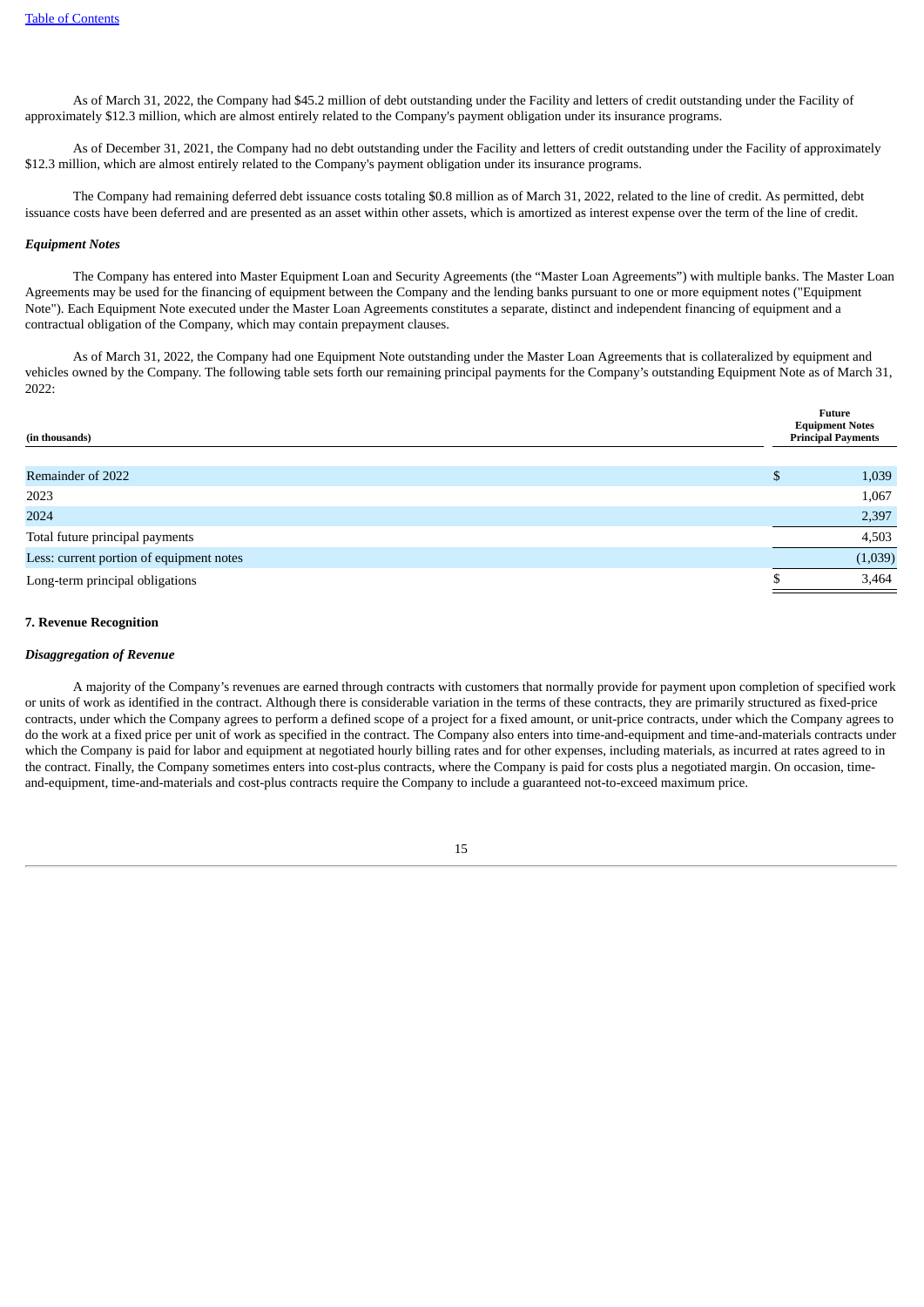Historically, fixed-price and unit-price contracts have had the highest potential margins; however, they have had a greater risk in terms of profitability because cost overruns may not be recoverable. Time-and-equipment, time-and-materials and cost-plus contracts have historically had less margin upside, but generally have had a lower risk of cost overruns. The Company also provides services under master service agreements ("MSAs") and other variable-term service agreements. MSAs normally cover maintenance, upgrade and extension services, as well as new construction. Work performed under MSAs is typically billed on a unit-price, time-and-materials or time-and-equipment basis. MSAs are typically one to three years in duration; however, most of the Company's contracts, including MSAs, may be terminated by the customer on short notice, typically 30 to 90 days, even if the Company is not in default under the contract. Under MSAs, customers generally agree to use the Company for certain services in a specified geographic region. Most MSAs include no obligation for the contract counterparty to assign specific volumes of work to the Company and do not require the counterparty to use the Company exclusively, although in some cases the MSA contract gives the Company a right of first refusal for certain work. Additional information related to the Company's market types is provided in Note 11– Segment Information.

**Three months ended March 31, 2022**

The components of the Company's revenue by contract type for the three months ended March 31, 2022 and 2021 were as follows:

|                        | T&D<br>C&I |         |               |               |                                   |              | <b>Total</b> |               |         |  |  |
|------------------------|------------|---------|---------------|---------------|-----------------------------------|--------------|--------------|---------------|---------|--|--|
| (dollars in thousands) |            | Amount  | Percent       | <b>Amount</b> |                                   | Percent      |              | <b>Amount</b> | Percent |  |  |
| <b>Fixed price</b>     | \$         | 150.904 | $41.4\%$ \$   |               | 218,577                           | $80.4\%$ \$  |              | 369,481       | 58.0 %  |  |  |
| Unit price             |            | 104,321 | 28.6          |               | 14,803                            | 5.4          |              | 119.124       | 18.7    |  |  |
| T&E                    |            | 109,631 | 30.0          |               | 38,388                            | 14.2         |              | 148,019       | 23.3    |  |  |
|                        |            | 364,856 | $100.0 \%$ \$ |               | 271,768                           | 100.0 % \$   |              | 636,624       | 100.0%  |  |  |
|                        |            |         |               |               | Three months ended March 31, 2021 |              |              |               |         |  |  |
|                        |            | T&D     |               |               | C&I                               |              |              | Total         |         |  |  |
| (dollars in thousands) |            | Amount  | Percent       |               | Amount                            | Percent      |              | Amount        | Percent |  |  |
| <b>Fixed price</b>     | \$         | 152,067 | 48.3 % \$     |               | 227,670                           | $82.0\%$ \$  |              | 379,737       | 64.1 %  |  |  |
| Unit price             |            | 85,345  | 27.1          |               | 18,427                            | 6.6          |              | 103,772       | 17.5    |  |  |
| T&E                    |            | 77,496  | 24.6          |               | 31,481                            | 11.4         |              | 108,977       | 18.4    |  |  |
|                        | \$         | 314,908 | $100.0\%$ \$  |               | 277,578                           | $100.0\%$ \$ |              | 592.486       | 100.0%  |  |  |

The components of the Company's revenue by market type for the three months ended March 31, 2022 and 2021 were as follows:

|                         |         | Three months ended March 31, 2022 | Three months ended March 31, 2021 |         |         |         |
|-------------------------|---------|-----------------------------------|-----------------------------------|---------|---------|---------|
| (dollars in thousands)  | Amount  | Percent                           | Segment                           | Amount  | Percent | Segment |
| Transmission            | 221,607 | 34.8 %                            | T&D                               | 211,227 | 35.7 %  | T&D     |
| Distribution            | 143.249 | 22.5                              | T&D                               | 103.681 | 17.5    | T&D     |
| Electrical construction | 271,768 | 42.7                              | C&I                               | 277,578 | 46.8    | C&I     |
| Total revenue           | 636.624 | 100.0 %                           |                                   | 592.486 | 100.0%  |         |

### *Remaining Performance Obligations*

As of March 31, 2022, the Company had \$2.28 billion of remaining performance obligations. The Company's remaining performance obligations include projects that have a written award, a letter of intent, a notice to proceed or an agreed upon work order to perform work on mutually accepted terms and conditions.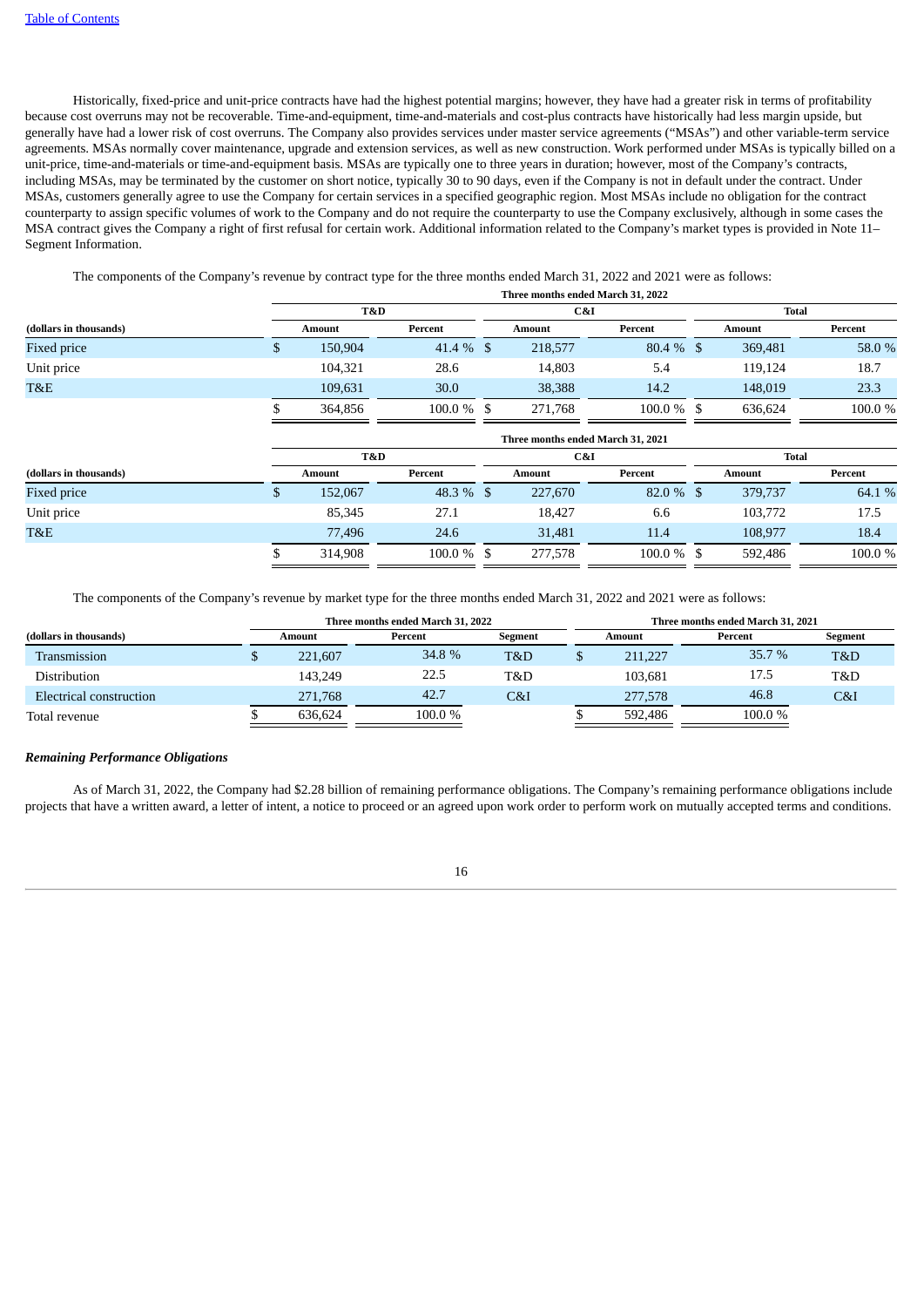The following table summarizes the amount of remaining performance obligations as of March 31, 2022 that the Company expects to be realized and the amount of the remaining performance obligations that the Company reasonably estimates will not be recognized within the next twelve months.

|                | <b>Remaining Performance Obligations at March 31, 2022</b> |                |            |           |  |  |                                                           |                            |
|----------------|------------------------------------------------------------|----------------|------------|-----------|--|--|-----------------------------------------------------------|----------------------------|
| (in thousands) | Total                                                      |                |            |           |  |  | Amount estimated to not be<br>recognized within 12 months | Total at December 31, 2021 |
|                |                                                            |                |            |           |  |  |                                                           |                            |
| T&D            |                                                            | $1,007,561$ \$ | 223,496 \$ | 572,032   |  |  |                                                           |                            |
| C&I            |                                                            | 1,275,188      | 472,744    | 1,105,866 |  |  |                                                           |                            |
| Total          |                                                            | 2,282,749      | 696,240 \$ | 1,677,898 |  |  |                                                           |                            |

The Company expects a vast majority of the remaining performance obligations to be recognized within twenty-four months, although the timing of the Company's performance is not always under its control. Additionally, the difference between the remaining performance obligations and backlog is due to the exclusion of a portion of the Company's MSAs under certain contract types from the Company's remaining performance obligations as these contracts can be canceled for convenience at any time by the Company or the customer without considerable cost incurred by the customer. Additional information related to backlog is provided in Item 2. "Management's Discussion and Analysis of Financial Condition and Results of Operations."

#### **8. Income Taxes**

The U.S. federal statutory tax rate was 21% for each of the three months ended March 31, 2022 and 2021. The Company's effective tax rate for the three months ended March 31, 2022 was 15.4% of pretax income compared to the effective tax rate for the three months ended March 31, 2021 of 26.2%.

The difference between the U.S. federal statutory tax rate and the Company's effective tax rate for the three months ended March 31, 2022, was primarily due to a favorable impact from stock compensation excess tax benefits partially offset by state income taxes, foreign earnings and other permanent difference items.

The difference between the U.S. federal statutory tax rate and the Company's effective tax rate for the three months ended March 31, 2021, was primarily due to state income taxes and foreign earnings and the associated impact of the global intangible low tax income ("GILTI") and other permanent difference items, partially offset by a favorable impact from stock compensation excess tax benefits.

The Company had unrecognized tax benefits of approximately \$0.4 million as of March 31, 2022 and December 31, 2021, which were included in other liabilities in the accompanying consolidated balance sheets.

The Company's policy is to recognize interest and penalties related to income tax liabilities as a component of income tax expense in the consolidated statements of operations. The amount of interest and penalties charged to income tax expense related to unrecognized tax benefits was not significant for the three months ended March 31, 2022 and 2021.

The Company is subject to taxation in various jurisdictions. The Company's 2018 through 2020 tax returns are subject to examination by U.S. federal authorities. The Company's tax returns are subject to examination by various state authorities for the years 2017 through 2020.

#### **9. Commitments and Contingencies**

### *Purchase Commitments*

As of March 31, 2022, the Company had approximately \$17.2 million in outstanding purchase orders for certain construction equipment, with cash payments scheduled to occur over the next nine months.

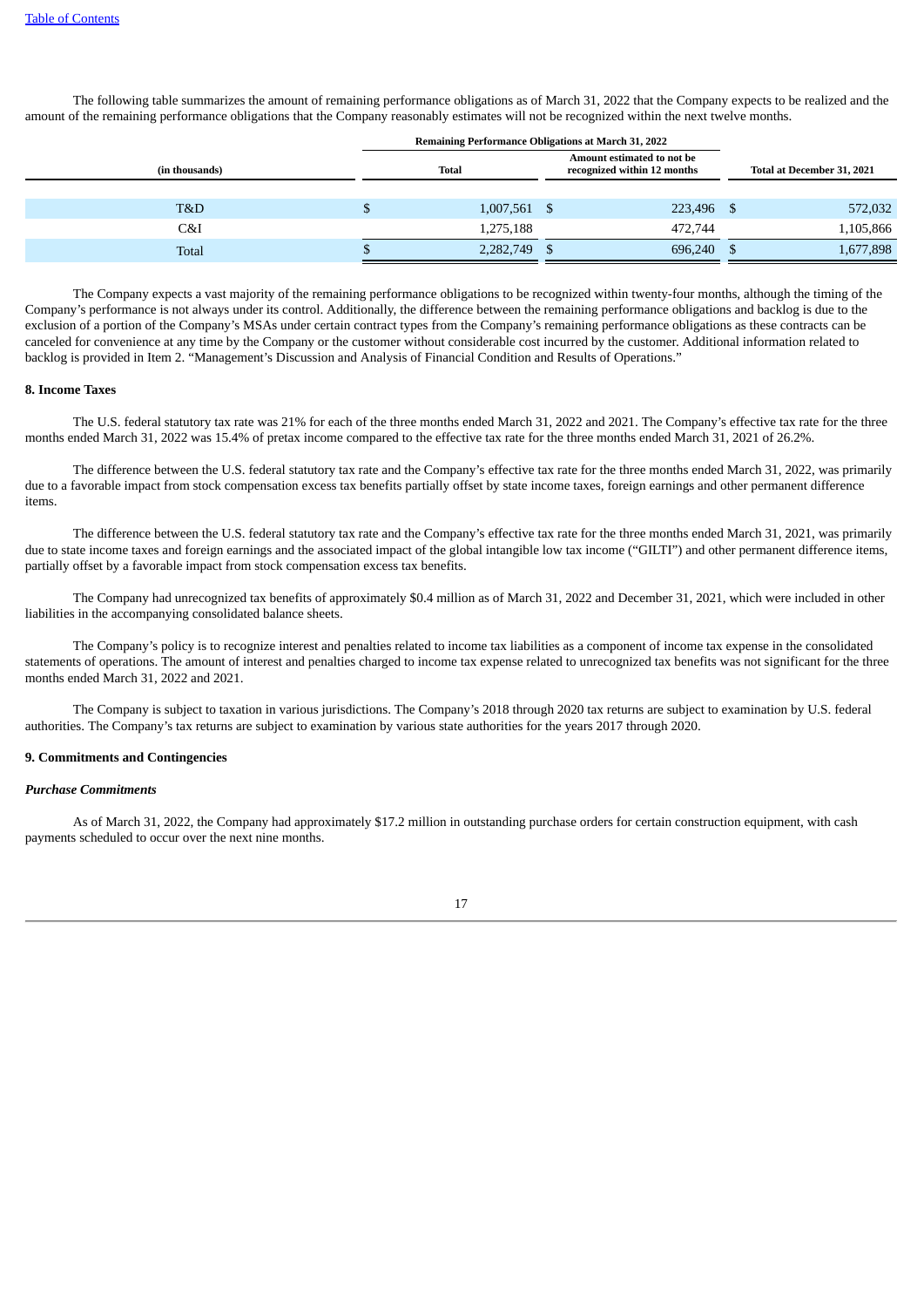### *Insurance and Claims Accruals*

The Company carries insurance policies, which are subject to certain deductibles and limits, for workers' compensation, general liability, automobile liability and other insurance coverage. The deductible per occurrence for each line of coverage is up to \$1.0 million, except for wildfire coverage which has a deductible of \$2.0 million. The Company also maintains excess umbrella coverage providing higher layers of insurance coverage for losses that exhaust the limits of underlying coverage. A layer of this umbrella coverage requires the Company to pay a portion of any loss within a certain loss range and our potential exposure for such losses is up to approximately \$3.8 million. The Company's health benefit plans are subject to stop-loss limits of up to \$0.2 million for qualified individuals. Losses up to the deductible and stop-loss amounts are accrued based upon the Company's estimates of the ultimate liability for claims reported and an estimate of claims incurred but not yet reported.

The insurance and claims accruals are based on known facts, actuarial estimates and historical trends. While recorded accruals are based on the ultimate liability, which includes amounts in excess of the deductible, a corresponding receivable for amounts in excess of the deductible is included in current and longterm assets in the Company's consolidated balance sheets.

#### *Performance and Payment Bonds and Parent Guarantees*

In certain circumstances, the Company is required to provide performance and payment bonds in connection with its future performance on certain contractual commitments. The Company has indemnified its sureties for any expenses paid out under these bonds. As of March 31, 2022, an aggregate of approximately \$1.46 billion in original face amount of bonds issued by the Company's sureties were outstanding. The Company estimated the remaining cost to complete these bonded projects was approximately \$579.7 million as of March 31, 2022.

From time to time, the Company guarantees the obligations of wholly owned subsidiaries, including obligations under certain contracts with customers, certain lease agreements, and, in some states, obligations in connection with obtaining contractors' licenses. Additionally, from time to time the Company is required to post letters of credit to guarantee the obligations of wholly owned subsidiaries, which reduces the borrowing availability under the Facility.

### *Indemnities*

From time to time, pursuant to its service arrangements, the Company indemnifies its customers for claims related to the services it provides under those service arrangements. These indemnification obligations may subject the Company to indemnity claims and liabilities and related litigation. The Company is not aware of any material unrecorded liabilities for asserted claims in connection with these indemnification obligations.

#### *Collective Bargaining Agreements*

Most of the Company's subsidiaries' craft labor employees are covered by collective bargaining agreements. The agreements require the subsidiaries to pay specified wages, provide certain benefits and contribute certain amounts to multi-employer pension plans. If a subsidiary withdraws from any of the multiemployer pension plans or if the plans were to otherwise become underfunded, the subsidiary could incur liabilities for additional contributions related to these plans. Although the Company has been informed that the underfunding status of some of the multi-employer pension plans to which its subsidiaries contribute have been classified as "critical" status, the Company is not currently aware of any potential liabilities related to this issue.

### *Litigation and Other Legal Matters*

The Company is from time-to-time party to various lawsuits, claims and other legal proceedings that arise in the ordinary course of business. These actions typically seek, among other things, compensation for alleged personal injury, breach of contract, property damages, punitive damages, civil penalties or other losses, or injunctive or declaratory relief.

The Company is routinely subject to other civil claims, litigation and arbitration, and regulatory investigations arising in the ordinary course of our business, as well as in respect of our divested businesses. These claims, lawsuits and other proceedings include claims related to the Company's current services and operations, as well as our historic operations.

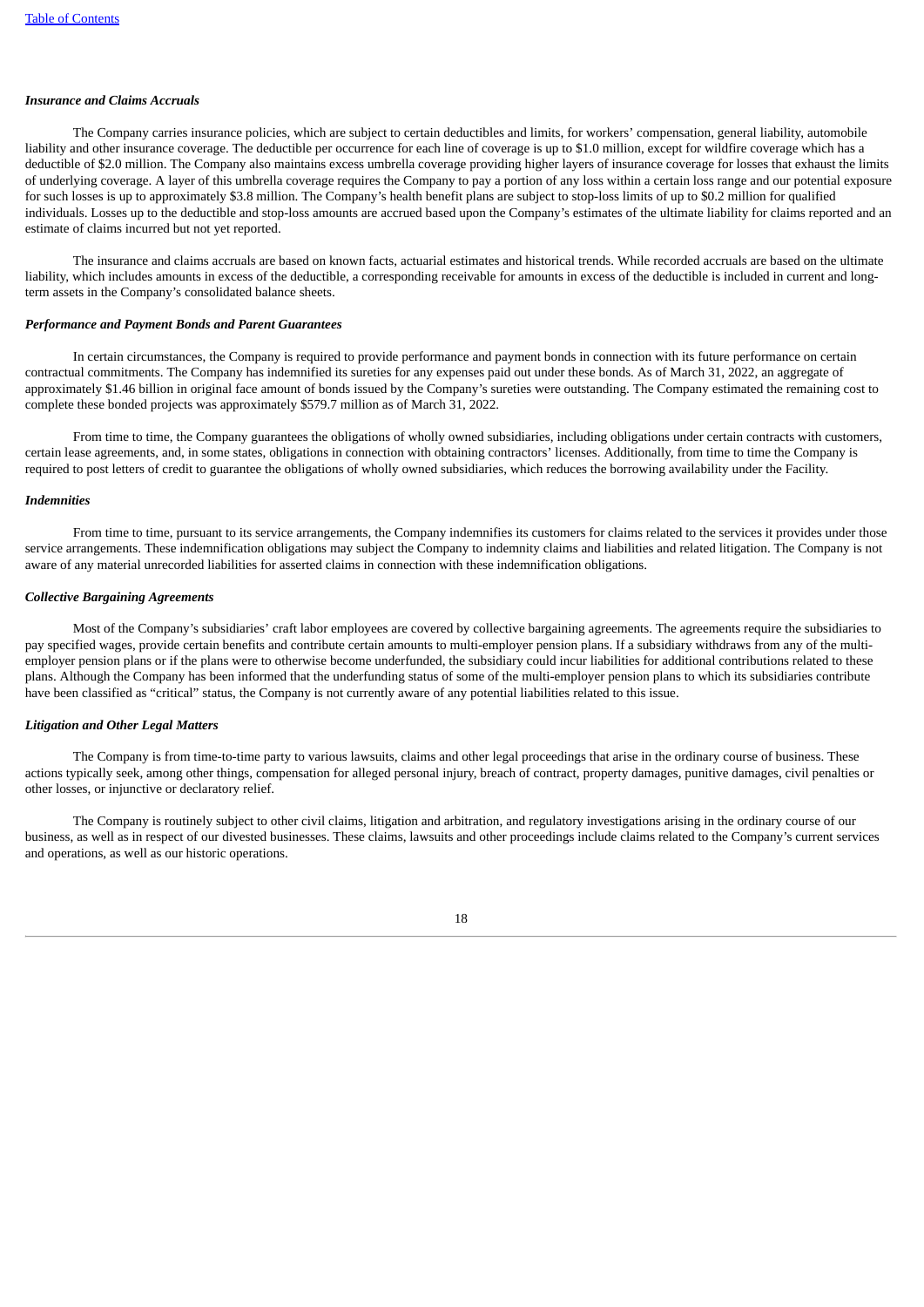With respect to all such lawsuits, claims and proceedings, the Company records reserves when it is probable that a liability has been incurred and the amount of loss can be reasonably estimated. The Company does not believe that any of these proceedings, separately or in the aggregate, would be expected to have a material adverse effect on the Company's financial position, results of operations or cash flows.

#### **10. Stock-Based Compensation**

The Company maintains two equity compensation plans under which stock-based compensation has been granted: the 2017 Long-Term Incentive Plan (which was amended and restated as of April 23, 2020) (the "LTIP") and the 2007 Long-Term Incentive Plan (as amended) (the "2007 Plan"). Upon the adoption of the original LTIP in 2017, awards were no longer granted under the 2007 Plan. The LTIP provides for grants of (a) incentive stock options qualified as such under U.S. federal income tax laws, (b) stock options that do not qualify as incentive stock options, (c) stock appreciation rights, (d) restricted stock awards, (e) restricted stock units, (f) performance share awards, (g) phantom stock units, (h) stock bonuses, (i) dividend equivalents, and (j) any combination of such grants. The Company has outstanding grants of non-qualified stock options, time-vested stock awards in the form of restricted stock units and internal metricbased and market-based performance stock units.

During the three months ended March 31, 2022, the Company granted time-vested stock awards covering 35,659 shares of common stock under the LTIP, which vest ratably over three years, at a weighted average grant date fair value of \$99.22. During the three months ended March 31, 2022, time-vested stock awards covering 64,133 shares of common stock vested at a weighted average grant date fair value of \$38.66.

During the three months ended March 31, 2022, the Company granted 31,603 performance share awards under the LTIP at target, which will cliff vest, if earned, on December 31, 2024, at a weighted average grant date fair value of \$118.82. The number of shares ultimately earned under a performance award may vary from zero to 200% of the target shares granted, based upon the Company's performance compared to certain metrics. The metrics used were determined at the time of the grant by the Compensation Committee of the Board of Directors and were either based on internal measures, such as the Company's financial performance compared to targets, or on a market-based metric, such as the Company's stock performance compared to a peer group. Performance awards granted cliff vest following the performance period if the stated performance targets and minimum service requirements are attained and are paid in shares of the Company's common stock.

During the three months ended March 31, 2022, plan participants exercised options to purchase 236 shares of the Company's common stock with a weighted average exercise price of \$17.48.

The Company recognizes stock-based compensation expense related to restricted stock units based on the grant date fair value, which was the closing price of the Company's stock on the date of grant. The fair value is expensed over the service period, which is generally three years.

For performance awards, the Company recognizes stock-based compensation expense based on the grant date fair value of the award. The fair value of internal metric-based performance awards is determined by the closing stock price of the Company's common stock on the date of the grant. The fair value of market-based performance awards is computed using a Monte Carlo simulation. Performance awards are expensed over the service period of approximately 2.8 years, and the Company adjusts the stock-based compensation expense related to internal metric-based performance awards according to its determination of the shares expected to vest at each reporting date.

### **11. Segment Information**

MYR Group is a holding company of specialty contractors serving electrical utility infrastructure and commercial construction markets in the United States and Canada. The Company has two reporting segments, each a separate operating segment, which are referred to as T&D and C&I. Performance measurement and resource allocation for the reporting segments are based on many factors. The primary financial measures used to evaluate the segment information are contract revenues and income from operations, excluding general corporate expenses. General corporate expenses include corporate facility and staffing costs, which include safety costs, professional fees, IT expenses and management fees. The accounting policies of the segments are the same as those described in the Note 1–Organization, Business and Significant Accounting Policies to the 2021 Annual Report.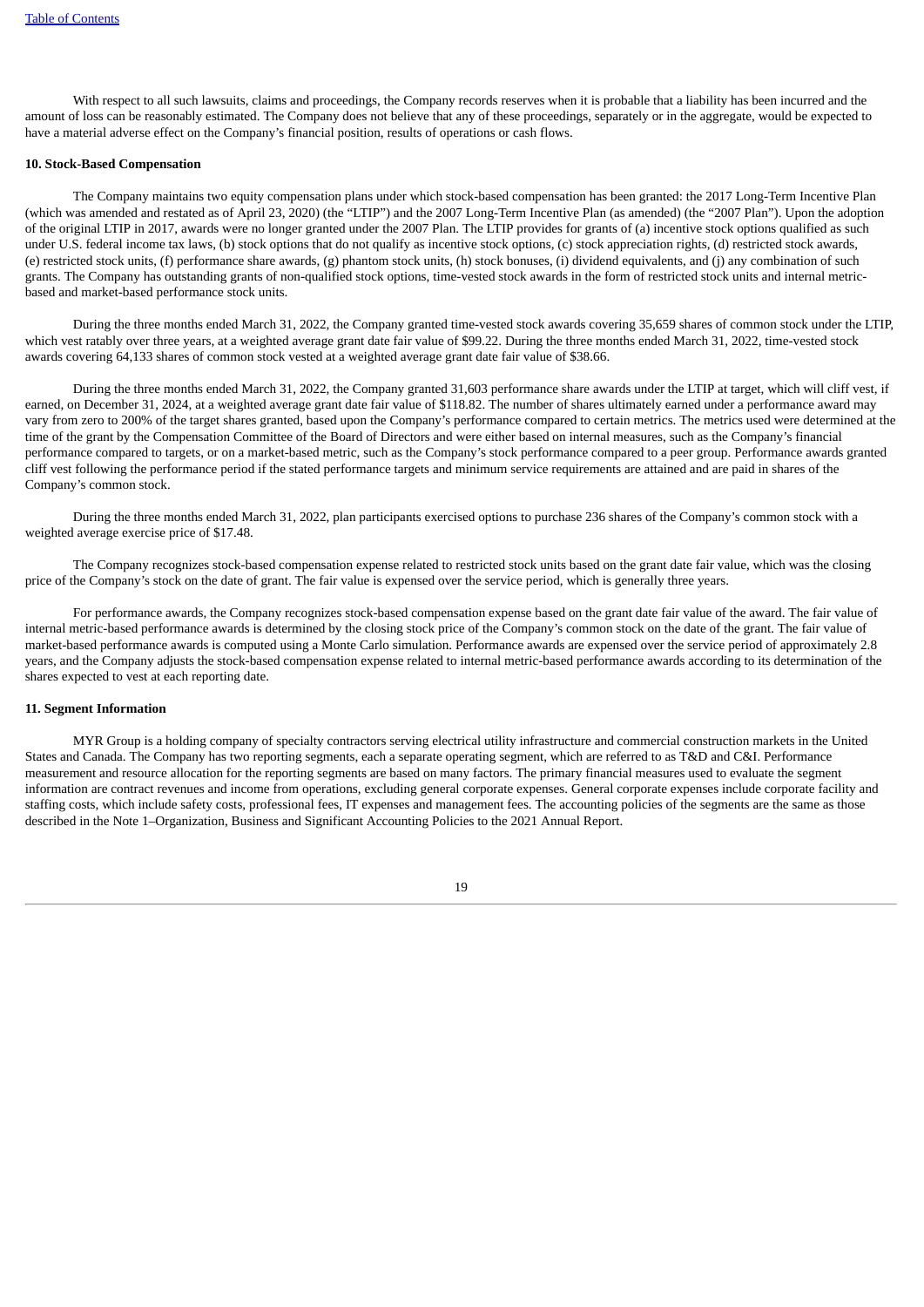Transmission and Distribution: The T&D segment provides a broad range of services on electric transmission and distribution networks and substation facilities which include design, engineering, procurement, construction, upgrade, maintenance and repair services with a particular focus on construction, maintenance and repair. T&D services include the construction and maintenance of high voltage transmission lines, substations and lower voltage underground and overhead distribution systems and clean energy projects. The T&D segment also provides emergency restoration services in response to hurricane, ice or other storm-related damage. T&D customers include investor-owned utilities, cooperatives, private developers, government-funded utilities, independent power producers, independent transmission companies, industrial facility owners and other contractors.

Commercial and Industrial: The C&I segment provides services such as the design, installation, maintenance and repair of commercial and industrial wiring, the installation of intelligent transportation systems and roadway lighting. Typical C&I contracts cover electrical contracting services for airports, hospitals, data centers, hotels, stadiums, convention centers, clean energy projects, manufacturing plants, processing facilities, water/waste-water treatment facilities, mining facilities and transportation control and management systems. The C&I segment generally provides electric construction and maintenance services as a subcontractor to general contractors in the C&I industry, but also contracts directly with facility owners. The C&I segment has a diverse customer base with many long-standing relationships.

The information in the following table is derived from the segment's internal financial reports used for corporate management purposes:

|                                | <b>Three months ended</b><br>March 31, |  |           |  |  |  |
|--------------------------------|----------------------------------------|--|-----------|--|--|--|
| (in thousands)                 | 2022                                   |  | 2021      |  |  |  |
|                                |                                        |  |           |  |  |  |
| <b>Contract revenues:</b>      |                                        |  |           |  |  |  |
| T&D                            | \$<br>364,856 \$                       |  | 314,908   |  |  |  |
| C&I                            | 271,768                                |  | 277,578   |  |  |  |
|                                | 636,624 \$                             |  | 592,486   |  |  |  |
| <b>Income from operations:</b> |                                        |  |           |  |  |  |
| T&D                            | \$<br>30,431 \$                        |  | 28,673    |  |  |  |
| C&I                            | 10,090                                 |  | 14,272    |  |  |  |
| General Corporate              | (15, 619)                              |  | (15, 534) |  |  |  |
|                                | \$<br>24,902 \$                        |  | 27,411    |  |  |  |
|                                |                                        |  |           |  |  |  |

### **12. Earnings Per Share**

The Company computes earnings per share using the treasury stock method. Under the treasury stock method, basic earnings per share are computed by dividing net income available to stockholders by the weighted average number of common shares outstanding during the period, and diluted earnings per share are computed by dividing net income available to stockholders by the weighted average number of common shares outstanding during the period plus all potentially dilutive common stock equivalents, except in cases where the effect of the common stock equivalent would be anti-dilutive.

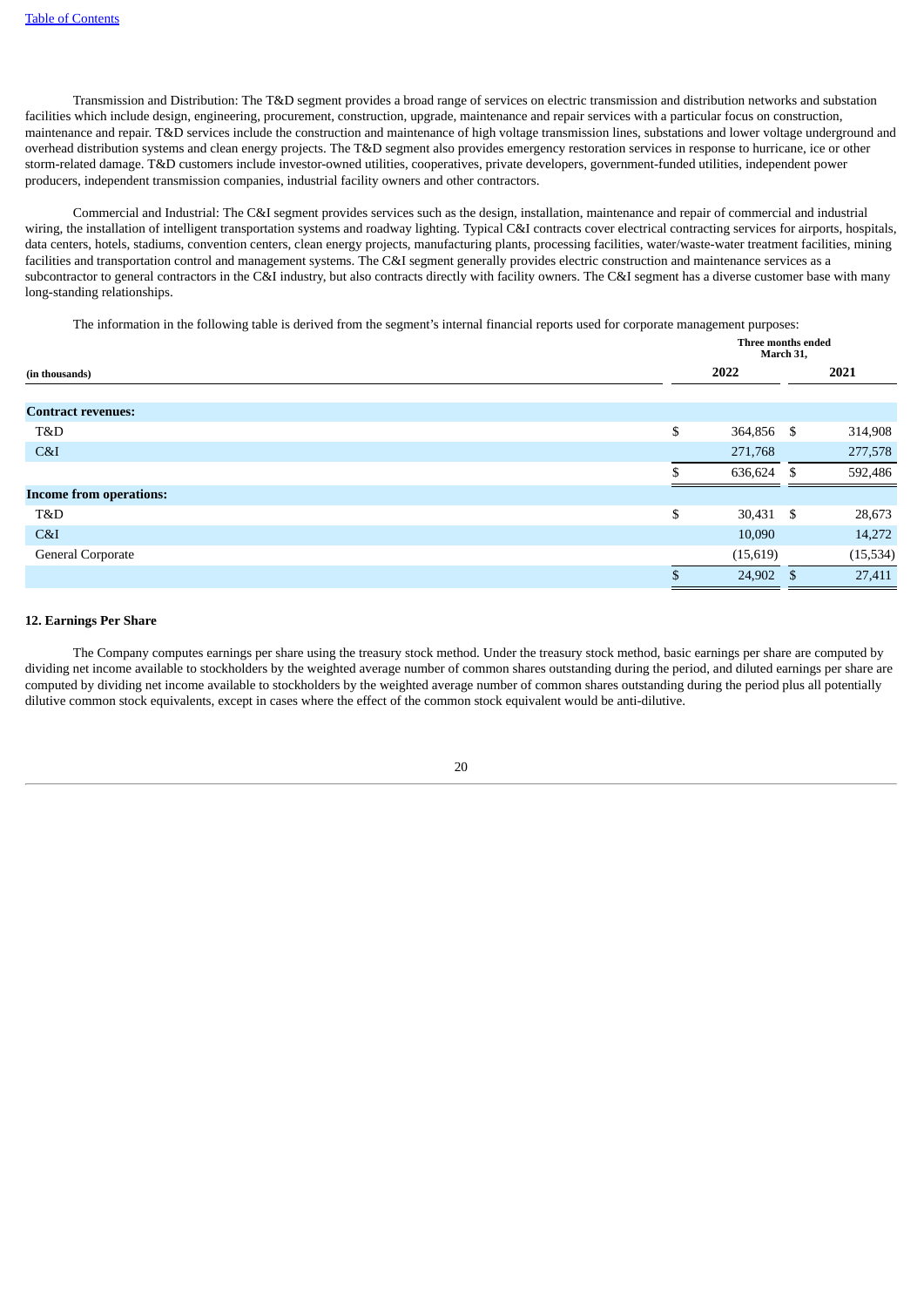Net income and the weighted average number of common shares used to compute basic and diluted earnings per share were as follows:

|                                                     | Three months ended    | March 31, |        |  |
|-----------------------------------------------------|-----------------------|-----------|--------|--|
| (in thousands, except per share data)               | 2022                  |           | 2021   |  |
| Numerator:                                          |                       |           |        |  |
| Net income                                          | \$<br>20,688 \$       |           | 19,928 |  |
| Denominator:                                        |                       |           |        |  |
| Weighted average common shares outstanding          | 16,916                |           | 16,760 |  |
| Weighted average dilutive securities                | 217                   |           | 285    |  |
| Weighted average common shares outstanding, diluted | 17,133                |           | 17,045 |  |
|                                                     |                       |           |        |  |
| Income per common share:                            |                       |           |        |  |
| <b>Basic</b>                                        | \$<br>$1.22 \quad$ \$ |           | 1.19   |  |
| <b>Diluted</b>                                      | \$<br>1.21            | S         | 1.17   |  |
|                                                     |                       |           |        |  |

For the three months ended March 31, 2022 and 2021, certain common stock equivalents were excluded from the calculation of dilutive securities because their inclusion would either have been anti-dilutive or, for stock options, the exercise prices of those stock options were greater than the average market price of the Company's common stock for the period. All of the Company's unvested time-vested stock awards were included in the computation of weighted average dilutive securities.

The following table summarizes the shares of common stock underlying the Company's unvested time-vested stock awards and performance awards that were excluded from the calculation of dilutive securities:

<span id="page-21-0"></span>

|                          | Three months ended<br>March 31, |      |  |  |
|--------------------------|---------------------------------|------|--|--|
| (in thousands)           | 2022                            | 2021 |  |  |
|                          |                                 |      |  |  |
| Time-vested stock awards | 36                              | 48   |  |  |
| Performance awards       | 32                              | 42   |  |  |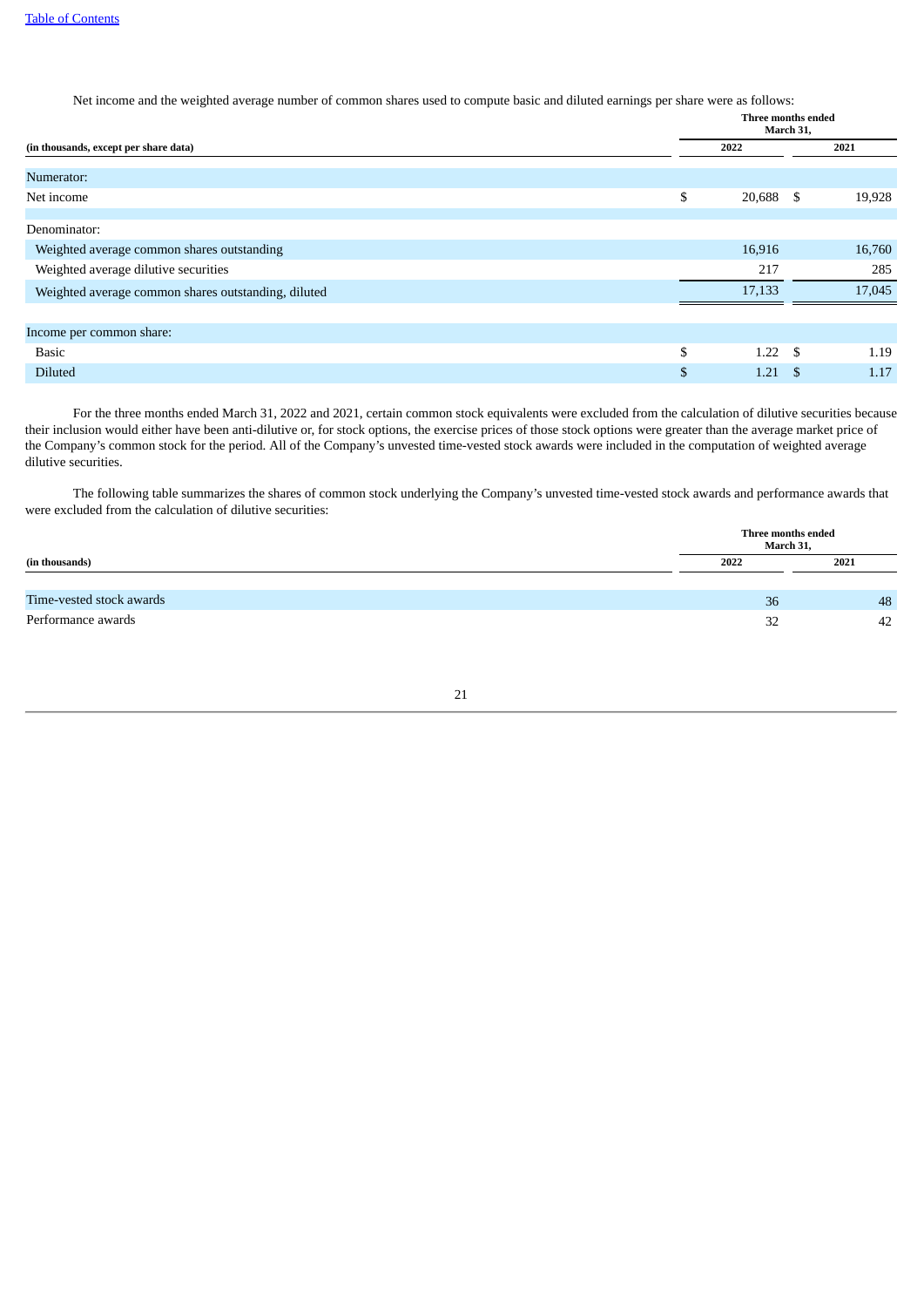### **ITEM 2. MANAGEMENT'S DISCUSSION AND ANALYSIS OF FINANCIAL CONDITION AND RESULTS OF OPERATIONS**

This management's discussion and analysis provides a narrative on the Company's financial performance and condition that should be read in conjunction with the accompanying unaudited consolidated financial statements and with our Annual Report on Form 10-K for the year ended December 31, 2021 (the "2021 Annual Report"). In addition to historical information, this discussion contains forward-looking statements that involve risks, uncertainties and assumptions that could cause actual results to differ materially from management's expectations. Factors that could cause such differences are discussed herein under the captions "Cautionary Statement Concerning Forward-Looking Statements and Information" and "Risk Factors," as well as in the 2021 Annual Report. *We assume no obligation to update any of these forward-looking statements.*

### **Overview and Outlook**

We are a holding company of specialty electrical construction service providers that was established through the merger of long-standing specialty contractors. Through our subsidiaries, we serve the electric utility infrastructure, commercial and industrial construction markets. We manage and report our operations through two electrical contracting service segments: Transmission and Distribution ("T&D") and Commercial and Industrial ("C&I").

We have operated in the transmission and distribution industry since 1891. We are one of the largest U.S. contractors servicing the T&D sector of the electric utility industry and provide T&D services throughout the United States and in Ontario, Canada. Our T&D customers include many of the leading companies in the electric utility industry. We have provided electrical contracting services for commercial and industrial construction since 1912. Our C&I segment provides services in the United States and in western Canada. Our C&I customers include facility owners and general contractors.

We believe that we have a number of competitive advantages in both of our segments, including our skilled workforce, extensive centralized fleet, proven safety performance and reputation for timely completion of quality work that allows us to compete favorably in our markets. In addition, we believe that we are better capitalized than some of our competitors, which provides us with valuable flexibility to take on additional and more complex projects.

We believe proposed legislative actions aimed at supporting infrastructure improvements in the United States may positively impact long-term demand, particularly in connection with electric power infrastructure, transportation and renewable energy spending. We believe the proposed legislative actions are likely to provide greater long-term opportunity in both of our reporting segments. However both of our segments and supporting operations may be subject to delays and cost volatility due to the continued market disruption from the COVID-19 pandemic, inflationary pressures, supply chain disruptions, tariffs and regulatory slowdowns. These delays and cost volatility could result in decelerations in project opportunities and awards.

We had consolidated revenues for the three months ended March 31, 2022 of \$636.6 million, of which 57.3% was attributable to our T&D customers and 42.7% was attributable to our C&I customers. Our consolidated revenues for the three months ended March 31, 2021 were \$592.5 million. For the three months ended March 31, 2022, our net income and EBITDA<sup>(1)</sup> were \$20.7 million and \$39.6 million, respectively, compared to \$19.9 million and \$39.3 million, respectively, for the three months ended March 31, 2021.

We believe there is an ongoing need for utilities to sustain investment in their transmission systems to improve reliability, reduce congestion and connect to new sources of renewable generation. Consequently, we anticipate that we will continue to see significant bidding activity on large transmission projects going forward. The timing of multi-year transmission project awards and substantial construction activity is difficult to predict due to regulatory requirements and the permitting needed to commence construction. Significant construction on any large, multi-year projects awarded in the remainder of 2022 will not likely have a large impact on 2022 results. Bidding and construction activity for small to medium-size transmission projects and upgrades remain active, and we expect this trend to continue, primarily due to reliability and economic drivers.

 $<sup>(1)</sup>$  EBITDA is a non-GAAP measure. Refer to "Non-GAAP Measure—EBITDA" for a discussion of this measure.</sup>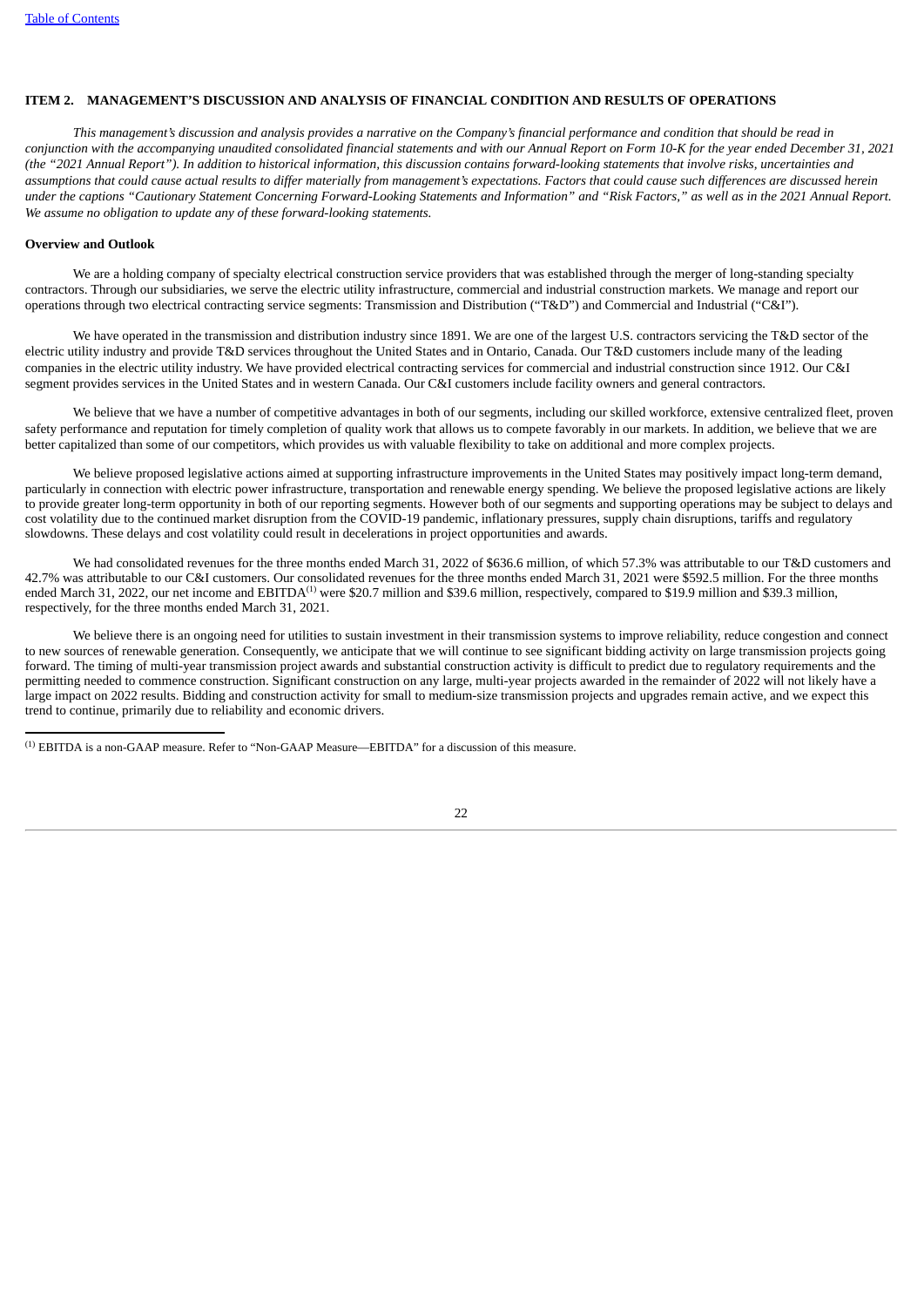As a result of reduced spending by United States utilities on their distribution systems for several years, we believe there is a need for sustained investment by utilities on their distribution systems to properly maintain or meet reliability requirements. We continue to see increased bidding activity in some of our electric distribution markets, as economic conditions improved in those areas. We believe the increased hurricane activity and destruction caused by wildfires will cause a push to strengthen utility distribution systems against catastrophic damage. Several industry and market trends are also prompting customers in the electric utility industry to seek outsourcing partners rather than performing projects internally. These trends include an aging electric utility workforce, increasing costs and staffing constraints. We believe electric utility employee retirements could increase, which may result in an increase in outsourcing opportunities. We expect to see an incremental increase in distribution opportunities in the United States and in Ontario, Canada during the rest of 2022, due to the acquisition of the Powerline Plus Companies.

We expect C&I bidding opportunities to continue to be impacted by various recent market disruptions, and as a result the ultimate recovery of the C&I market will be heavily dependent on the timing and pace of the United States and Canada economic recoveries. We believe that the primary markets we serve may be somewhat less vulnerable to economic slowing, such as health care, transportation, data centers, warehousing, clean energy and water projects. We are hopeful that the service industry and small project market could quickly rebound as pent-up demand will need to be addressed.

In addition, the United States has experienced decades of underfunded economic expansion and aging infrastructure which has challenged the capacity of public water and transportation infrastructure forcing states and municipalities to seek creative means to fund needed expansion and repair. We believe the need for expanding public infrastructure will offer opportunity in our C&I segment for several years. We expect the long-term growth in our C&I segment to generally track the economic growth of the regions we serve.

We strive to maintain our status as a preferred provider to our T&D and C&I customers. In an effort to support our growth strategy and maximize stockholder returns, we seek to efficiently manage our capital. We continue to implement strategies that further expand our capabilities and allow opportunities to provide prudent capital returns. On January 4, 2022, we acquired all issued and outstanding shares of capital stock of Powerline Plus Ltd. and its affiliate (collectively, the "Powerline Plus Companies"), which expanded our distribution operations in Ontario, Canada.

We continue to manage our increasing costs for supporting our operations, including increasing insurance, equipment, labor and material costs. We believe that our financial position, positive cash flows and other operational strengths will enable us to manage our markets and give us the flexibility to successfully execute our strategies. We continue to invest in developing key management and craft personnel in both our T&D and C&I markets and in procuring the specific specialty equipment and tooling needed to win and execute projects of all sizes and complexity.

### **Backlog**

We refer to our estimated revenue on uncompleted contracts, including the amount of revenue on contracts for which work has not begun, less the revenue we have recognized under such contracts, as "backlog." A customer's intention to award us work under a fixed-price contract is not included in backlog unless there is an actual written award to perform a specific scope of work at specific terms and pricing. For many of our unit-price, time-and-equipment, time-andmaterials and cost plus contracts, we only include projected revenue for a three-month period in the calculation of backlog, although these types of contracts are generally awarded as part of master service agreements that typically have a one-year to three-year duration from execution. Backlog may not accurately represent the revenues that we expect to realize during any particular period. Several factors, such as the timing of contract awards, the type and duration of contracts, and the mix of subcontractor and material costs in our projects, can impact our backlog at any point in time. Some of our revenue does not appear in our periodic backlog reporting because the award of the project, as well as the execution of the work, may all take place within the period. Our backlog includes projects that have a written award, a letter of intent, a notice to proceed or an agreed upon work order to perform work on mutually accepted terms and conditions. Backlog should not be relied upon as a stand-alone indicator of future events.

The difference between our backlog and remaining performance obligations is due to the exclusion of a portion of our master service agreements under certain contract types from our remaining performance obligations as these contracts can be canceled for convenience at any time by us or the customer without considerable cost incurred by the customer. Our estimated backlog also includes our proportionate share of unconsolidated joint venture contracts. Additional information related to our remaining performance obligations is provided in Note 7–Revenue Recognition in the accompanying notes to our Consolidated Financial Statements.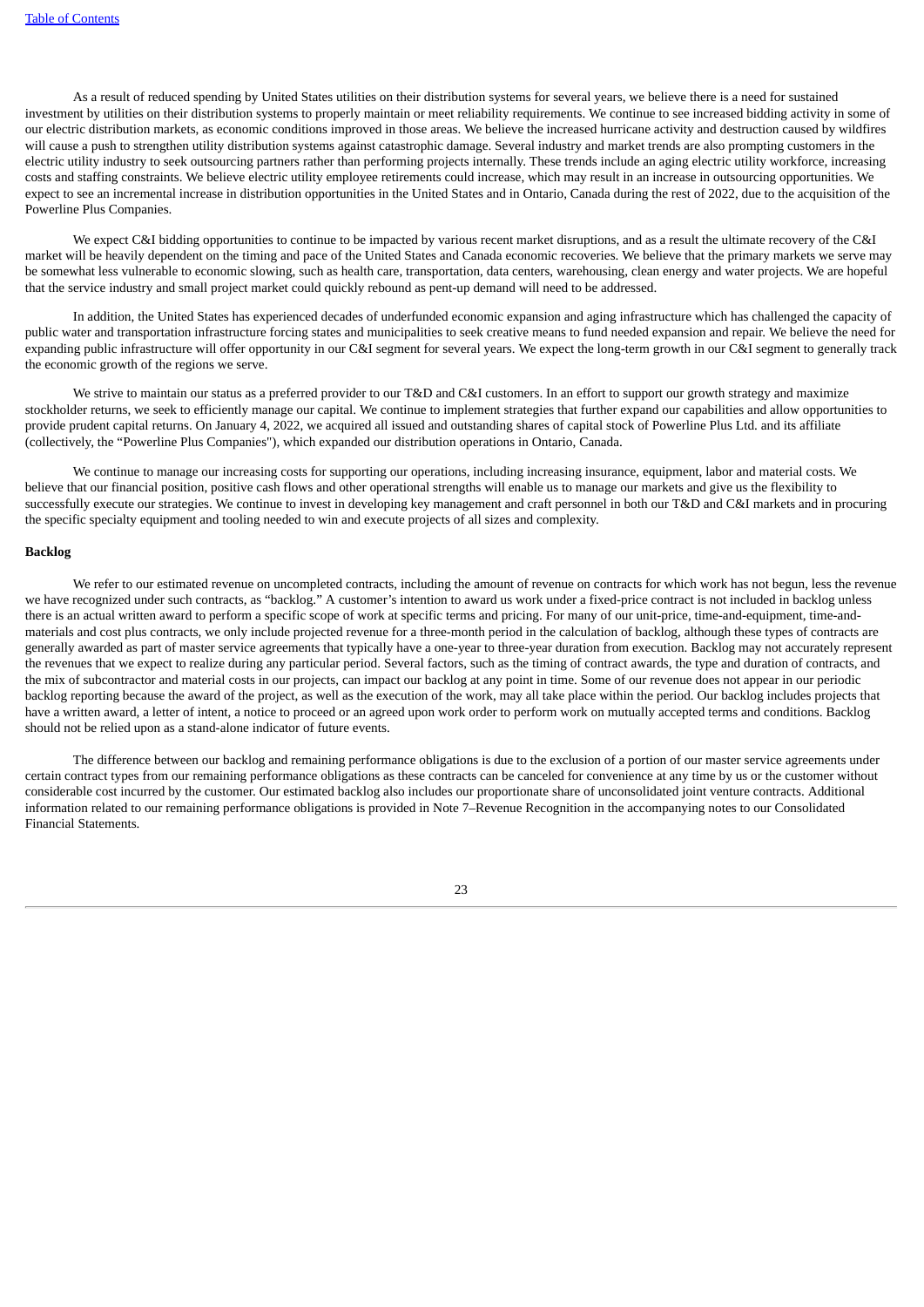Our backlog was \$2.41 billion at March 31, 2022, compared to \$1.79 billion at December 31, 2021 and \$1.64 billion at March 31, 2021. Our backlog at March 31, 2022 increased 34.5% from December 31, 2021. Backlog in the T&D segment increased \$446.8 million and C&I backlog increased \$169.6 million compared to December 31, 2021. Our backlog as of March 31, 2022 included our proportionate share of joint venture backlog totaling \$4.2 million, compared to \$5.4 million at December 31, 2021.

The following table summarizes that amount of our backlog that we believe to be firm as of the dates shown and the amount of our current backlog that we reasonably estimate will not be recognized within the next twelve months:

|                | <b>Backlog at March 31, 2022</b> |                |  |                                                                  |  |                                                     |
|----------------|----------------------------------|----------------|--|------------------------------------------------------------------|--|-----------------------------------------------------|
| (in thousands) |                                  | Total          |  | <b>Amount estimated to not</b><br>be recognized within 12 months |  | <b>Total backlog at</b><br><b>December 31, 2021</b> |
|                |                                  |                |  |                                                                  |  |                                                     |
| T&D            | Φ                                | $1,122,937$ \$ |  | 223,496                                                          |  | 676,130                                             |
| C&I            |                                  | 1,282,592      |  | 472.744                                                          |  | 1,113,014                                           |
| Total          |                                  | 2,405,529      |  | 696,240                                                          |  | 1,789,144                                           |

### **Consolidated Results of Operations**

The following table sets forth selected consolidated statements of operations data and such data as a percentage of revenues for the periods indicated:

|                                              | Three months ended<br>March 31, |               |                          |    |         |                                 |  |  |
|----------------------------------------------|---------------------------------|---------------|--------------------------|----|---------|---------------------------------|--|--|
|                                              |                                 | 2022          |                          |    | 2021    |                                 |  |  |
| (dollars in thousands)                       |                                 | <b>Amount</b> | Percent                  |    | Amount  | Percent                         |  |  |
|                                              |                                 |               |                          |    |         |                                 |  |  |
| Contract revenues                            | \$                              | 636,624       | $100.0 \%$ \$            |    | 592,486 | 100.0 %                         |  |  |
| Contract costs                               |                                 | 556,139       | 87.4                     |    | 515,533 | 87.0                            |  |  |
| Gross profit                                 |                                 | 80,485        | 12.6                     |    | 76,953  | 13.0                            |  |  |
| Selling, general and administrative expenses |                                 | 53,564        | 8.4                      |    | 49,647  | 8.4                             |  |  |
| Amortization of intangible assets            |                                 | 2,767         | 0.4                      |    | 578     | 0.1                             |  |  |
| Gain on sale of property and equipment       |                                 | (748)         | (0.1)                    |    | (683)   | (0.1)                           |  |  |
| Income from operations                       |                                 | 24,902        | 3.9                      |    | 27,411  | 4.6                             |  |  |
| Other income (expense):                      |                                 |               |                          |    |         |                                 |  |  |
| Interest income                              |                                 | 8             | $\overline{\phantom{a}}$ |    | 13      |                                 |  |  |
| Interest expense                             |                                 | (451)         | (0.1)                    |    | (475)   | (0.1)                           |  |  |
| Other income (expense), net                  |                                 | (15)          |                          |    | 41      | $\hspace{0.1mm}-\hspace{0.1mm}$ |  |  |
| Income before provision for income taxes     |                                 | 24,444        | 3.8                      |    | 26,990  | 4.5                             |  |  |
| Income tax expense                           |                                 | 3,756         | 0.6                      |    | 7,062   | 1.1                             |  |  |
| Net income                                   |                                 | 20,688        | 3.2%                     | -S | 19,928  | 3.4 %                           |  |  |

### **Three Months Ended March 31, 2022 Compared to Three Months Ended March 31, 2021**

*Revenues.* Revenues were \$636.6 million for the three months ended March 31, 2022 compared to \$592.5 million for the three months ended March 31, 2021. The increase of \$44.1 million, or 7.4%, was primarily due to an increase in revenue on distribution projects, incremental revenues from the Powerline Plus Companies and an increase in revenue from transmission projects, partially offset by a decrease in C&I revenue in certain geographical areas.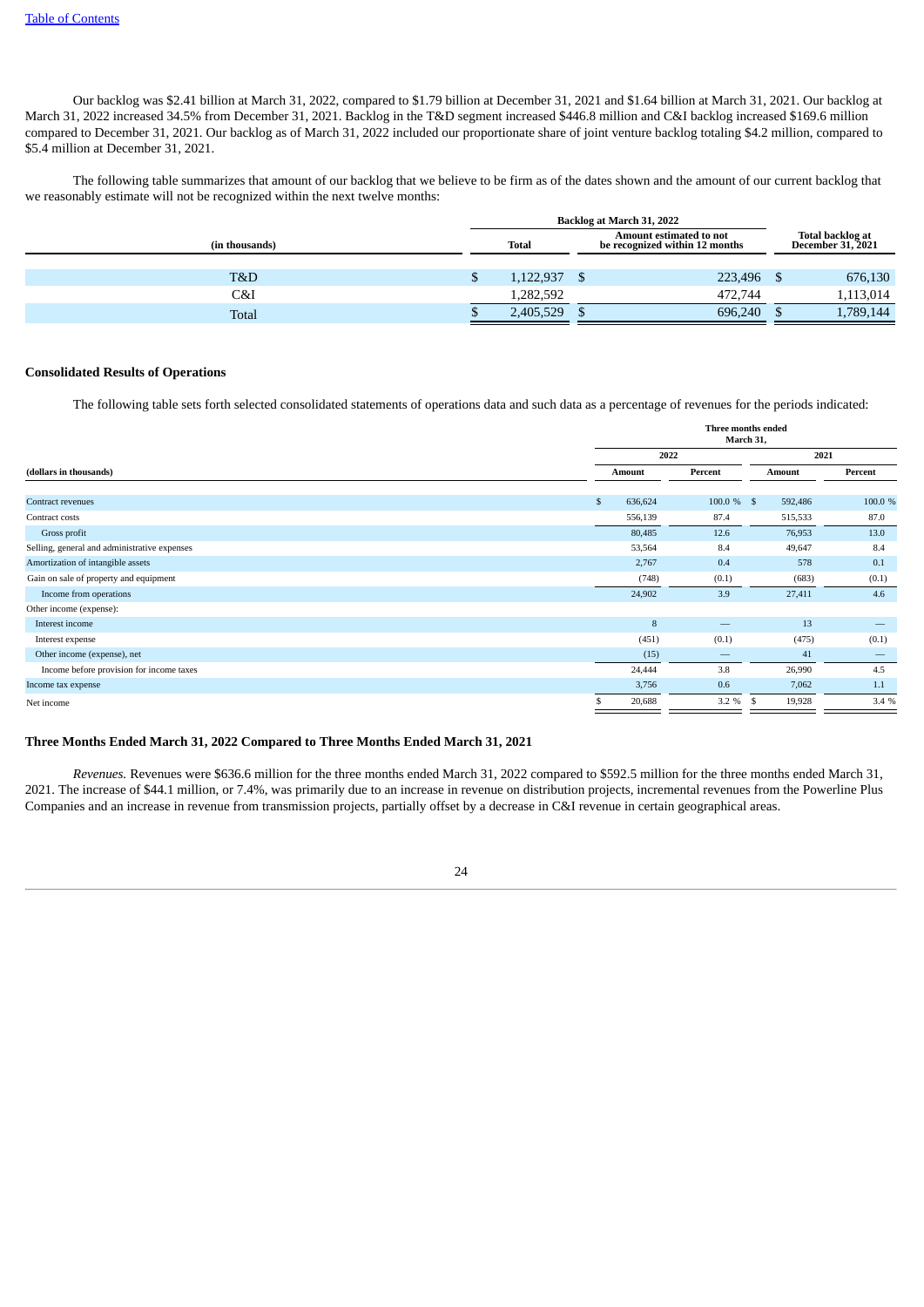*Gross margin.* Gross margin was 12.6% for the three months ended March 31, 2022 compared to 13.0% for the three months ended March 31, 2021. The decrease in gross margin was primarily due to overall cost increases mainly associated with supply chain disruptions and impacts from the COVID-19 pandemic some of which also caused labor and material inefficiencies on certain projects, as well as inclement weather experienced on certain projects. These margin decreases were partially offset by favorable job close outs and net favorable change order adjustments on certain projects. Changes in estimates of gross profit on certain projects resulted in a gross margin increases of 0.5% and 0.1% for the three months ended March 31, 2022 and 2021, respectively.

*Gross profit.* Gross profit was \$80.5 million for the three months ended March 31, 2022 compared to \$77.0 million for the three months ended March 31, 2021. The increase of \$3.5 million, or 4.6%, was due to higher revenues partially offset by lower margins.

*Selling, general and administrative expenses.* Selling, general and administrative expenses ("SG&A") were \$53.6 million for the three months ended March 31, 2022 compared to \$49.6 million for the three months ended March 31, 2021. The period-over-period increase of \$4.0 million was primarily due to the acquisition of the Powerline Plus Companies.

*Amortization of intangible assets.* Amortization of intangible assets was \$2.8 million for the three months ended March 31, 2022 compared to \$0.6 million for the three months ended March 31, 2021. The period-over-period increase of \$2.2 million was primarily due to amortization related to certain intangibles acquired with the Powerline Plus Companies.

*Gain on sale of property and equipment*. Gains from the sale of property and equipment for the three months ended March 31, 2022 and 2021 were \$0.7 million. Gains from the sale of property and equipment are attributable to routine sales of property and equipment no longer useful or valuable to our ongoing operations.

*Income tax expense.* Income tax expense was \$3.8 million for the three months ended March 31, 2022, with an effective tax rate of 15.4%, compared to the expense of \$7.1 million for the three months ended March 31, 2021, with an effective tax rate of 26.2%. The decrease in the tax rate for the three months ended March 31, 2022 was primarily due to a favorable impact from stock compensation excess tax benefits and the reduction of the impact of the global intangible low tax income ("GILTI").

*Net income.* Net income was \$20.7 million for the three months ended March 31, 2022 compared to \$19.9 million for the three months ended March 31, 2021. The increase was primarily due to the reasons stated earlier.

### **Segment Results**

The following table sets forth, for the periods indicated, statements of operations data by segment, segment net sales as percentage of total net sales and segment operating income as a percentage of segment net sales:

|                                 |               | Three months ended March 31, |               |         |
|---------------------------------|---------------|------------------------------|---------------|---------|
|                                 | 2022          |                              |               | 2021    |
| (dollars in thousands)          | Amount        | Percent                      | <b>Amount</b> | Percent |
|                                 |               |                              |               |         |
| <b>Contract revenues:</b>       |               |                              |               |         |
| Transmission & Distribution     | \$<br>364,856 | $57.3\%$ \$                  | 314,908       | 53.2 %  |
| Commercial & Industrial         | 271,768       | 42.7                         | 277,578       | 46.8    |
| Total                           | 636,624       | $100.0 \%$ \$                | 592,486       | 100.0%  |
| <b>Operating income (loss):</b> |               |                              |               |         |
| Transmission & Distribution     | \$<br>30,431  | $8.3\%$ \$                   | 28,673        | 9.1%    |
| Commercial & Industrial         | 10,090        | 3.7                          | 14,272        | 5.1     |
| Total                           | 40,521        | 6.4                          | 42,945        | 7.2     |
| <b>General Corporate</b>        | (15,619)      | (2.5)                        | (15, 534)     | (2.6)   |
| Consolidated                    | 24,902        | $3.9\%$ \$                   | 27,411        | 4.6 %   |
|                                 |               |                              |               |         |

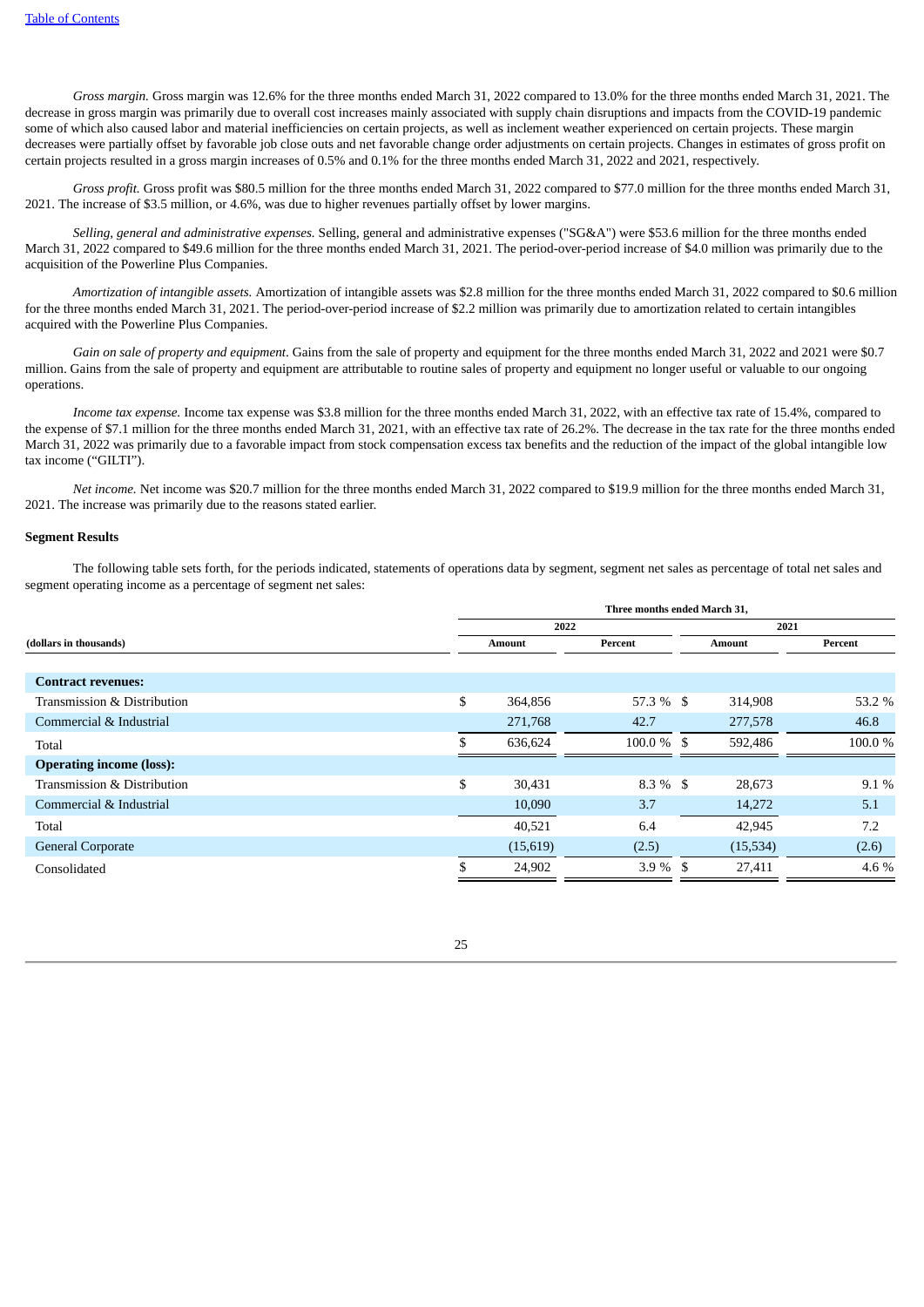### *Transmission & Distribution*

Revenues for our T&D segment for the three months ended March 31, 2022 were \$364.9 million compared to \$314.9 million for the three months ended March 31, 2021, an increase of \$50.0 million, or 15.9%. The increase in revenue was primarily related to an increase in revenue on distribution projects, incremental revenues from the Powerline Plus Companies and an increase in revenue from transmission projects. Revenues from transmission projects represented 60.7% and 67.1% of T&D segment revenue for the three months ended March 31, 2022 and 2021, respectively.

Operating income for our T&D segment for the three months ended March 31, 2022 was \$30.4 million, an increase of \$1.8 million, or 6.1%, from the three months ended March 31, 2021. The increase in T&D operating income from the prior year was primarily due to higher revenues and a favorable job closeout. These increases were partially offset by the additional \$2.2 million of amortization related to certain intangibles acquired with the Powerline Plus Companies and overall cost increases from supply chain disruptions, impacts from the COVID-19 pandemic and inclement weather experienced on certain projects. As a percentage of revenues, operating income for our T&D segment was 8.3% for the three months ended March 31, 2022 compared to 9.1% for the three months ended March 31, 2021.

#### *Commercial & Industrial*

Revenues for our C&I segment for the three months ended March 31, 2022 were \$271.8 million compared to \$277.6 million for the three months ended March 31, 2021, a decrease of \$5.8 million, or 2.1%, primarily due to a decrease in revenue in certain geographical areas.

Operating income for our C&I segment for the three months ended March 31, 2022 was \$10.1 million, a decrease of \$4.2 million, over the three months ended March 31, 2021. The period-over-period decrease in operating income was primarily due to overall cost increases mainly associated with supply chain disruptions and impacts from the COVID-19 pandemic some of which also caused labor and material inefficiencies on certain projects. The decrease in operating income was partially offset by a favorable job close out and net favorable change order adjustments on certain projects. As a percentage of revenues, operating income for our C&I segment was 3.7% for the three months ended March 31, 2022 compared to 5.1% for the three months ended March 31, 2021.

### **Non-GAAP Measure—EBITDA**

We define EBITDA, a performance measure used by management, as net income plus interest expense net of interest income, provision for income taxes and depreciation and amortization. EBITDA, a non-GAAP financial measure, does not purport to be an alternative to net income as a measure of operating performance or to net cash flows provided by operating activities as a measure of liquidity. We believe that EBITDA is useful to investors and other external users of our Consolidated Financial Statements in evaluating our operating performance and cash flow because EBITDA is widely used by investors to measure a company's operating performance without regard to items such as interest expense, taxes, depreciation and amortization, which can vary substantially from company to company depending upon accounting methods and book value of assets, useful lives placed on assets, capital structure and the method by which assets were acquired. Because not all companies use identical calculations, this presentation of EBITDA may not be comparable to other similarly-titled measures of other companies. We use, and we believe investors benefit from, the presentation of EBITDA in evaluating our operating performance because it provides us and our investors with an additional tool to compare our operating performance on a consistent basis by removing the impact of certain items that management believes do not directly reflect our core operations.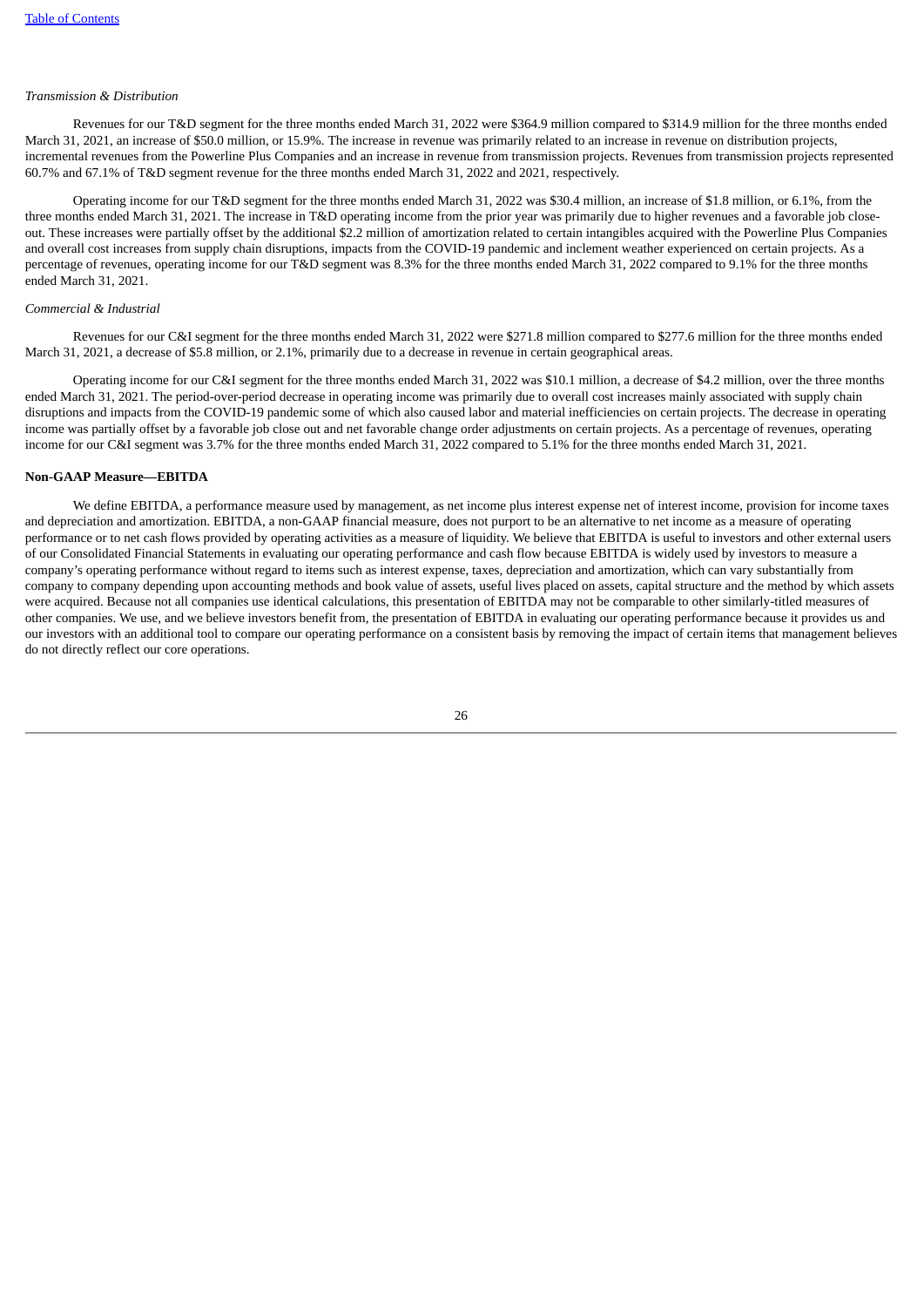Using EBITDA as a performance measure has material limitations as compared to net income, or other financial measures as defined under accounting principles generally accepted in the United States of America ("U.S. GAAP"), as it excludes certain recurring items, which may be meaningful to investors. EBITDA excludes interest expense net of interest income; however, as we have borrowed money to finance transactions and operations, or invested available cash to generate interest income, interest expense and interest income are elements of our cost structure and can affect our ability to generate revenue and returns for our stockholders. Further, EBITDA excludes depreciation and amortization; however, as we use capital and intangible assets to generate revenues, depreciation and amortization are a necessary element of our costs and ability to generate revenue. Finally, EBITDA excludes income taxes; however, as we are organized as a corporation, the payment of taxes is a necessary element of our operations. As a result of these exclusions from EBITDA, any measure that excludes interest expense net of interest income, depreciation and amortization and income taxes has material limitations as compared to net income. When using EBITDA as a performance measure, management compensates for these limitations by comparing EBITDA to net income in each period, to allow for the comparison of the performance of the underlying core operations with the overall performance of the company on a full-cost, after-tax basis. Using both EBITDA and net income to evaluate the business allows management and investors to (a) assess our relative performance against our competitors and (b) monitor our capacity to generate returns for our stockholders.

The following table provides a reconciliation of net income to EBITDA:

|                             | Three months ended<br>March 31, |             |  |        |  |
|-----------------------------|---------------------------------|-------------|--|--------|--|
| (in thousands)              |                                 | 2022        |  | 2021   |  |
| Net income                  | \$                              | $20,688$ \$ |  | 19,928 |  |
| Add:                        |                                 |             |  |        |  |
| Interest expense, net       |                                 | 443         |  | 462    |  |
| Income tax expense          |                                 | 3,756       |  | 7,062  |  |
| Depreciation & amortization |                                 | 14,671      |  | 11,871 |  |
| <b>EBITDA</b>               |                                 | 39,558 \$   |  | 39,323 |  |

We also use EBITDA as a liquidity measure. Certain material covenants contained within our credit agreement (the "Credit Agreement") are based on EBITDA with certain additional adjustments. Non-compliance with these financial covenants under the Credit Agreement — our interest coverage ratio which is defined in the Credit Agreement as Consolidated EBITDA (as defined in the Credit Agreement) divided by interest expense (as defined in the Credit Agreement) and our leverage ratio, which is defined in the Credit Agreement as Consolidated Total Indebtedness (as defined in the Credit Agreement), divided by Consolidated EBITDA (as defined in the Credit Agreement) — could result in our lenders requiring us to immediately repay all amounts borrowed. If we anticipated a potential covenant violation, we would seek relief from our lenders, likely causing us to incur additional cost, and such relief might not be available, or if available, might not be on terms as favorable as those in the Credit Agreement. In addition, if we cannot satisfy these financial covenants, we would be prohibited under the Credit Agreement from engaging in certain activities, such as incurring additional indebtedness, making certain payments, and acquiring or disposing of assets. Based on the information above, management believes that the presentation of EBITDA as a liquidity measure is useful to investors and relevant to their assessment of our capacity to service or incur debt, fund capital expenditures, finance acquisitions and expand our operations.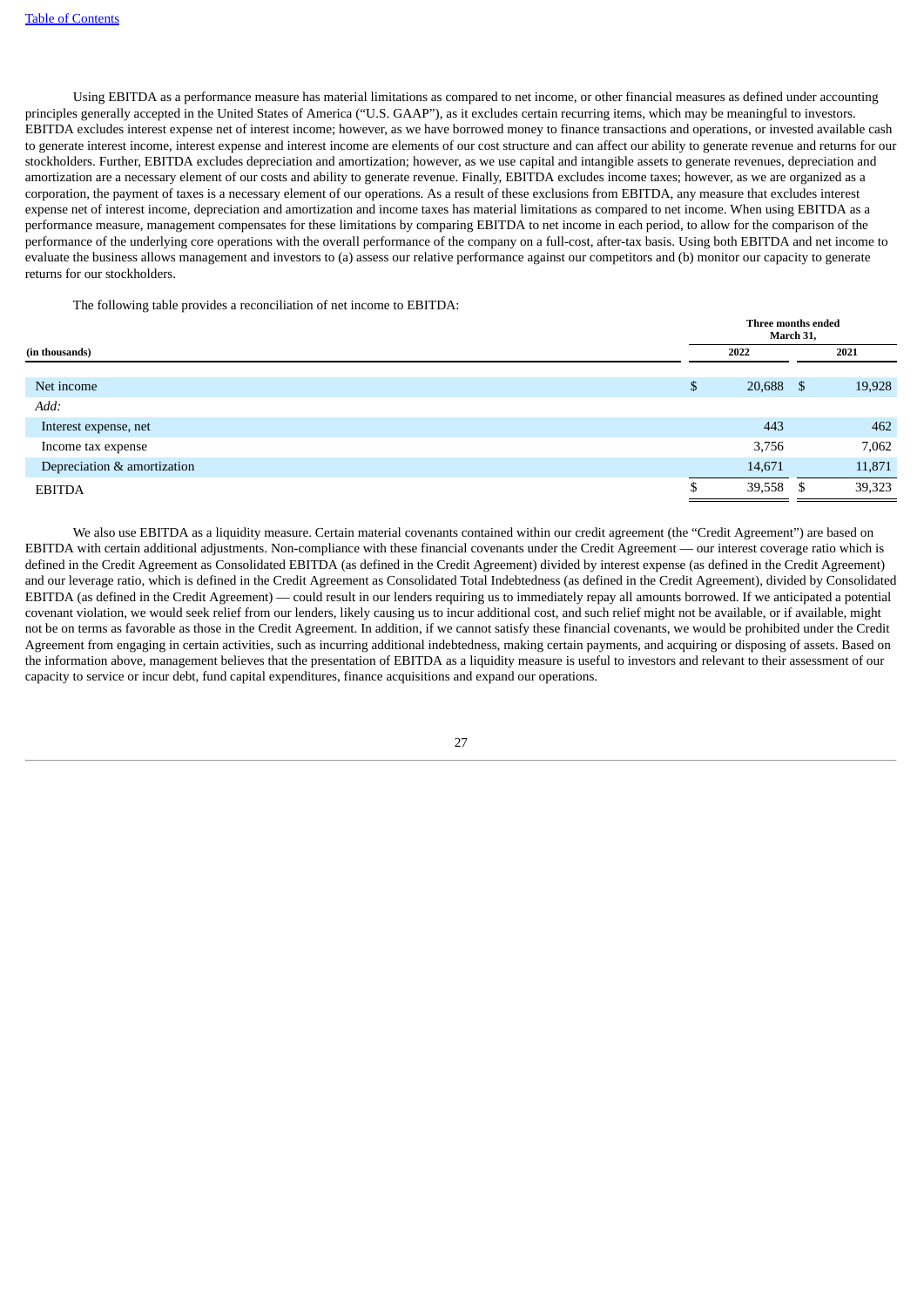### The following table provides a reconciliation of net cash flows provided by operating activities to EBITDA:

|                                                                                        | Three months ended | March 31, |           |
|----------------------------------------------------------------------------------------|--------------------|-----------|-----------|
| (in thousands)                                                                         | 2022               |           | 2021      |
| <b>Provided by Operating Activities:</b>                                               |                    |           |           |
| Net cash flows provided by operating activities                                        | \$<br>21,467 \$    |           | 59.390    |
| Add/(subtract):                                                                        |                    |           |           |
| Changes in operating assets and liabilities                                            | 15,653             |           | (26, 305) |
| Adjustments to reconcile net income to net cash flows provided by operating activities | (16, 432)          |           | (13, 157) |
| Depreciation & amortization                                                            | 14.671             |           | 11,871    |
| Income tax expense                                                                     | 3,756              |           | 7,062     |
| Interest expense, net                                                                  | 443                |           | 462       |
| <b>EBITDA</b>                                                                          | 39,558 \$          |           | 39,323    |

### **Liquidity, Capital Resources and Material Cash Requirements**

As of March 31, 2022, we had working capital of \$217.3 million. We define working capital as current assets less current liabilities. During the three months ended March 31, 2022, operating activities of our business provided net cash of \$21.5 million, compared to \$59.4 million of cash provided for the three months ended March 31, 2021. Cash flow from operations is primarily influenced by demand for our services, operating margins, timing of contract performance and the type of services we provide to our customers. The \$37.9 million year-over-year decrease in cash provided by operating activities was primarily due to unfavorable net changes in operating assets and liabilities of \$42.0 million, partially offset by an increase in net income of \$0.8 million. The unfavorable change in operating assets and liabilities was primarily due to an unfavorable change of \$19.2 million in other liabilities and an unfavorable change of \$15.0 million in other assets, partially offset by the net unfavorable year-over-year changes in various working capital accounts that relate primarily to construction activities (accounts receivable, contract assets, accounts payable and contract liabilities) of \$8.4 million. The unfavorable change of \$19.2 million in other liabilities was primarily due to the timing of employee incentive compensation payments. The unfavorable change in other assets was primarily due to the incremental prepayment of materials required for a large project offset by a decrease in our prepaid insurance. The unfavorable changes in cash provided by working capital accounts, primarily related to construction activities, was primarily due to unfavorable changes in contract assets and contract liabilities due to the timing of billings and payments under our contracts.

In the three months ended March 31, 2022, we used net cash of \$123.6 million in investing activities consisting of \$110.6 million to acquire the Powerline Plus Companies and \$14.0 million for capital expenditures, partially offset by \$1.0 million of proceeds from the sale of equipment.

In the three months ended March 31, 2022, financing activities provided net cash of \$38.0 million, consisting primarily of \$45.2 million of borrowing under our revolving line of credit, partially offset by share repurchases of \$6.8 million, all of which represented shares surrendered to satisfy tax obligations under our stock compensation programs.

We believe that our \$317.5 million borrowing availability under our revolving line of credit at March 31, 2022, future cash flow from operations and our ability to utilize short- and long-term leases will provide sufficient liquidity for our short- and long-term needs. Our primary short-term liquidity needs include cash for operations, debt service requirements, capital expenditures, acquisition and joint venture opportunities and \$12.6 million of remaining payroll tax deferrals provided under the Coronavirus Aid, Relief, and Economic Security Act ("CARES Act") which are expected to be paid by the end of 2022. We believe that we have an adequate source of liquidity to meet our long-term liquidity needs and foreseeable material cash requirements. We continue to invest in developing key management and craft personnel in both our T&D and C&I markets and in procuring the specific specialty equipment and tooling needed to win and execute projects of all sizes and complexity.

We have not historically paid dividends and currently do not expect to pay dividends.

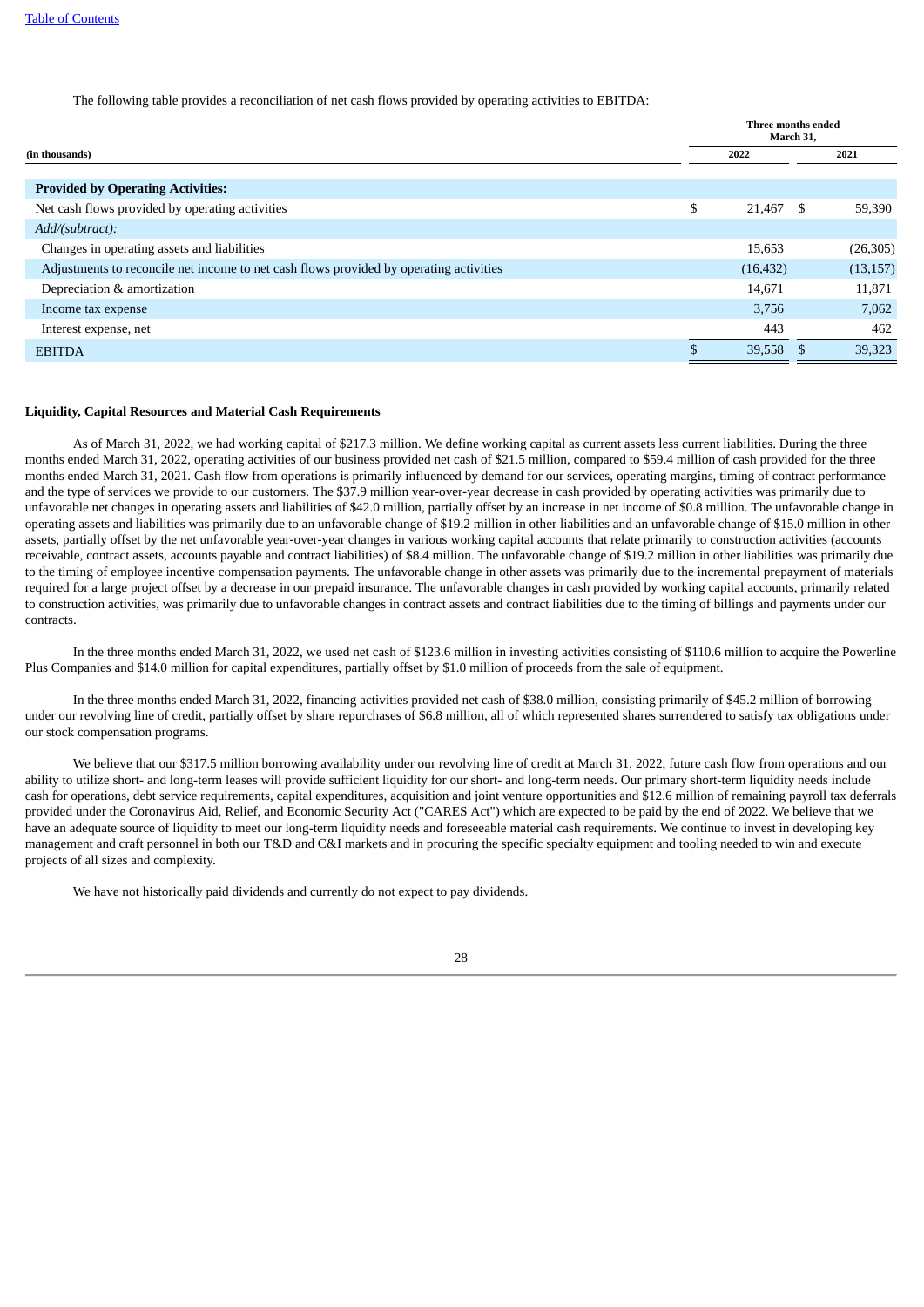#### *Debt Instruments*

#### *Credit Agreement*

On September 13, 2019, we entered into a five-year amended and restated credit agreement (the "Credit Agreement") with a syndicate of banks led by JPMorgan Chase Bank, N.A. and Bank of America, N.A. The Credit Agreement provides for a facility of \$375 million (the "Facility"), subject to certain financial covenants as defined in the Credit Agreement, that may be used for revolving loans of which \$150 million may be used for letters of credit. The Facility also allows for revolving loans and letters of credit in Canadian dollars and other currencies, up to the U.S. dollar equivalent of \$75 million. We have an expansion option to increase the commitments under the Facility or enter into incremental term loans, subject to certain conditions, by up to an additional \$200 million upon receipt of additional commitments from new or existing lenders. Subject to certain exceptions, the Facility is secured by substantially all of our assets and the assets of our domestic subsidiaries and by a pledge of substantially all of the capital stock of our domestic subsidiaries and 65% of the capital stock of our direct foreign subsidiaries. Additionally, subject to certain exceptions, our domestic subsidiaries also guarantee the repayment of all amounts due under the Credit Agreement. If an event of default occurs and is continuing, on the terms and subject to the conditions set forth in the Credit Agreement, amounts outstanding under the Facility may be accelerated and may become or be declared immediately due and payable. Borrowings under the Facility are used for refinancing existing debt, working capital, capital expenditures, acquisitions and other general corporate purposes.

Amounts borrowed under the Credit Agreement bear interest, at our option, at a rate equal to either (1) the Alternate Base Rate (as defined in the Credit Agreement), plus an applicable margin ranging from 0.00% to 0.75%; or (2) Adjusted LIBO Rate (as defined in the Credit Agreement) plus an applicable margin ranging from 1.00% to 1.75%. The applicable margin is determined based on our consolidated leverage ratio ("Leverage Ratio") which is defined in the Credit Agreement as Consolidated Total Indebtedness (as defined in the Credit Agreement) divided by Consolidated EBITDA (as defined in the Credit Agreement). Letters of credit issued under the Facility are subject to a letter of credit fee of 1.00% to 1.75% for non-performance letters of credit or 0.50% to 0.875% for performance letters of credit, based on our consolidated Leverage Ratio. We are subject to a commitment fee of 0.15% to 0.25%, based on our consolidated Leverage Ratio, on any unused portion of the Facility. The Credit Agreement restricts certain types of payments when our consolidated Leverage Ratio exceeds 2.50 or our consolidated Liquidity (as defined in the Credit Agreement) is less than \$50.0 million.

Under the Credit Agreement, we are subject to certain financial covenants and are limited to a maximum consolidated Leverage Ratio of 3.0 and a minimum interest coverage ratio of 3.0, which is defined in the Credit Agreement as Consolidated EBITDA (as defined in the Credit Agreement) divided by interest expense (as defined in the Credit Agreement). The Credit Agreement also contains a number of covenants, including limitations on asset sales, investments, indebtedness and liens. We were in compliance with all of the financial covenants under the Credit Agreement as of March 31, 2022.

We had \$45.2 million of debt outstanding under the Facility as of March 31, 2022. We had no debt outstanding under the Facility as of December 31, 2021.

#### *Letters of Credit*

Some of our vendors require letters of credit to ensure reimbursement for amounts they are disbursing on our behalf, such as to beneficiaries under our insurance programs. In addition, from time-to-time certain customers require us to post letters of credit to ensure payment to our subcontractors and vendors under those contracts and to guarantee performance under our contracts. Such letters of credit are generally issued by a bank or similar financial institution. The letter of credit commits the issuer to pay specified amounts to the holder of the letter of credit if the holder claims that we have failed to perform specified actions in accordance with the terms of the letter of credit. If this were to occur, we would be required to reimburse the issuer of the letter of credit. Depending on the circumstances of such a reimbursement, we may also have to record a charge to earnings for the reimbursement. Currently, we do not believe that it is likely that any claims will be made under any letter of credit.

As of March 31, 2022 and December 31, 2021, we had \$12.3 million in letters of credit outstanding under our Credit Agreement, which are almost entirely related to the Company's payment obligation under its insurance programs.

### *Equipment Notes*

We have entered into multiple Master Loan Agreements with multiple banks. The Master Loan Agreements may be used for financing of equipment between us and the lending banks pursuant to one or more equipment notes ("Equipment Notes"). Each Equipment Note constitutes a separate, distinct and independent financing of equipment and contractual obligation.

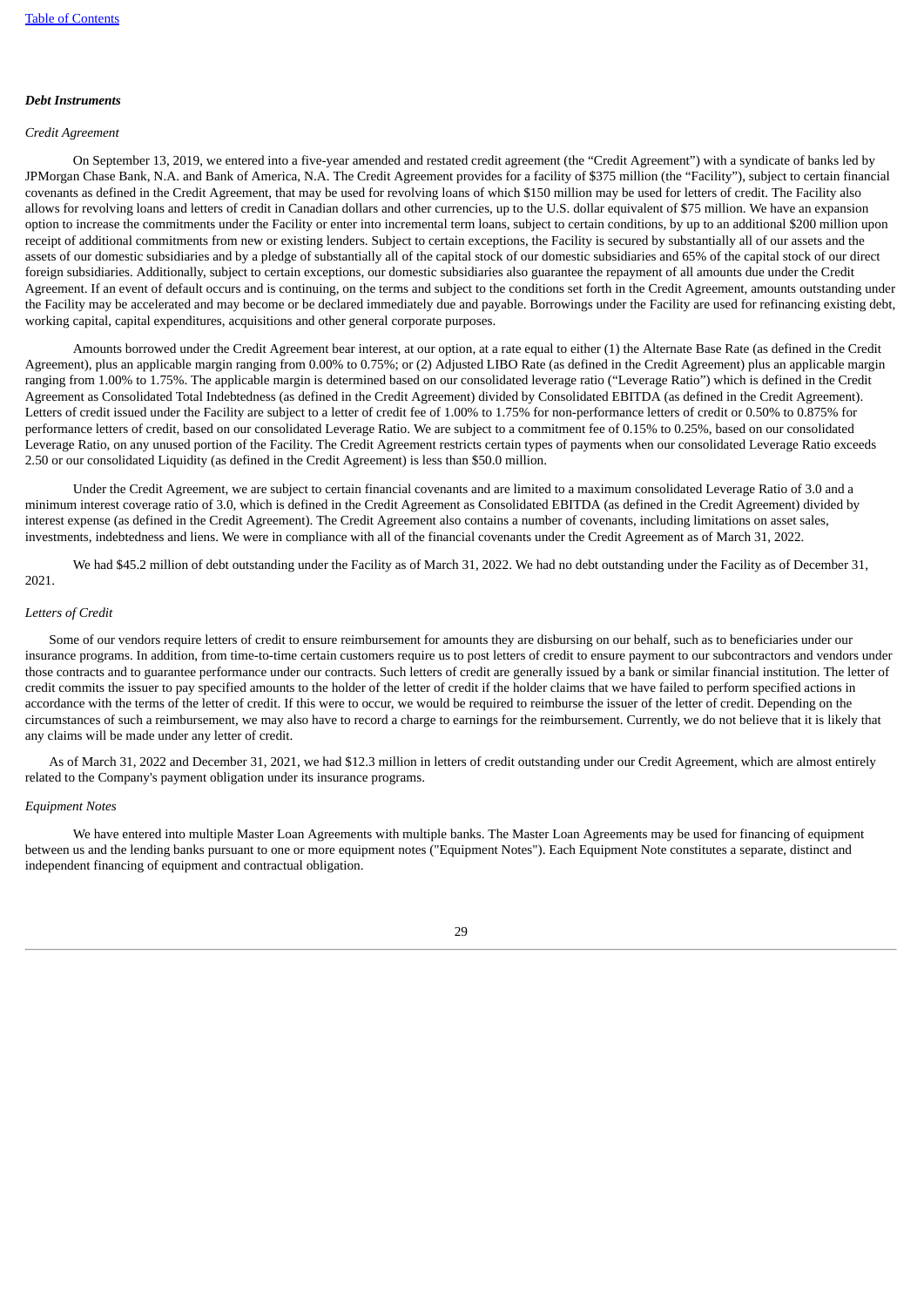As of March 31, 2022 and December 31, 2021, we had one outstanding Equipment Note collateralized by equipment and vehicles owned by us. The outstanding balance of this Equipment Note was \$4.5 million as of March 31, 2022 and December 31, 2021. As of March 31, 2022 and December 31, 2021, we had outstanding short-term and long-term Equipment Notes of approximately \$1.0 million and \$3.5 million, respectively.

### *Lease Obligations*

From time-to-time, the Company enters into non-cancelable leases for some of our facility, vehicle and equipment needs. These leases allow the Company to conserve cash by paying a monthly lease rental fee for the use of facilities, vehicles and equipment rather than purchasing them. The Company's leases have remaining terms ranging from one to eight years, some of which may include options to extend the leases for up to five years, and some of which may include options to terminate the leases within one year. Typically, the Company has purchase options on the equipment underlying its long-term leases and many of its short-term rental arrangements. The Company may exercise some of these purchase options when the need for equipment is on-going and the purchase option price is attractive.

The outstanding balance of operating lease obligations was \$32.5 million as of March 31, 2022. As of March 31, 2022, we had outstanding short-term and long-term operating lease obligations of approximately \$9.3 million and \$23.2 million, respectively. The outstanding balance of operating lease obligations was \$21.0 million as of December 31, 2021. As of December 31, 2021, we had outstanding short-term and long-term operating lease obligations of approximately \$7.8 million and \$13.2 million, respectively.

The outstanding balance of finance lease obligations was \$4.4 million as of March 31, 2022. As of March 31, 2022 we had outstanding short-term and longterm finance lease obligations of approximately \$1.4 million and \$3.0 million, respectively. As of December 31, 2021 we had no outstanding finance lease obligations.

#### *Purchase Commitments for Construction Equipment*

As of March 31, 2022, we had approximately \$17.2 million in outstanding purchase obligations for certain construction equipment to be paid with cash outlays scheduled to occur over the next nine months.

### *Performance and Payment Bonds and Parent Guarantees*

Many customers, particularly in connection with new construction, require us to post performance and payment bonds issued by a financial institution known as a surety. These bonds provide a guarantee to the customer that we will perform under the terms of a contract and that we will pay subcontractors and vendors. If we fail to perform under a contract or to pay subcontractors and vendors, the customer may demand that the surety make payments or provide services under the bond. We must reimburse our sureties for any expenses or outlays they incur. Under our continuing indemnity and security agreements with our sureties, with the consent of our lenders under the Credit Agreement, we have granted security interests in certain of our assets to collateralize our obligations to the surety. We may be required to post letters of credit or other collateral in favor of the surety or our customers. Posting letters of credit in favor of the surety or our customers reduces the borrowing availability under the Credit Agreement. To date, we have not been required to make any reimbursements to any of our sureties for bondrelated costs. We believe that it is unlikely that we will have to fund significant claims under our surety arrangements. As of March 31, 2022, an aggregate of approximately \$1.46 billion in original face amount of bonds issued by our sureties were outstanding. Our estimated remaining cost to complete these bonded projects was approximately \$579.7 million as of March 31, 2022.

From time to time we guarantee the obligations of our wholly owned subsidiaries, including obligations under certain contracts with customers, certain lease agreements, and, in some states, obligations in connection with obtaining contractors' licenses. Additionally, from time to time we are required to post letters of credit to guarantee the obligations of our wholly owned subsidiaries, which reduces the borrowing availability under our credit facility.

### **Concentration of Credit Risk**

We grant trade credit under normal payment terms, generally without collateral, to our customers, which include high credit quality electric utilities, governmental entities, general contractors and builders, owners and managers of commercial and industrial properties located in the United States. Consequently, we are subject to potential credit risk related to changes in business and economic factors throughout the United States. However, we generally have certain statutory lien rights with respect to services provided. Under certain circumstances such as foreclosures or negotiated settlements, we may take title to the underlying assets in lieu of cash in settlement of receivables. As of March 31, 2022 and 2021, none of our customers individually exceeded 10% of consolidated accounts receivable. Management believes the terms and conditions in its contracts, billing and collection policies are adequate to minimize the potential credit risk.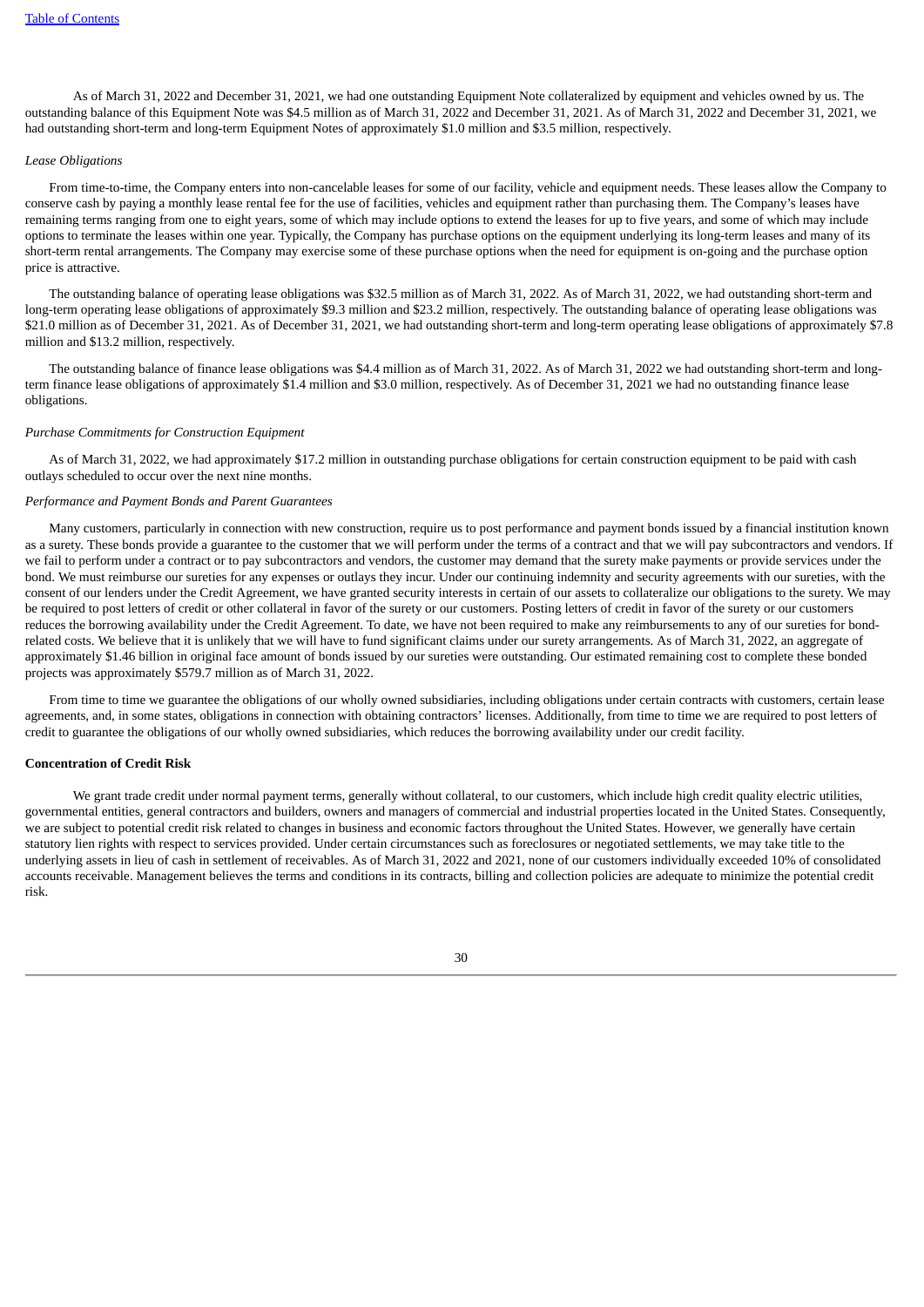#### **New Accounting Pronouncements**

For a discussion regarding new accounting pronouncements, please refer to Note 1–Organization, Business and Basis of Presentation—Recent Accounting Pronouncements in the accompanying notes to our Consolidated Financial Statements.

### **Critical Accounting Policies**

The discussion and analysis of our financial condition and results of operations are based on our consolidated financial statements, which have been prepared in accordance with U.S. GAAP. The preparation of these consolidated financial statements requires us to make estimates and assumptions that affect the reported amounts of assets and liabilities, disclosures of contingent assets and liabilities known to exist at the date of the consolidated financial statements and the reported amounts of revenues and expenses during the reporting period. We evaluate our estimates on an ongoing basis, based on historical experience and on various other assumptions that we believe to be reasonable under the circumstances. There can be no assurance that actual results will not differ from those estimates. For further information regarding our critical accounting policies and estimates, please refer to Item 7, "Management's Discussion and Analysis of Financial Condition and Results of Operations—Critical Accounting Policies" included in our 2021 Annual Report.

#### **Cautionary Statement Concerning Forward-Looking Statements and Information**

We are including the following discussion to inform you of some of the risks and uncertainties that can affect our company and to take advantage of the protections for forward-looking statements that applicable federal securities law affords.

Statements in this Quarterly Report on Form 10-Q contain various forward-looking statements within the meaning of Section 27A of the Securities Act of 1933 (the "Securities Act") and Section 21E of the Securities Exchange Act of 1934 (the "Exchange Act"), which represent our management's beliefs and assumptions concerning future events. When used in this document and in documents incorporated by reference, forward-looking statements include, without limitation, statements regarding financial forecasts or projections, and our expectations, beliefs, intentions or future strategies that are signified by the words "anticipate," "believe," "estimate," "expect," "intend," "likely," "may," "objective," "outlook," "plan," "project," "possible," "potential," "should", "unlikely," or other words that convey the uncertainty of future events or outcomes. The forward-looking statements in this Quarterly Report on Form 10-Q speak only as of the date of this Quarterly Report on Form 10-Q. We disclaim any obligation to update these statements (unless required by securities laws), and we caution you not to rely on them unduly. We have based these forward-looking statements on our current expectations and assumptions about future events. While our management considers these expectations and assumptions to be reasonable, they are inherently subject to significant business, economic, competitive, regulatory and other risks, contingencies and uncertainties, most of which are difficult to predict, and many of which are beyond our control. In addition, many of these risks, contingencies and uncertainties are currently amplified by, and may continue to be amplified by, the COVID-19 pandemic. These and other important factors, including those discussed under the caption "Forward-Looking Statements" and in Item 1A. "Risk Factors" in our 2021 Annual Report, and in any risk factors or cautionary statements contained in our other filings with the Securities and Exchange Commission, may cause our actual results, performance or achievements to differ materially from any future results, performance or achievements expressed or implied by these forward-looking statements.

These risks, contingencies and uncertainties include, but are not limited to, the following:

- Our operating results may vary significantly from period to period.
- Our industry is highly competitive.
- Negative economic and market conditions including tariffs on materials may adversely impact our customers' future spending and, as a result, our operations and growth.
- We may be unsuccessful in generating internal growth, which could impact the projects available to the Company.
- Our inability to successfully execute or integrate acquisitions or joint ventures may have an adverse impact on our growth strategy and business.
- Project performance issues, including those caused by third parties, or certain contractual obligations may result in additional costs to us, reductions or delays in revenues or the payment of penalties, including liquidated damages.
- We may be unable to attract and retain qualified personnel.
- The timing of new contracts and termination of existing contracts may result in unpredictable fluctuations in our cash flows and financial results.
- During the ordinary course of our business, we may become subject to lawsuits or indemnity claims.

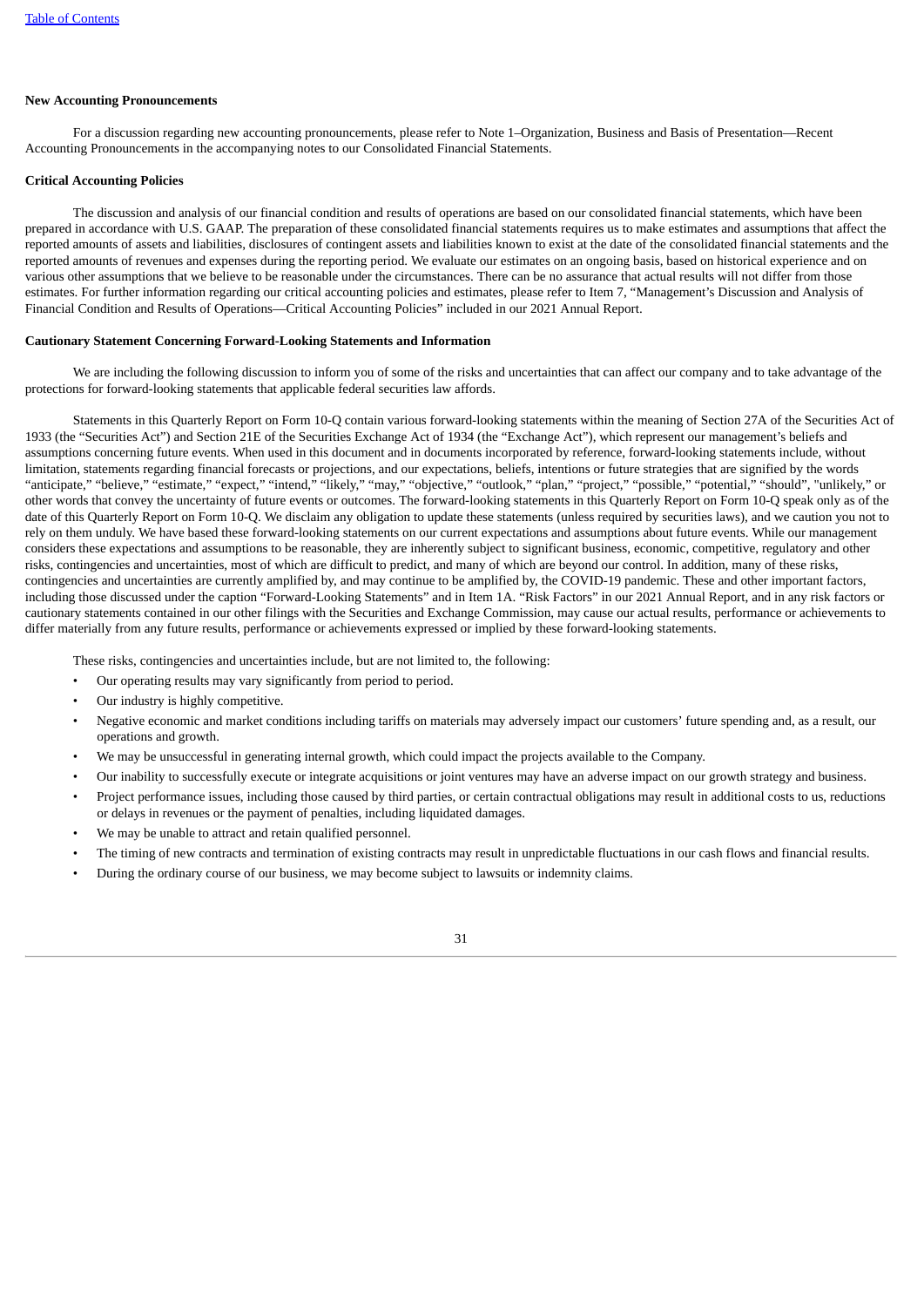- Backlog may not be realized or may not result in profits and may not accurately represent future revenue.
- Our insurance has limits and exclusions that may not fully indemnify us against certain claims or losses, including claims resulting from wildfires or other natural disasters and an increase in cost, or the unavailability or cancellation of third party insurance coverages would increase our overall risk exposure and could disrupt our operations and reduce our profitability.
- Risks associated with operating in the Canadian market could restrict our ability to expand and harm our business and prospects.
- Changes in tax laws or our interpretations of tax laws could materially impact our income tax liabilities.
- The nature of our business exposes us to potential liability for warranty claims and faulty engineering, which may reduce our profitability.
- Health outbreaks such as the COVID-19 pandemic may have an adverse impact on our business, employees, liquidity, financial condition, results of operations and cash flows.
- Our dependence on suppliers, subcontractors and equipment manufacturers could expose us to the risk of loss in our operations.
- Our participation in joint ventures and other projects with third parties may expose us to liability for failures of our partners.
- Legislative or regulatory actions relating to electricity transmission and renewable energy may impact demand for our services.
- We may incur liabilities and suffer negative financial or reputational impacts relating to occupational health and safety matters, including those related to environmental hazards such as wildfires and other natural disasters.
- Our failure to comply with environmental and other laws and regulations could result in significant liabilities.
- Our business may be affected by seasonal and other variations, including severe weather conditions and the nature of our work environment.
- Opportunities associated with government contracts could lead to increased governmental regulation applicable to us.
- We are subject to risks associated with climate change including financial risks and physical risks such as an increase in extreme weather events (such as floods, wildfires or hurricanes), rising sea levels and limitations on water availability and quality.
- Our use of percentage-of-completion accounting could result in a reduction or reversal of previously recognized revenues and profits.
- Our financial results are based upon estimates and assumptions that may differ from actual results.
- Our actual costs may be greater than expected in performing our fixed-price and unit-price contracts.
- An increase in the cost or availability for items such as materials, parts, commodities, equipment and tooling may also be impacted by trade regulations, tariffs, taxes, transportation costs and inflation which could adversely affect our business.
- We may not be able to compete for, or work on, certain projects if we are not able to obtain necessary bonds, letters of credit, bank guarantees or other financial assurances.
- Work stoppages or other labor issues with our unionized workforce could adversely affect our business, and we may be subject to unionization attempts.
- Multi-employer pension plan obligations related to our unionized workforce could adversely impact our earnings.
- We rely on information, communications and data systems in our operations and we or our business partners may be subject to failures, interruptions or breaches of such systems, which could affect our operations or our competitive position, expose sensitive information or damage our reputation.

### <span id="page-32-0"></span>**ITEM 3. QUANTITATIVE AND QUALITATIVE DISCLOSURES ABOUT MARKET RISK**

As of March 31, 2022, we were not party to any derivative instruments. We did not use any material derivative financial instruments during the three months ended March 31, 2022 and 2021, including instruments for trading, hedging or speculating on changes in interest rates or commodity prices of materials used in our business.

As of March 31, 2022, we had \$45.2 million of borrowings under our Facility. Any borrowings under our Facility are based upon interest rates that will vary depending upon the prime rate, Canadian prime rate, federal funds effective rate, the

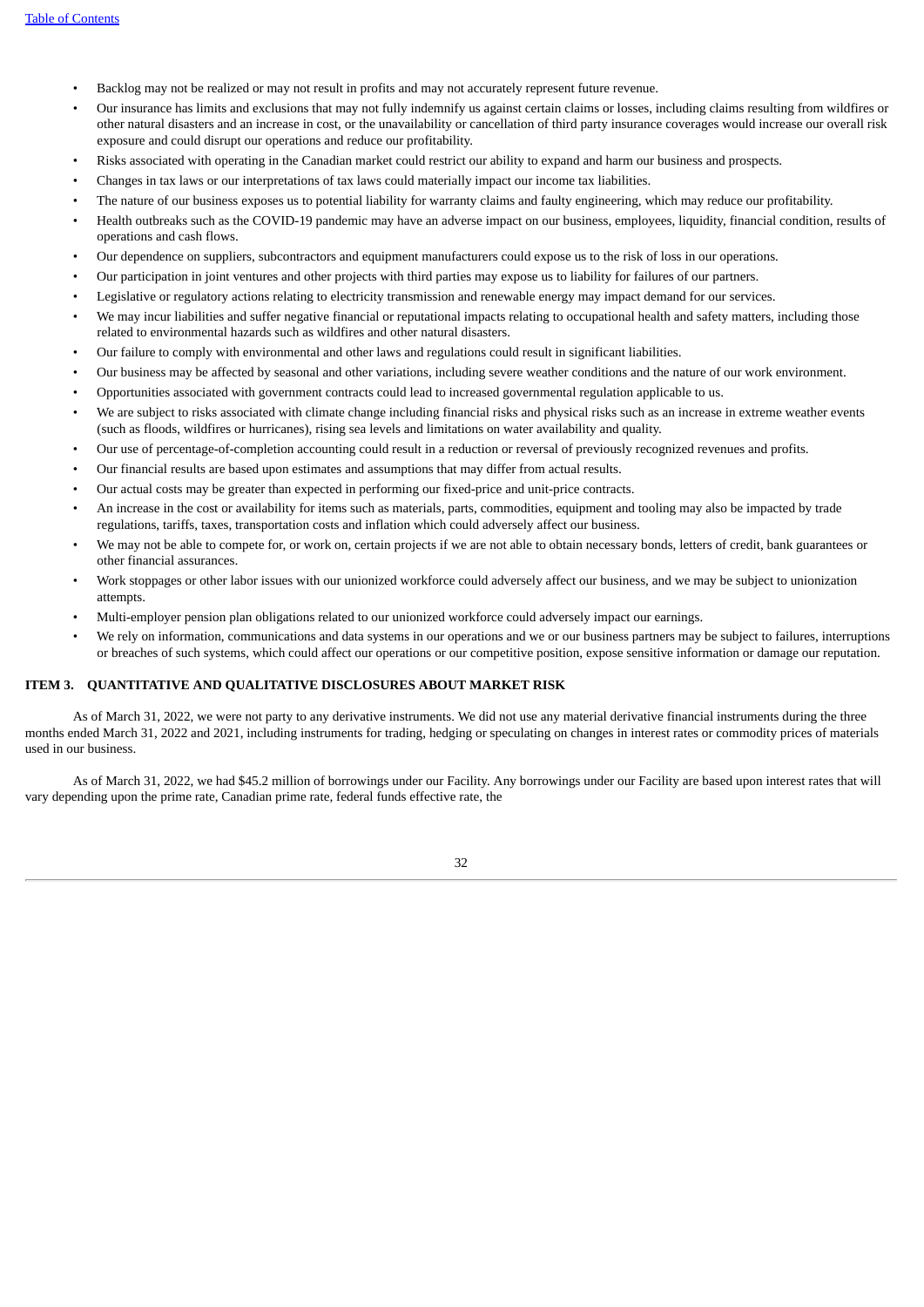NYFRB overnight bank funding rate, CDOR, and LIBOR (or any interest rate replacing LIBOR). If the prime rate, Canadian prime rate, federal funds effective rate, the NYFRB overnight bank funding rate, CDOR, or LIBOR (or any interest rate replacing LIBOR) rises, any interest payment obligations would increase and have a negative effect on our cash flow and financial condition. We currently do not maintain any hedging contracts that would limit our exposure to variable rates of interest when we have outstanding borrowings. If market rates of interest on all our revolving debt as of March 31, 2022, which is subject to variable rates, permanently increased by 1%, the increase in interest expense on all revolving debt would decrease future income before provision for income taxes and cash flows by approximately \$0.5 million annually. If market rates of interest on all our revolving debt, which is subject to variable rates as of March 31, 2022, permanently decreased by 1%, the decrease in interest expense on all debt would increase future income before provision for income taxes and cash flows by by approximately \$0.5 million annually.

Borrowings under our Equipment Notes are at fixed rates established on the date the respective Equipment Note was executed.

### <span id="page-33-0"></span>**ITEM 4. CONTROLS AND PROCEDURES**

#### *Disclosure Controls and Procedures*

Under the supervision, and with the participation of our management, including our Chief Executive Officer and Chief Financial Officer, we have evaluated the effectiveness of our disclosure controls and procedures, as defined under Exchange Act Rules 13a-15(e) and 15d-15(e), as of the end of the period covered by this quarterly report. Based on that evaluation, the Chief Executive Officer and Chief Financial Officer concluded that our disclosure controls and procedures were effective as of March 31, 2022.

### *Changes in Internal Control Over Financial Reporting*

<span id="page-33-1"></span>During the period covered by this report, there were no changes in our internal control over financial reporting that materially affected, or that are reasonably likely to materially affect, our internal control over financial reporting.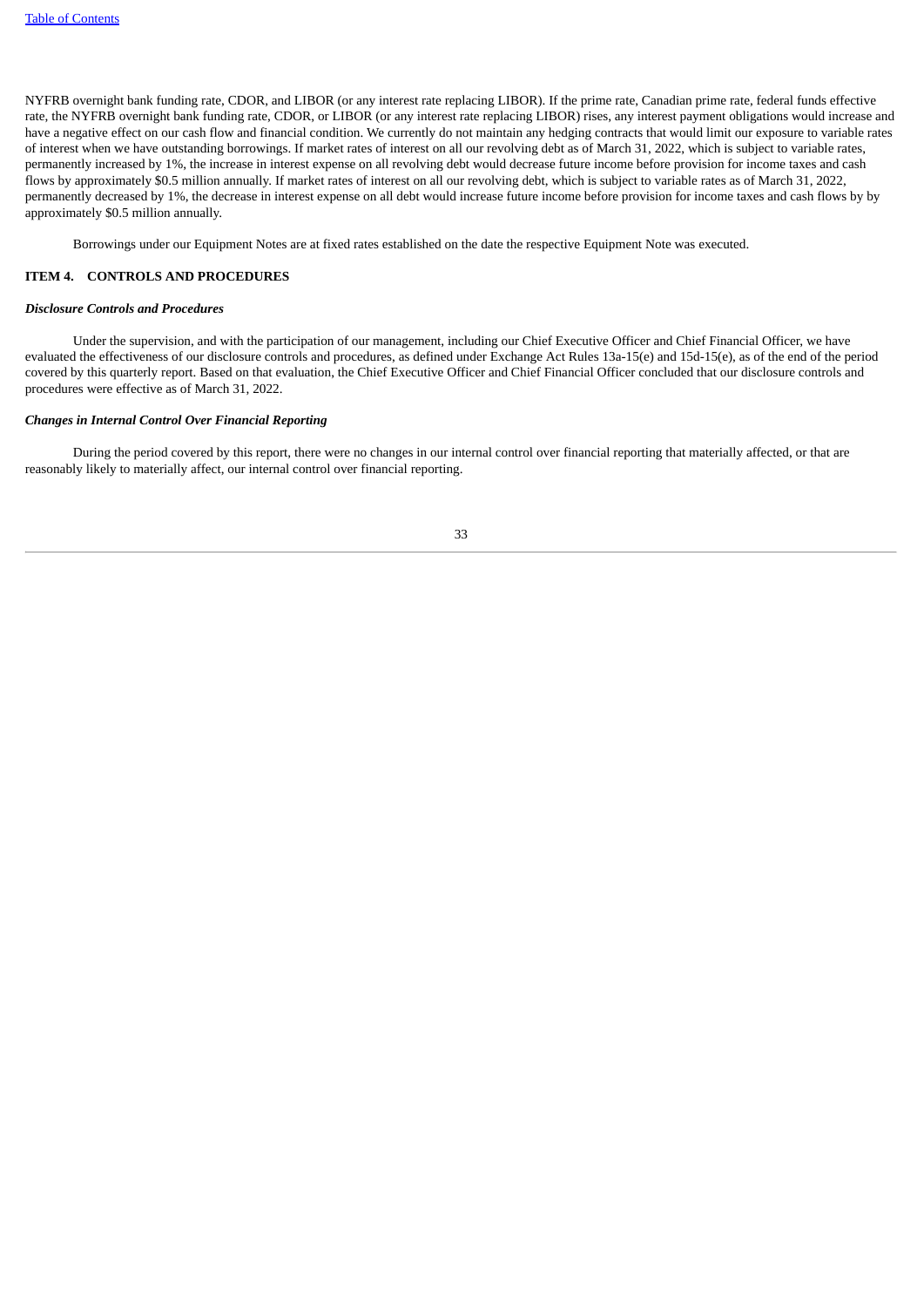### **PART II—OTHER INFORMATION**

# <span id="page-34-0"></span>**ITEM 1. LEGAL PROCEEDINGS**

For discussion regarding legal proceedings, please refer to Note 9–Commitments and Contingencies—Litigation and Other Legal Matters in the accompanying notes to our Consolidated Financial Statements.

### <span id="page-34-1"></span>**ITEM 1A. RISK FACTORS**

We face a number of risks that could materially and adversely affect our business, employees, liquidity, financial condition, results of operations and cash flows. A discussion of our risk factors can be found in Item 1A. "Risk Factors" in our 2021 Annual Report. As of the date of this filing, there have been no material changes to the risk factors previously discussed in Item 1A. "Risk Factors" in our 2021 Annual Report. An investment in our common stock involves various risks. When considering an investment in our company, you should carefully consider all of the risk factors described in our 2021 Annual Report. These risks and uncertainties are not the only ones facing us and there may be additional matters that are not known to us or that we currently consider immaterial. These risks and uncertainties could adversely affect our business, employees, liquidity, financial condition, results of operations or cash flows and, thus, the value of our common stock and any investment in our company.

### <span id="page-34-2"></span>**ITEM 2. UNREGISTERED SALES OF EQUITY SECURITIES AND USE OF PROCEEDS**

*Purchases of Common Stock.* The following table includes all of the Company's repurchases of common stock for the periods shown. Repurchased shares are retired and returned to authorized but unissued common stock.

|      | Period                             | <b>Total Number of</b><br><b>Shares Purchased (1)</b> | <b>Average Price Paid</b><br>per Share | <b>Total Number of</b><br><b>Shares Purchased as Part of</b><br><b>Publicly Announced Plans or</b><br>Programs | <b>Approximate Dollar</b><br><b>Shares That May Yet Be Pure</b><br><b>Under the Plans or Progra</b> |
|------|------------------------------------|-------------------------------------------------------|----------------------------------------|----------------------------------------------------------------------------------------------------------------|-----------------------------------------------------------------------------------------------------|
|      | January 1, 2022 - January 31, 2022 |                                                       |                                        |                                                                                                                |                                                                                                     |
|      | February 1, 2022 - February 28,    |                                                       |                                        |                                                                                                                |                                                                                                     |
| 2022 |                                    | 44.292                                                | 98.24                                  |                                                                                                                |                                                                                                     |
|      | March 1, 2022 - March 31, 2022     | 24,383                                                | 100.05                                 |                                                                                                                |                                                                                                     |
|      | Total                              | 68,675                                                | 98.88                                  |                                                                                                                |                                                                                                     |

<span id="page-34-3"></span>(1) This column contains repurchases of common stock to satisfy tax obligations on the vesting of performance and restricted stock under the 2017 Long-Term Incentive Plan (as amended).

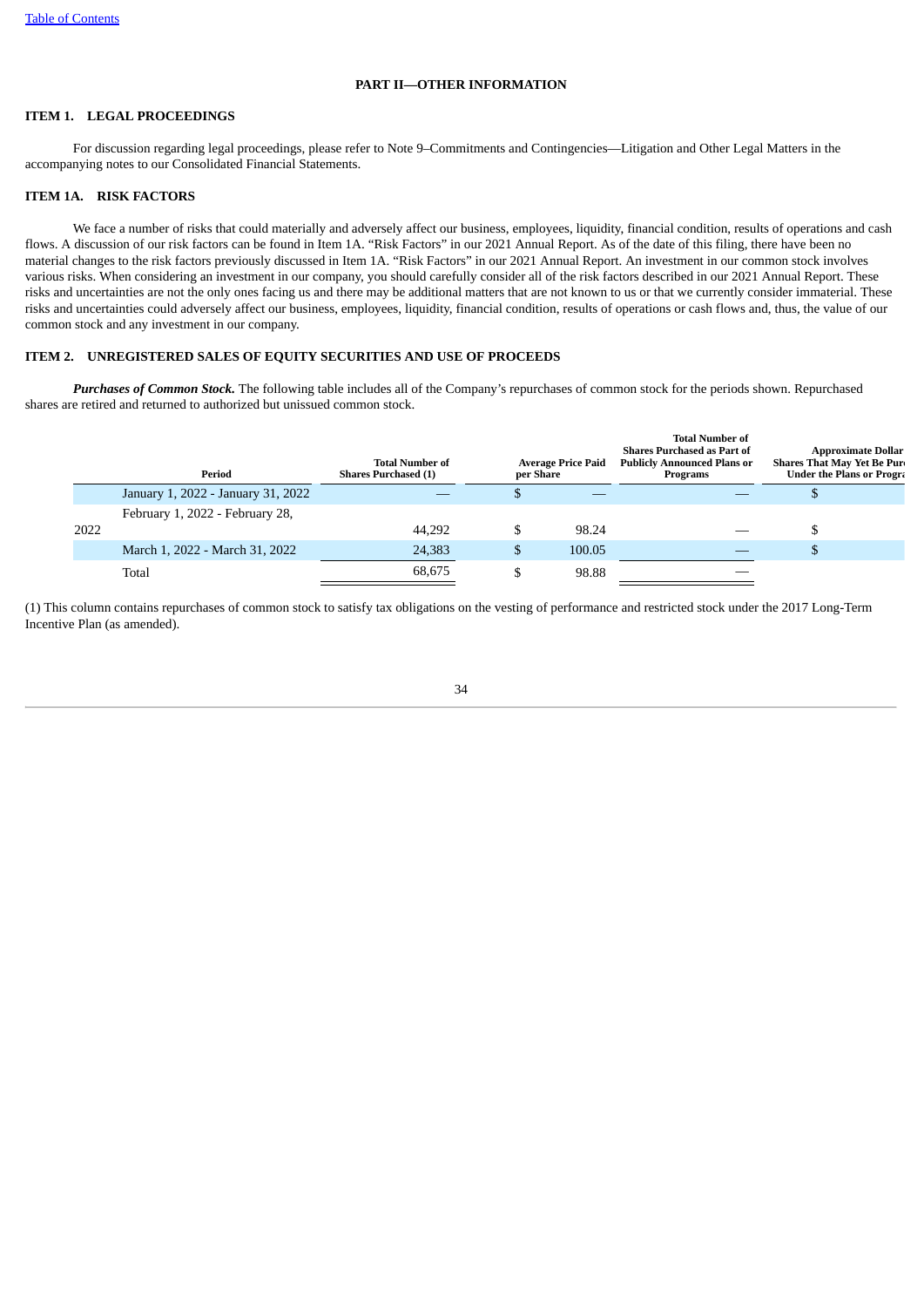# **ITEM 6. EXHIBITS**

| <b>Number</b> | <b>Description</b>                                                                               |  |  |  |  |  |
|---------------|--------------------------------------------------------------------------------------------------|--|--|--|--|--|
|               |                                                                                                  |  |  |  |  |  |
| <b>10.1</b>   | <u>Form of Restricted Stock Unit Award Agreement (Named Executive Officer).<sup>†+</sup></u>     |  |  |  |  |  |
| 10.2          | <u>Form of Performance Shares Award Agreement (Named Executive Officer).<sup>†+</sup></u>        |  |  |  |  |  |
| 31.1          | Certification of Chief Executive Officer pursuant to SEC Rule $13a-14(a)/15d-14(a)$ <sup>+</sup> |  |  |  |  |  |
| 31.2          | Certification of Chief Financial Officer pursuant to SEC Rule 13a-14(a)/15d-14(a) <sup>†</sup>   |  |  |  |  |  |
| 32.1          | Certification of Chief Executive Officer pursuant to 18 U.S.C. §1350 <sup>+</sup>                |  |  |  |  |  |
| 32.2          | Certification of Chief Financial Officer pursuant to 18 U.S.C. §1350†                            |  |  |  |  |  |
|               |                                                                                                  |  |  |  |  |  |
| 101.INS       | Inline XBRL Instance Document*                                                                   |  |  |  |  |  |
|               | 101.SCH Inline XBRL Taxonomy Extension Schema Document*                                          |  |  |  |  |  |
|               | 101.CAL Inline XBRL Taxonomy Extension Calculation Linkbase Document*                            |  |  |  |  |  |
| 101.DEF       | Inline XBRL Taxonomy Extension Definition Linkbase Document*                                     |  |  |  |  |  |
| 101.LAB       | Inline XBRL Taxonomy Extension Label Linkbase Document*                                          |  |  |  |  |  |
|               | 101.PRE Inline XBRL Taxonomy Extension Presentation Linkbase Document*                           |  |  |  |  |  |
| 104           | Cover Page Interactive Data File (formatted as Inline XBRL and contained in Exhibit $101$ )*     |  |  |  |  |  |

- † Filed herewith<br>\* Electronically
- **Electronically filed**

+ Indicates management contract or compensatory plan or arrangement

\_\_\_\_\_\_\_\_\_\_\_\_\_\_\_\_\_\_\_\_\_\_\_\_\_\_\_\_\_\_\_\_\_\_\_\_\_\_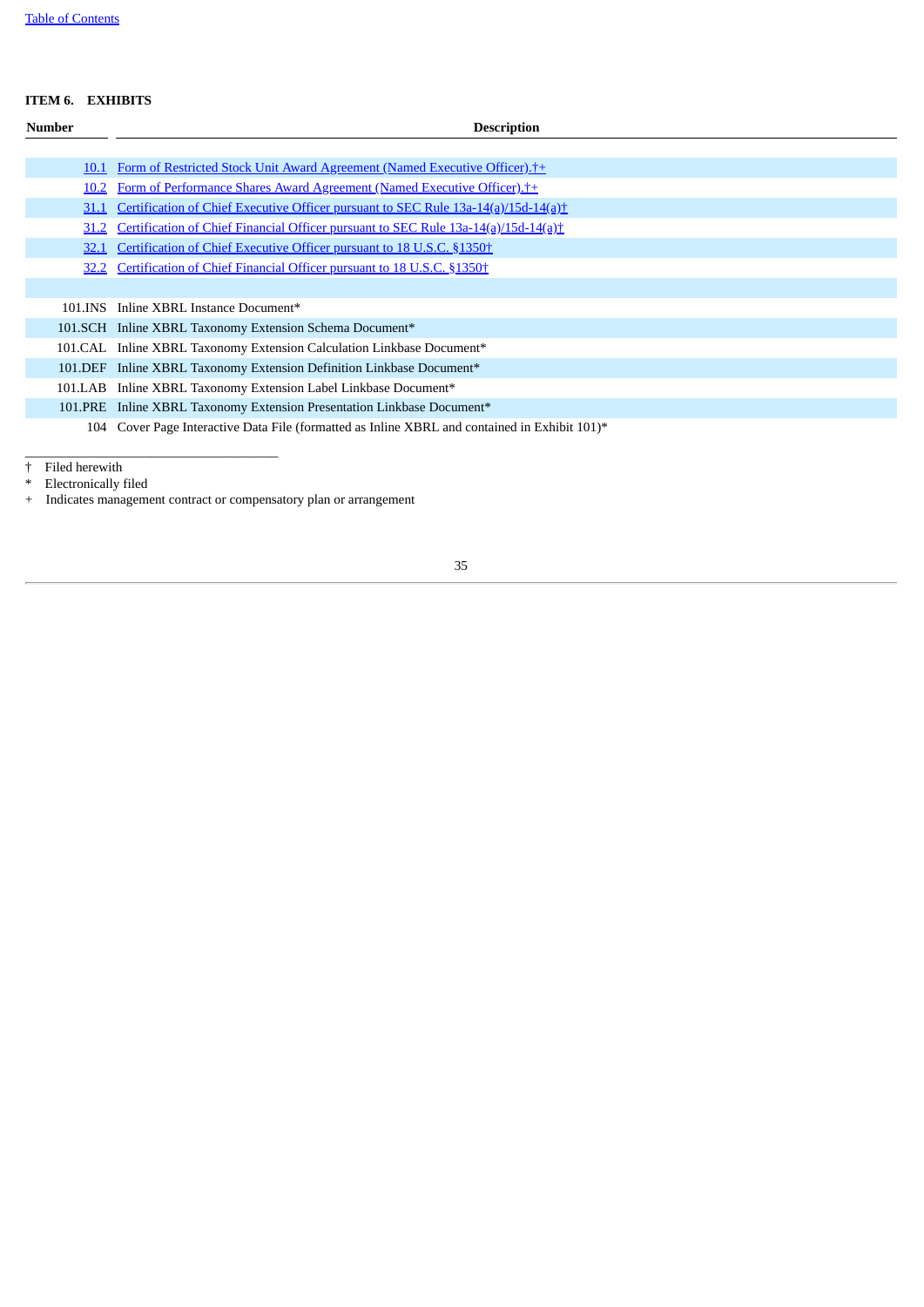### **SIGNATURES**

Pursuant to the requirements of the Securities Exchange Act of 1934, the registrant has duly caused this report to be signed on its behalf by the undersigned thereunto duly authorized.

MYR GROUP INC. (Registrant)

April 27, 2022 /s/ BETTY R. JOHNSON

Betty R. Johnson Senior Vice President and Chief Financial Officer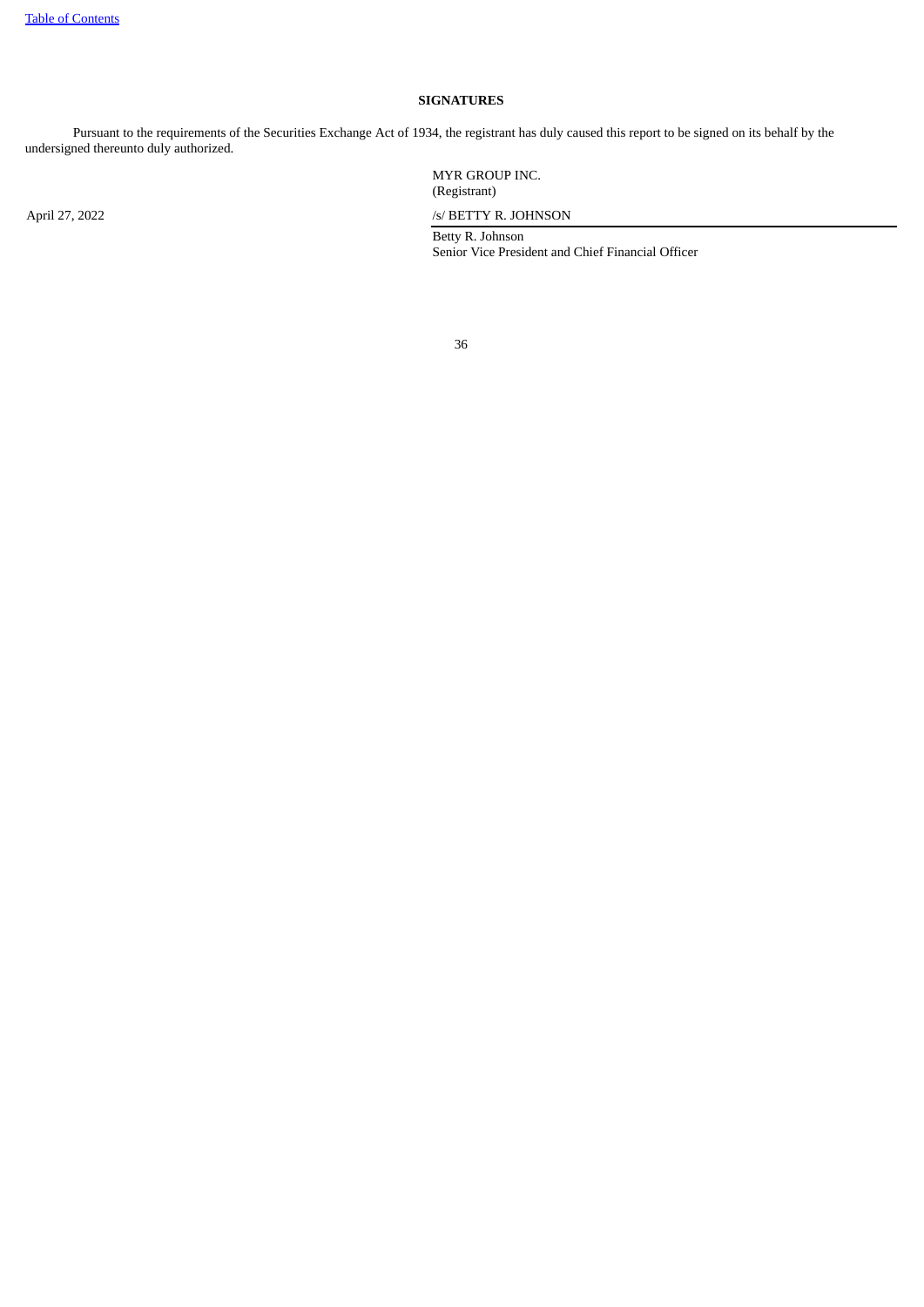### **RESTRICTED STOCK UNITS AND DIVIDEND EQUIVALENTS AWARD AGREEMENT (Executive Officer)**

<span id="page-37-0"></span>This AGREEMENT (this "Agreement") is made as of March \_\_\_, 20\_\_\_, by and between MYR Group Inc., a Delaware corporation le "Company"), and [1] (the "Participant"). (the "Company"), and  $\lceil$ 

- 1. Grant of Restricted Stock Units. Pursuant to the MYR Group Inc. 2017 Long-Term Incentive Plan (the "Plan") and subject to the terms and conditions thereof and the terms and conditions hereinafter set forth, the Company has granted, as of March 20\_\_\_ (the "Date of Grant"), to the Participant [\_\_\_\_\_\_] Restricted Stock Units.
- 2. Rights of the Participant. Each Restricted Stock Unit, upon becoming vested before its expiration, represents a right to receive payment in the form of one (1) share of Common Stock. Each tandem Dividend Equivalent represents a right to receive cash payments equivalent to the amount of cash dividends declared and paid on one (1) share of Common Stock after the Date of Grant and until the earlier of (a) the time the Restricted Stock Units vest and become payable or (b) the date the Restricted Stock Units are forfeited/expire. Restricted Stock Units and Dividend Equivalents are used solely as units of measurement, and are not shares of Common Stock and the Grantee is not, and has no rights as, a shareholder of the Company by virtue of this Award. The Restricted Stock Units and Dividend Equivalents subject to this Agreement have been awarded to the Grantee in respect of services to be performed by the Participant during the vesting period.
- 3. Restrictions on Transfer. The rights to the Restricted Stock Units may not be transferred, assigned or subject to any encumbrance, pledge or charge; provided, however, that the Participant's rights with respect to the Restricted Stock Units may be transferred by will or pursuant to the laws of descent and distribution. Any purported transfer in violation of the provisions of this Section 3 shall be void, and the other party to any such purported transaction shall not obtain any rights to or interest in the Restricted Stock Units.
- 4. Vesting of Restricted Stock Units. Subject to the terms and conditions of this Agreement and the Plan, the Restricted Stock Units shall vest in accordance with the vesting schedule set forth on **Exhibit A** hereto provided the Participant remains continuously employed by the Company until the applicable vesting  $\frac{data(s)}{data(s)}$  listed on  $\frac{Exhibit A}{s}$  (or as otherwise provided in Section 5 of this Agreement).
- 5. Accelerated Vesting. Notwithstanding the provisions of Section 4 hereof, the Restricted Stock Units covered by this Agreement shall become immediately vested in full if any of the following circumstances apply:
	- (a) Termination without Cause or Good Reason: The Participant's employment with the Company is terminated without "Cause" or with "Good Reason" (as each term is defined in the Participant's current Employment Agreement with the Company, as may be amended from time to time (the "Employment Agreement")).
	- (b) Death or Disability: The Participant's employment with the Company is terminated due to the Participant's death or "Disability" (as such term is defined in the Employment Agreement).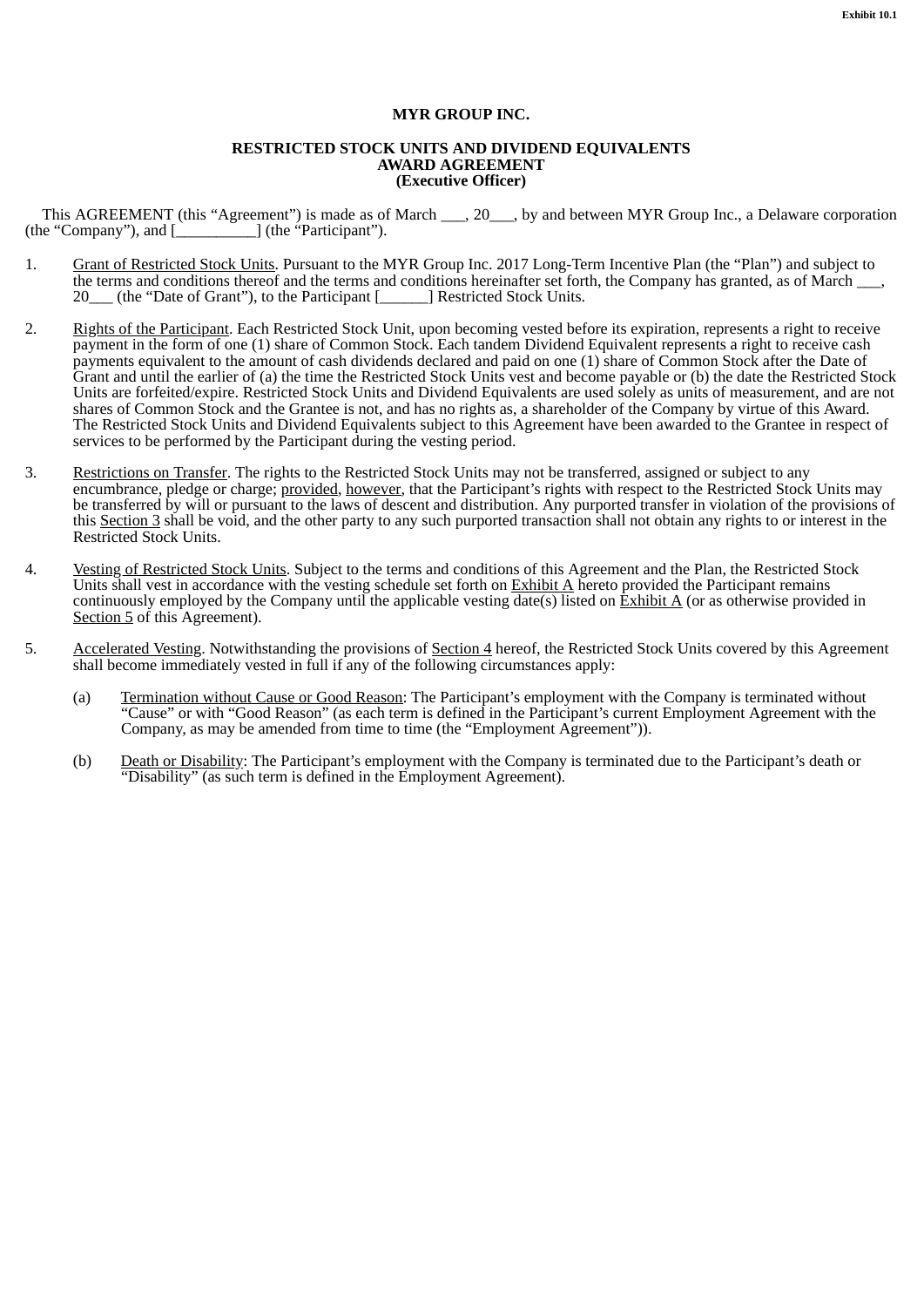- (c) Change in Control: A Change in Control occurs while the Participant is an employee of the Company.
- 6. Payment of Restricted Stock Units. Except as provided in the next sentence, payment of any vested Restricted Stock Units subject to this Agreement shall be made as soon as administratively practicable following (but no later than thirty (30) days following) the date that the Restricted Stock Units vest pursuant to  $Section 4$  or  $5$  hereof. To the extent applicable, if the Restricted Stock Units become payable on the Participant's "separation from service" with the Company and its Subsidiaries within the meaning of Section  $\widehat{409A(a)(2)(A)(i)}$  of the Code, the Participant is a "specified employee" as determined pursuant to procedures adopted by the Company in compliance with Section 409A of the Code, and the amount payable hereunder constitutes a "deferral of compensation" (within the meaning of Section 409A of the Code), then payment for the Restricted Stock Units shall be made on the earlier of the first day of the seventh month after the date of the Participant's "separation from service" with the Company and its Subsidiaries within the meaning of Section 409A(a)(2)(A)(i) of the Code or the Participant's death. Payment shall be in the form of delivery of one (1) share of Common Stock for each vested Restricted Stock Unit.

To the extent that the Company is required to withhold any federal, state, provincial, local or foreign taxes in connection with any delivery of shares of Common Stock to the Participant, and the amounts available to the Company for such withholding are insufficient, it shall be a condition to the receipt of such delivery that the Participant shall pay such taxes by the Company's retention of a portion of the shares of Common Stock otherwise deliverable to the Participant. The shares so retained shall be credited against such withholding requirement at the fair market value on the date of such delivery. In the event additional taxes are required to be withheld by the Company the Participant agrees to a payroll deduction for the amount of the withholding requirement.

The Participant acknowledges that, regardless of any action taken by the Company, the ultimate liability for all income tax, social insurance, payroll tax, fringe benefits tax, payment on account or other tax-related items related to the Participant's participation in the Plan and legally applicable to the Participant ("Tax-Related Items") is and remains the Participant's responsibility and may exceed the amount actually withheld by the Company. The Participant further acknowledges that the Company (1) makes no representations or undertakings regarding the treatment of any Tax-Related Items in connection with any aspect of the Restricted Stock Units, including, but not limited to, the grant, vesting or settlement of the Restricted Stock Units, or the subsequent sale of shares of Common Stock acquired pursuant to such settlement and the receipt of any dividends and/or any dividend equivalents, and (2) does not commit to and is under no obligation to structure the terms of the grant or any aspect of the Restricted Stock Units to reduce or eliminate the Participant's liability for Tax-Related Items or achieve any particular tax result.

Except to the extent provided by Section 409A of the Code and permitted by the Committee, no shares of Common Stock may be issued to the Participant at a time earlier than otherwise expressly provided in this Agreement. The Company's obligations to the Participant with respect to the Restricted Stock Units will be satisfied in full upon the issuance of shares of Common Stock corresponding to such Restricted Stock Units.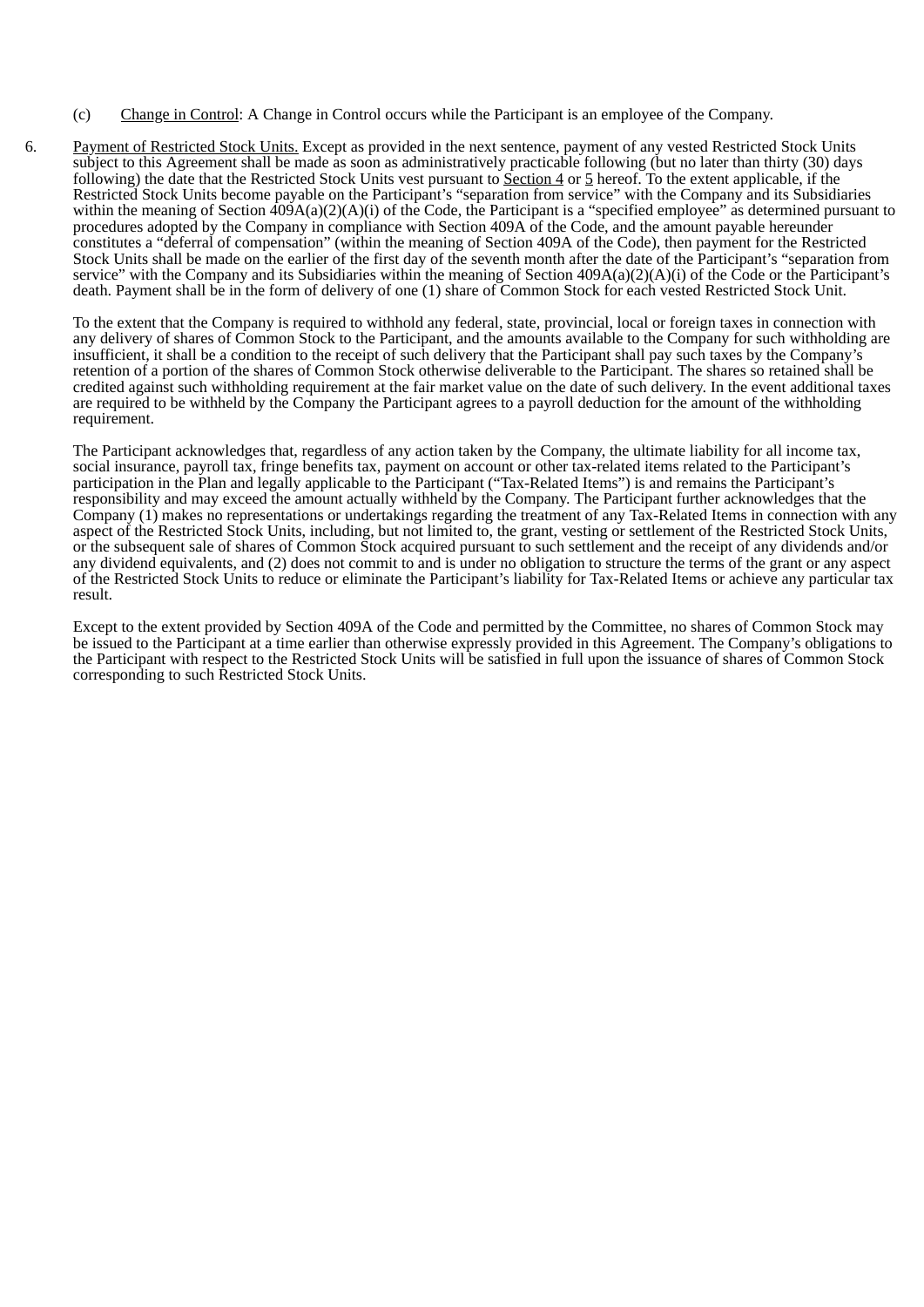- 7. Forfeiture/Expiration. Except to the extent the Restricted Stock Units covered by this Agreement have vested pursuant to Section 4 or 5 hereof, the Participant's right to retain the Restricted Stock Units covered by this Agreement shall be forfeited automatically and without further notice on the date that the Participant ceases to be an employee of the Company for any reason other than as described in Section 5.
- 8. Dividend Equivalents Payments. With respect to each of the Restricted Stock Units covered by this Agreement, the Participant shall be credited on the records of the Company with dividend equivalents in an amount equal to the amount per share of Common Stock of any cash dividends declared by the Board on the outstanding shares of Common Stock during the period beginning on the Date of Grant and ending either on the date on which the Participant receives payment for the Restricted Stock Units pursuant to Section 6 hereof or at the time when the Restricted Stock Units are forfeited in accordance with Section 7 of this Agreement. These dividend equivalents will accumulate without interest and, subject to the terms and conditions of this Agreement, will be paid in cash at the same time and to the same extent as the Restricted Stock Units for which the dividend equivalents were credited.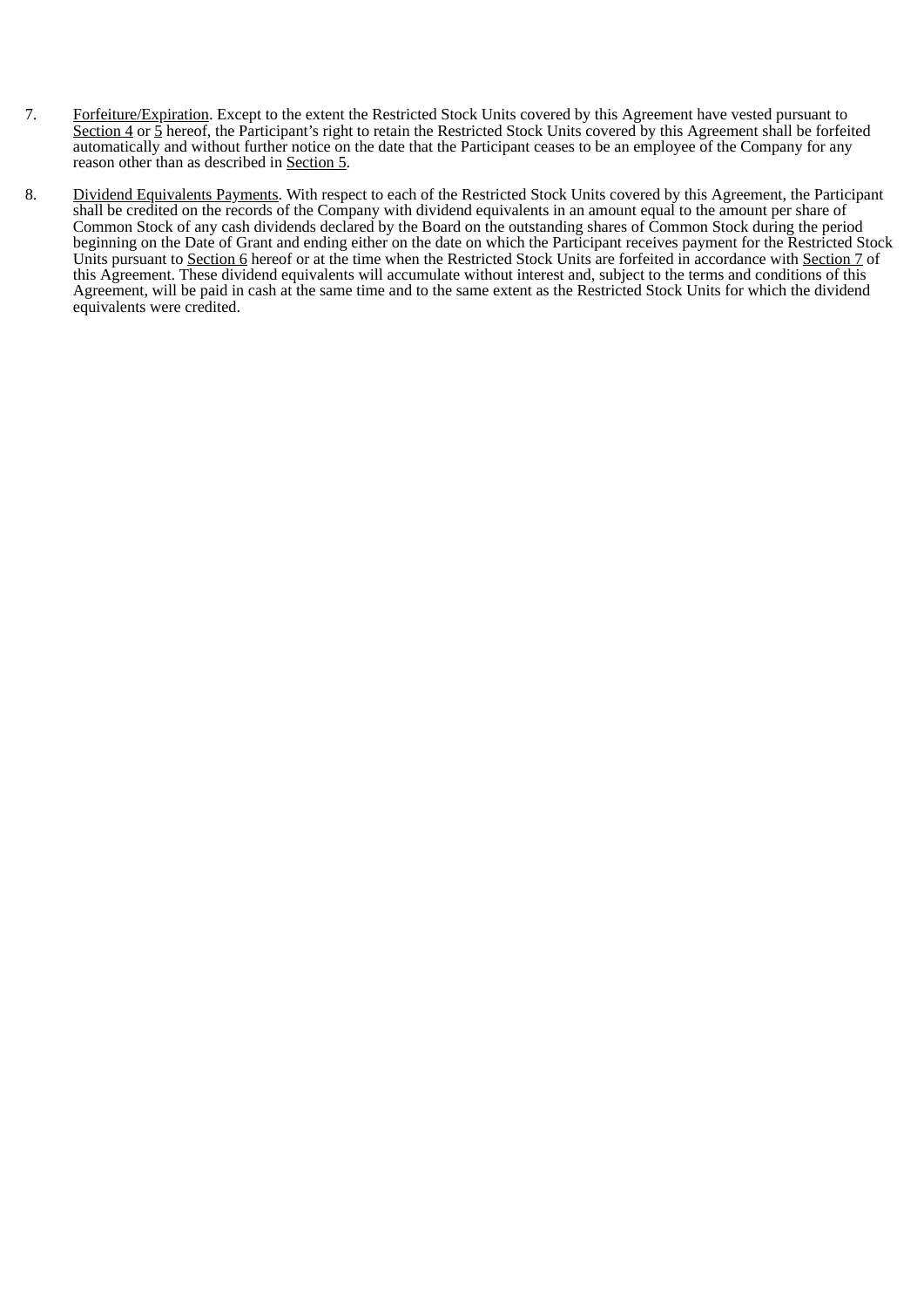- 9. Restrictive Covenants. If the Participant engages in any conduct in breach of any noncompetition, nonsolicitation or confidentiality obligations to the Company under any agreement, policy or plan, then such conduct shall also be deemed to be a breach of the terms of the Plan and this Agreement. Upon such breach, the Participant's right to retain the Restricted Stock Units covered by this Agreement shall be forfeited automatically and without further notice and, if and to the extent any Restricted Stock Units covered by this Agreement have vested pursuant to Section 4 or  $\frac{1}{2}$  within a period of 18 months prior to such breach, the Participant shall be required to return to the Company, upon demand, any shares paid to the Participant in settlement of the Restricted Stock Units (or the net proceeds of any sales of such shares) and the value of any Dividend Equivalents paid. For purposes of this Section 9, net proceeds shall mean the net amount realized upon the disposition of the shares. Notwithstanding anything in this Agreement to the contrary, nothing in this Agreement prevents the Participant from providing, without prior notice to the Company, information to governmental authorities regarding possible legal violations or otherwise testifying or participating in any investigation or proceeding by any governmental authorities regarding possible legal violations, and for purpose of clarity the Participant is not prohibited from providing information voluntarily to the Securities and Exchange Commission pursuant to Section 21F of the Exchange Act.
- 10. Recovery of Restricted Stock Units. If (a) the Company restates any part of its financial statements for any fiscal year or years during which the Restricted Stock Units covered by this Agreement have been granted due to material noncompliance with any financial reporting requirement under the U.S. securities laws applicable to such fiscal year or years (a "Restatement") and (b) the Committee determines that the Participant is personally responsible for causing the Restatement as a result of the Participant's personal misconduct or any fraudulent activity on the part of the Participant, then the Committee has discretion to, based on applicable facts and circumstances and subject to applicable law, cause the Participant's right to retain the Restricted Stock Units covered by this Agreement to be forfeited automatically and without further notice and, if and to the extent any Restricted Stock Units covered by this Agreement have vested pursuant to Section 4 or 5 within a period of 18 months prior to the Restatement, the Participant shall be required to return to the Company, upon demand, any shares paid to the Participant in settlement of the Restricted Stock Units (or the net proceeds of any sales of such shares) and the value of any Dividend Equivalents paid. For purposes of this Section 10, net proceeds shall mean the net amount realized upon the disposition of the shares. Notwithstanding anything herein to the contrary, the Participant's consent shall not be required for an amendment to this Agreement that is deemed necessary by the Company to ensure compliance with the Dodd-Frank Wall Street Reform and Consumer Protection Act (the "Dodd-Frank Act") or any regulations promulgated thereunder, including as a result of the implementation of any recoupment policy the Company adopts to comply with the requirements set forth in the Dodd-Frank Act.
- 11. Relation to Plan. This Agreement is subject to the terms and conditions of the Plan. In the event of any inconsistency between the provisions of this Agreement and the Plan, the Plan shall govern. The Committee acting pursuant to the Plan, as constituted from time to time, shall, except as expressly provided otherwise herein or in the Plan, have the right to determine any questions that arise and to exercise its discretionary authority under the Plan in connection with the grant of the Restricted Stock Units. The number of Restricted Stock Units subject to this Agreement, and the other terms and conditions of this award, are subject to mandatory adjustment as provided in Section 3.2 of the Plan.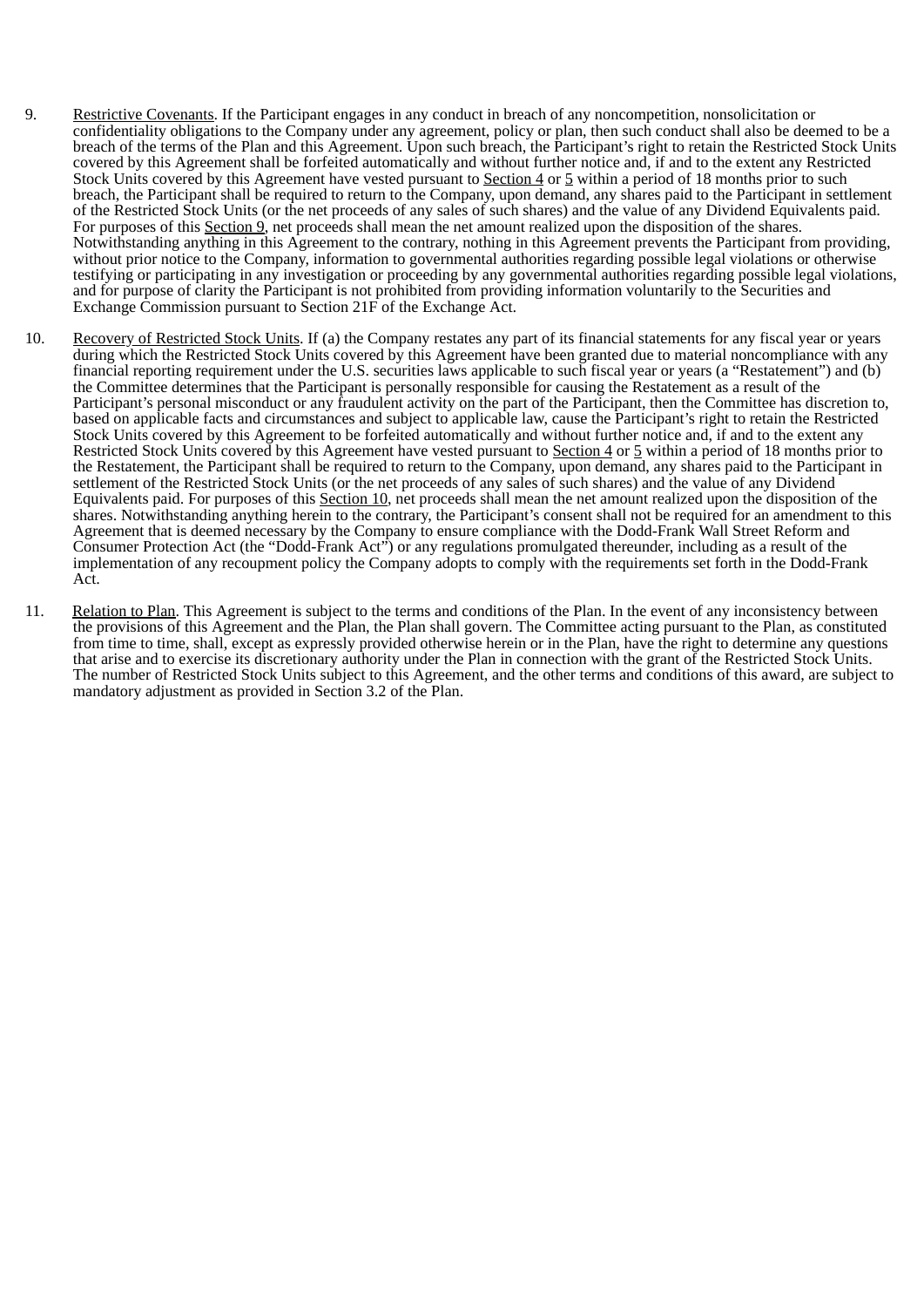- 12. Miscellaneous. All decisions or interpretations of the Committee with respect to any question arising under the Plan or this Agreement shall be binding, conclusive and final. The waiver by the Company of any provision of this Agreement shall not operate as or be construed to be a subsequent waiver of the same provision or of any other provision of this Agreement. The Participant agrees to execute such other agreements, documents or assignments as may be necessary or desirable to effect the purposes of this Agreement. The Company shall make reasonable efforts to comply with all applicable federal and state securities laws; provided, however, notwithstanding any other provision of the Plan and this Agreement, the Company shall not be obligated to issue any shares of Common Stock pursuant to this Agreement if the issuance thereof would result in a violation of any such law. To the extent applicable, it is intended that this Agreement and the Plan comply with the provisions of Section 409A of the Code. This Agreement and the Plan shall be administered in a manner consistent with this intent, and any provision that would cause this Agreement or the Plan to fail to satisfy Section 409A of the Code shall have no force or effect until amended to comply with Section 409A of the Code (which amendment may be retroactive to the extent permitted by Section 409A of the Code and may be made by the Company without the consent of the Participant). Any reference in this Agreement to Section 409A of the Code will also include any proposed, temporary or final regulations, or any other guidance, promulgated with respect to such section by the U.S. Department of the Treasury or the Internal Revenue Service.
- 13. Capitalized Terms. All capitalized terms used in this Agreement that are not defined herein shall have the meanings given them in the Plan or resolutions adopted by the Committee authorizing grants made under this Agreement, unless the context clearly requires otherwise.
- 14. Nature of Grant. Nothing in this Agreement will give the Participant any right to continue service as an employee of the Company or interfere in any way with the right of the Company to terminate the service of the Participant as an employee of the Company. Furthermore, the Participant acknowledges and agrees that (a) the grant of the Restricted Stock Units to the Participant is a voluntary, discretionary award and it does not constitute a commitment to make any future awards, (b) the Plan is established voluntarily by the Company, it is discretionary in nature and it may be modified, amended, suspended or terminated by the Company at any time, (c) all decisions with respect to future Restricted Stock Units grants, if any, will be at the sole discretion of the Company, (d) participation in the Plan is voluntary, (e) the future value of the underlying shares of Common Stock is unknown and cannot be predicted with certainty, and (f) in consideration of the grant of Restricted Stock Units, no claim or entitlement to compensation or damages shall arise from termination of the Restricted Stock Units or diminution in value of the Restricted Stock Units or shares of Common Stock received upon vesting, including (without limitation) any claim or entitlement resulting from termination of the Participant's service with the Company (for any reason whatsoever and whether or not in breach of local laws), and the Participant hereby releases the Company and its Subsidiaries from any such claim that may arise; if, notwithstanding the foregoing, any such claim is found by a court of competent jurisdiction to have arisen, then, by signing this Agreement, the Participant shall be deemed irrevocably to have waived the Participant's entitlement to pursue such claim.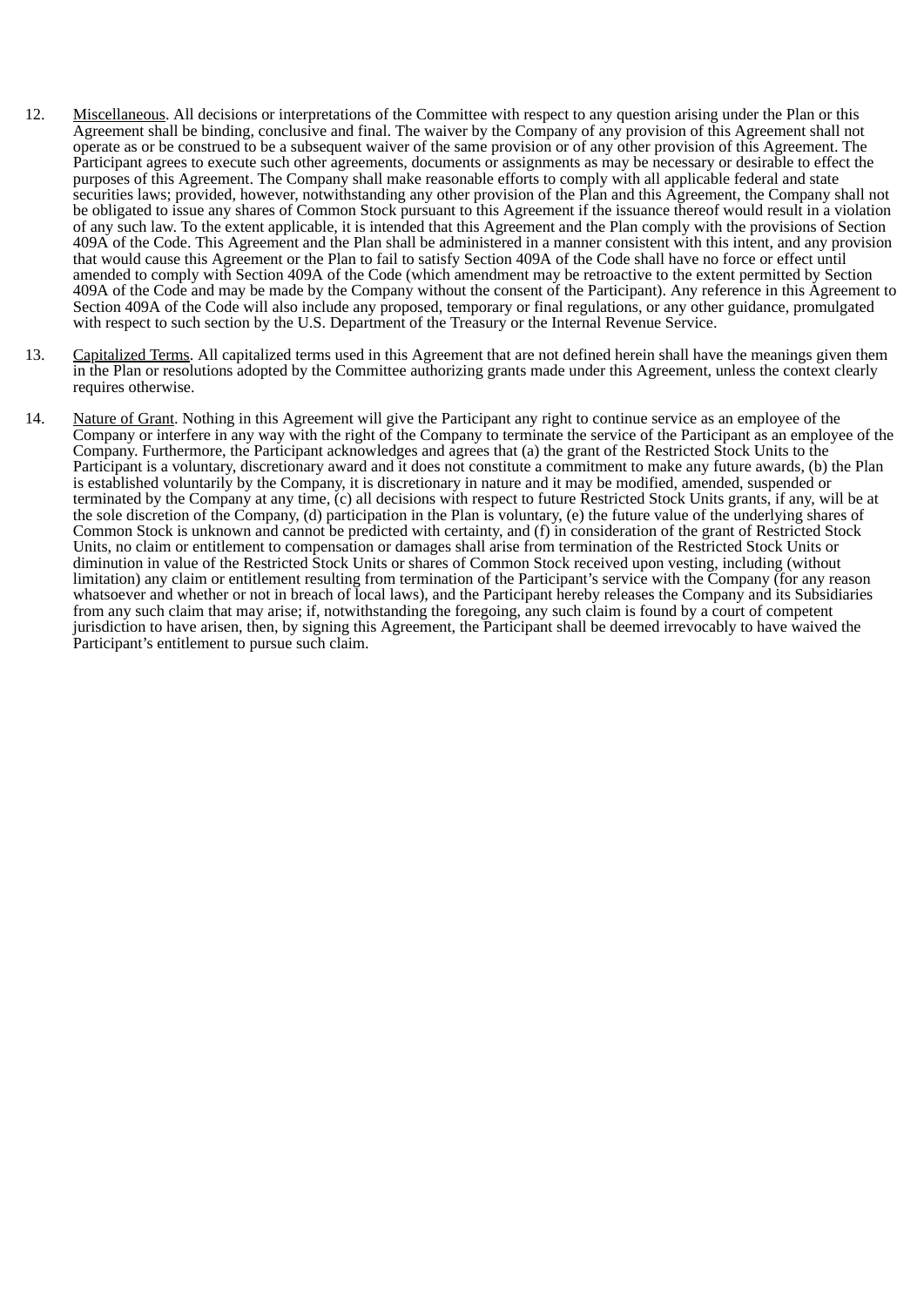15. Information. The Participant explicitly and unambiguously consents to the collection, use and transfer, in electronic or other form, of the Participant's personal data by and among, as applicable, the Company and its Subsidiaries and affiliates, namely MYR Group Inc. (located in the United States) for the exclusive purpose of implementing, administering and managing the Participant's participation in the Plan. The Participant hereby understands that the Company and its Subsidiaries and affiliates hold (but only process or transfer to the extent required or permitted by local law) the following personal information about the Participant: the Participant's name, home address and telephone number, date of birth, social insurance number or other identification number, compensation, nationality, position, any shares of Common Stock or directorships held in the Company, details of all Restricted Stock Units or any other entitlement to shares of Common Stock awarded, canceled, exercised, vested, unvested or outstanding in the Participant's favor, for the purpose of implementing, administering and managing the Plan ("Data"). The Participant hereby understands that Data may be transferred to any third parties assisting in the implementation, administration and management of the Plan, that these recipients may be located in the Participant's country or elsewhere (including the United States of America), and that the recipient's country may have different data privacy laws and protections than the Participant's country. The Participant hereby understands that the Participant may request a list with the names and addresses of any potential recipients of the Data by contacting the Company's human resources representative. The Participant authorizes the recipients to receive, possess, use, retain and transfer the Data, in electronic or other form, for the purposes of implementing, administering and managing the Participant's participation in the Plan, including any requisite transfer of such Data as may be required to a broker or other third party with whom the Participant may elect to deposit any shares acquired upon vesting. The Participant hereby understands that Data will be held only as long as is necessary to implement, administer and manage the Participant's participation in the Plan and in accordance with local law. The Participant hereby understands that the Participant may, at any time, view Data, request additional information about the storage and processing of Data, require any necessary amendments to Data or refuse or withdraw the consents herein, in any case without cost, by contacting in writing the Company's human resources representative. The Participant hereby understands, however, that refusing or withdrawing the Participant's consent may affect the Participant's ability to participate in the Plan. For more information on the consequences of the Participant's refusal to consent or withdrawal of consent, the Participant hereby understands that the Participant may contact the Company's human resources representative.

\* \* \*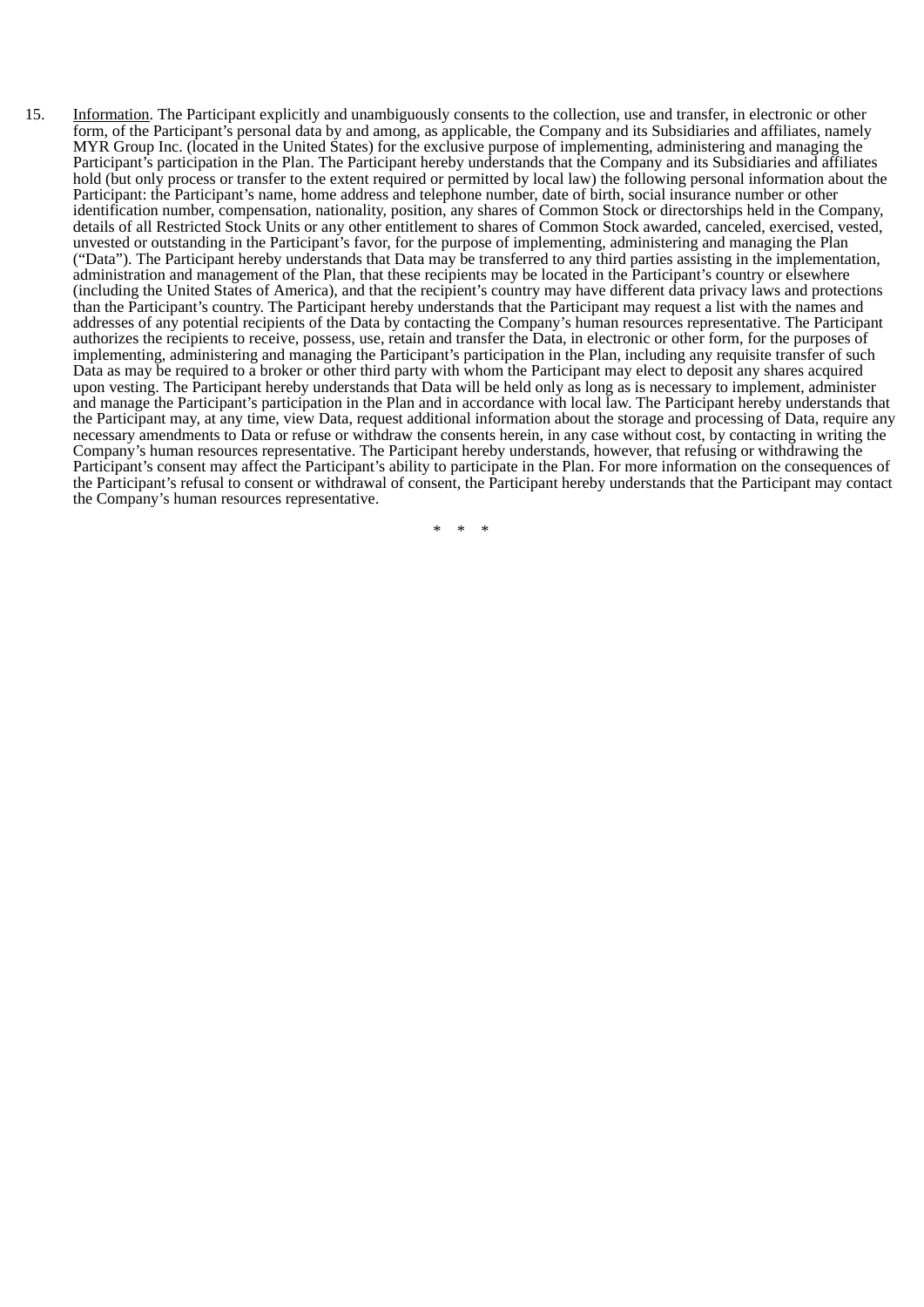IN WITNESS WHEREOF, the Company has caused this Agreement to be executed on its behalf by its duly authorized officer, as of the day and year first above written.

MYR GROUP INC.

By:\_\_\_\_\_\_\_\_\_\_\_\_\_\_\_\_\_\_\_\_\_\_\_\_\_\_\_\_\_\_\_\_\_\_\_\_\_\_

Name: Kenneth M. Hartwick

Title: Chairman of the Board

 The undersigned Participant hereby acknowledges receipt of an executed copy of this Agreement and accepts the right to receive any Restricted Stock Units or other securities covered hereby, subject to the terms and conditions of the Plan and the terms and conditions herein above set forth.

Participant

Date: \_\_\_\_\_\_\_\_\_\_\_\_\_\_\_\_\_\_\_\_\_\_\_\_\_\_\_

\_\_\_\_\_\_\_\_\_\_\_\_\_\_\_\_\_\_\_\_\_\_\_\_\_\_\_\_\_\_\_\_\_\_\_\_\_\_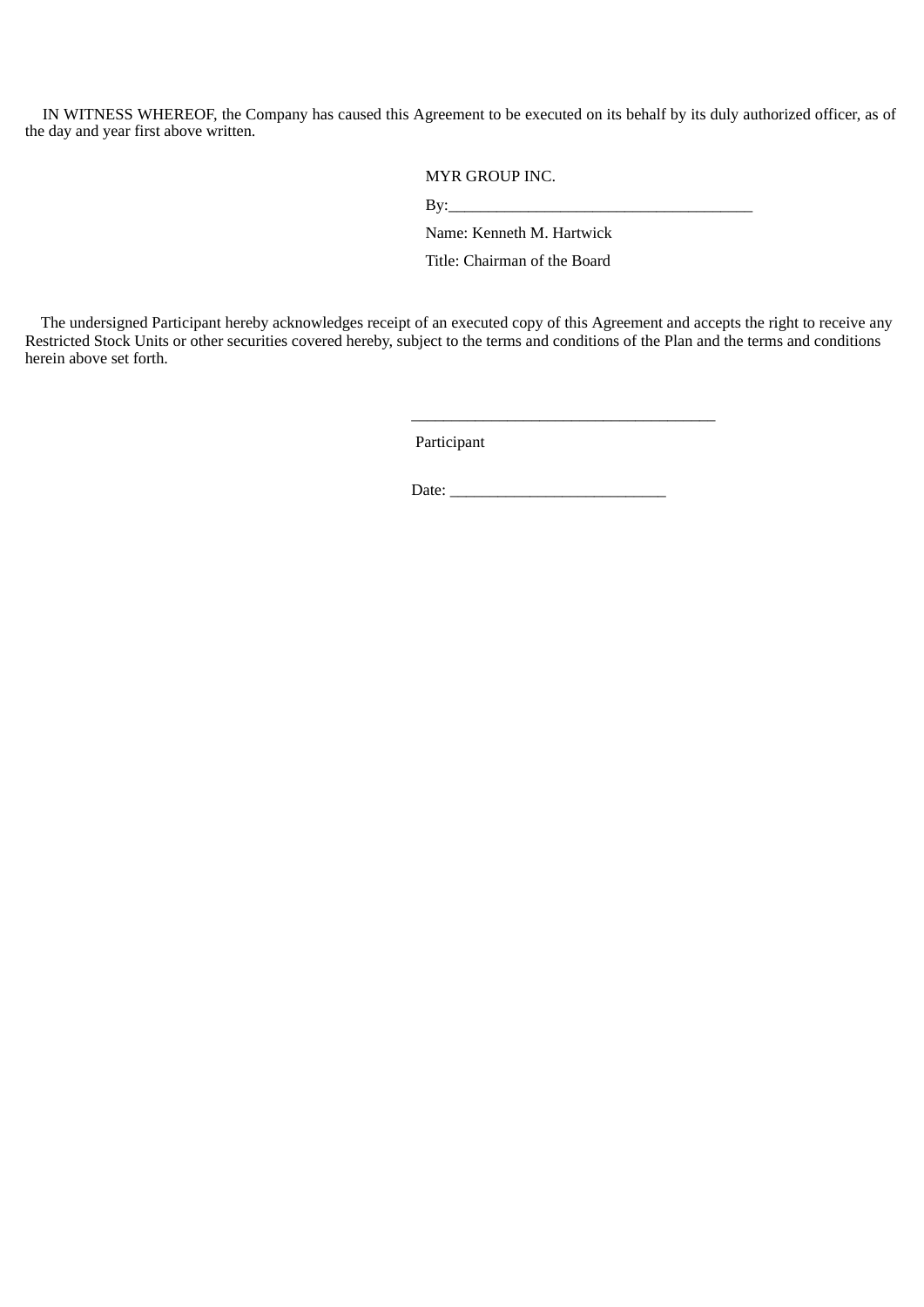# **Exhibit A**

# **Time-Based Restricted Stock Units Vesting Schedule**

| <b>Date</b> | <b>Total Restricted Stock Units Vested</b> |
|-------------|--------------------------------------------|
| n           |                                            |
| n,          |                                            |
| n,          |                                            |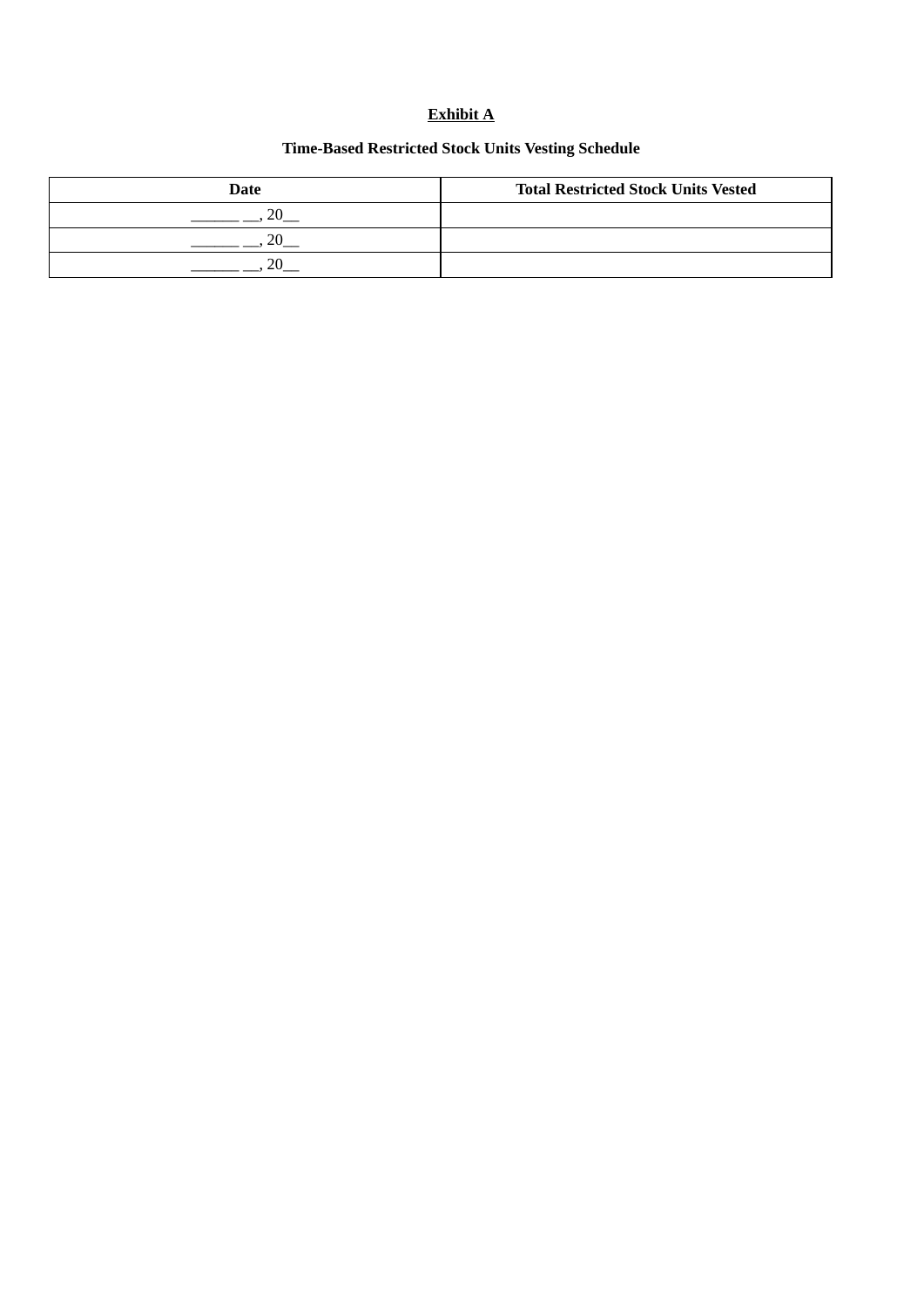## **PERFORMANCE SHARES AWARD AGREEMENT**

## **(Executive Officer)**

<span id="page-45-0"></span>This AGREEMENT (this "Agreement") is made as of March \_\_\_, 20\_\_\_, by and between MYR Group Inc., a Delaware corporation (the "Company"), and [\_\_\_\_\_\_\_\_\_\_] (the "Participant").

- 1. Grant of Performance Shares. Pursuant to the MYR Group Inc. 2017 Long-Term Incentive Plan (the "Plan") and subject to the terms and conditions thereof and the terms and conditions hereinafter set forth, the Company has granted to the Participant, as of March  $\,$ , 20  $\,$  (the "Date of Grant"), [  $\,$  ] target Performance Shares, a percentage of which may be earned in accordance with the terms of this Agreement and contingent on the Company's Return On Invested Capital ("ROIC") over the ROIC Performance Period (as defined below) (such target amount, the "ROIC Target Performance Shares"), and [\_\_\_\_\_\_\_\_\_\_] Target Performance Shares, a percentage of which may be earned in accordance with the terms of this Agreement and contingent on the Company's relative Total Stockholder Return ("TSR") over the TSR Performance Period (as defined below) (such target amount, the "TSR Target Performance Shares"). The Performance Shares are not intended to be a Qualified-Performance Based Award under the Plan.
- 2. Earning of Target Performance Shares.
	- (a) Performance Measure: The Participant's right to receive all of, any portion of, or more than, the number of ROIC Target Performance Shares or TSR Target Performance Shares generally will be contingent upon the achievement of specified levels of the Company's ROIC and relative TSR, as set forth in the "Statement of Performance Goals" established by the Committee in connection with the Awards granted by this Agreement, and will be measured over each fiscal year in the period from January 1, 20\_\_\_ through December 31, 20\_\_\_ for ROIC performance (the "ROIC Performance Period") and the arithmetic average of the ROIC for the ROIC Performance Period, which shall be calculated by dividing the sum of the Company's ROIC for each fiscal year in the ROIC Performance Period by the number of years in the ROIC Performance Period (the "Three-Year Average"), and the Date of Grant through December 31, 20\_\_\_ for TSR performance (the "TSR Performance Period" and together with the ROIC Performance Period, the "Performance Periods").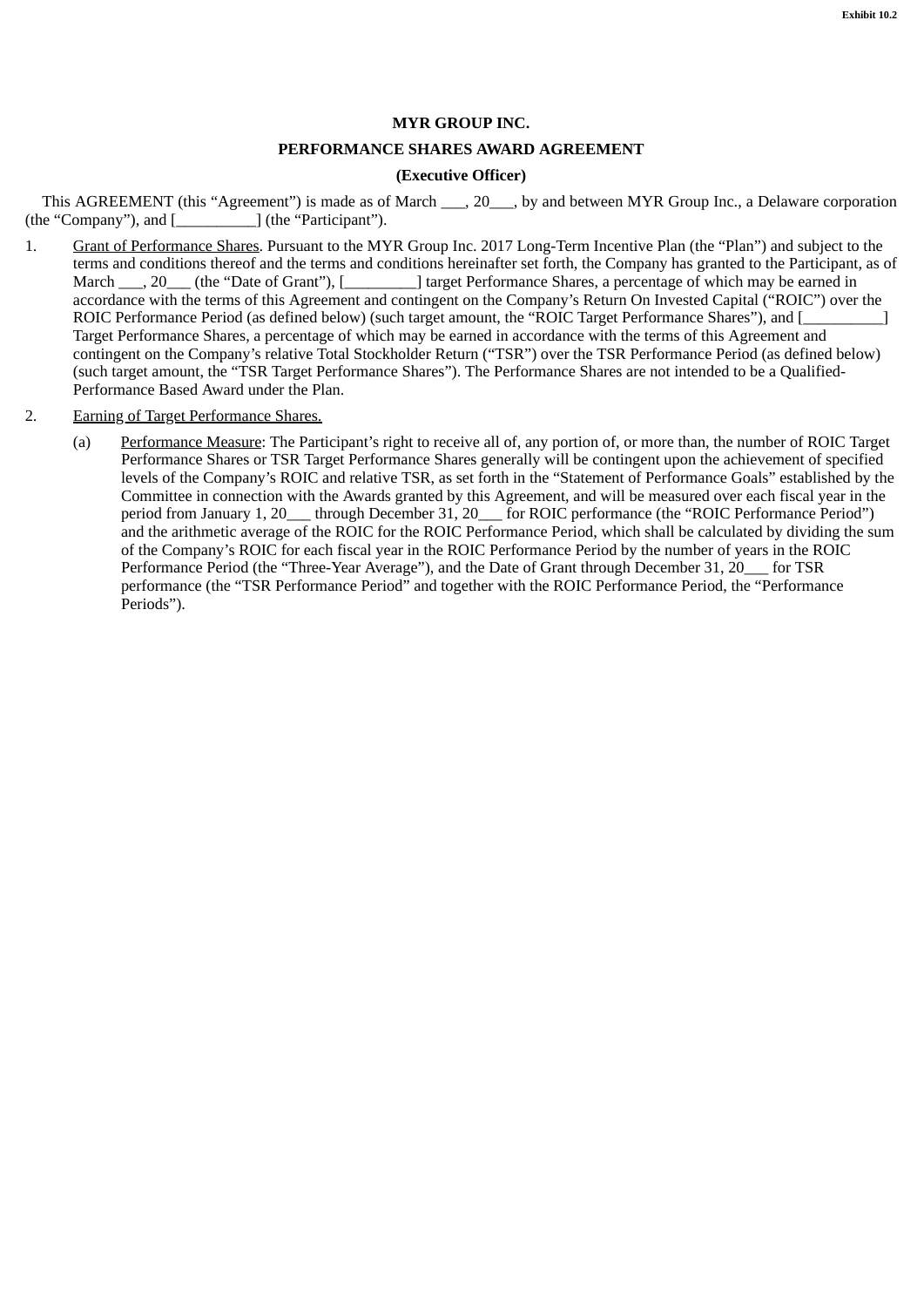## (b) Below Threshold:

- (i) ROIC: If, upon the conclusion of the ROIC Performance Period, ROIC for any fiscal year in the ROIC Performance Period or the Three-Year Average ROIC for the ROIC Performance Period falls below the threshold level, as set forth in the ROIC Performance Matrix contained in the Statement of Performance Goals, no Performance Shares for ROIC performance shall become earned for that fiscal year and/or the Three-Year Average, as applicable.
- (ii) TSR: If, upon conclusion of the TSR Performance Period, the Company's relative TSR for the TSR Performance Period falls below the 25<sup>th</sup> percentile of TSR for the TSR Peer Group Companies (as defined below), no Performance Shares for TSR performance shall become earned.

# (c) Threshold:

- (i) ROIC: If, upon the conclusion of the ROIC Performance Period, ROIC for any fiscal year in the ROIC Performance Period and/or the Three-Year Average ROIC for the ROIC Performance Period equals the threshold level, as set forth in the ROIC Performance Matrix contained in the Statement of Performance Goals, 10% of the ROIC Target Performance Shares shall be earned for each such fiscal year and 20% of the ROIC Target Performance Shares shall be earned for the Three Year Average ROIC, with a fractional share from the total earned ROIC Target Performance Shares rounded down to the next whole share.
- (ii) TSR: If, upon conclusion of the TSR Performance Period, the Company's relative TSR for the TSR Performance Period is at the  $25<sup>th</sup>$  percentile of TSR for the TSR Peer Group Companies, 25% of the TSR Target Performance Shares shall become earned, with a fractional share rounded down to the next whole share.

# (d) Between Threshold and Target:

(i) ROIC: If, upon the conclusion of the ROIC Performance Period, ROIC for any fiscal year in the ROIC Performance Period and/or the Three-Year Average exceeds the threshold level, but is less than the target level, as set forth in the ROIC Performance Matrix contained in the Statement of Performance Goals, the percentage of ROIC Target Performance Shares that shall become earned shall be determined by the summation of the percentage of ROIC payout as determined by mathematical straight-line interpolation of actual ROIC performance compared to the ROIC performance metrics for each such fiscal year multiplied times 20% and the Three Year Average ROIC performance compared to the ROIC performance metrics multiplied times 40% between 50% (threshold) payout of the ROIC Target Performance Shares and 100% (target) payout of the ROIC Target Performance Shares, with a fractional share from the total earned ROIC Target Performance Shares rounded down to the next whole share.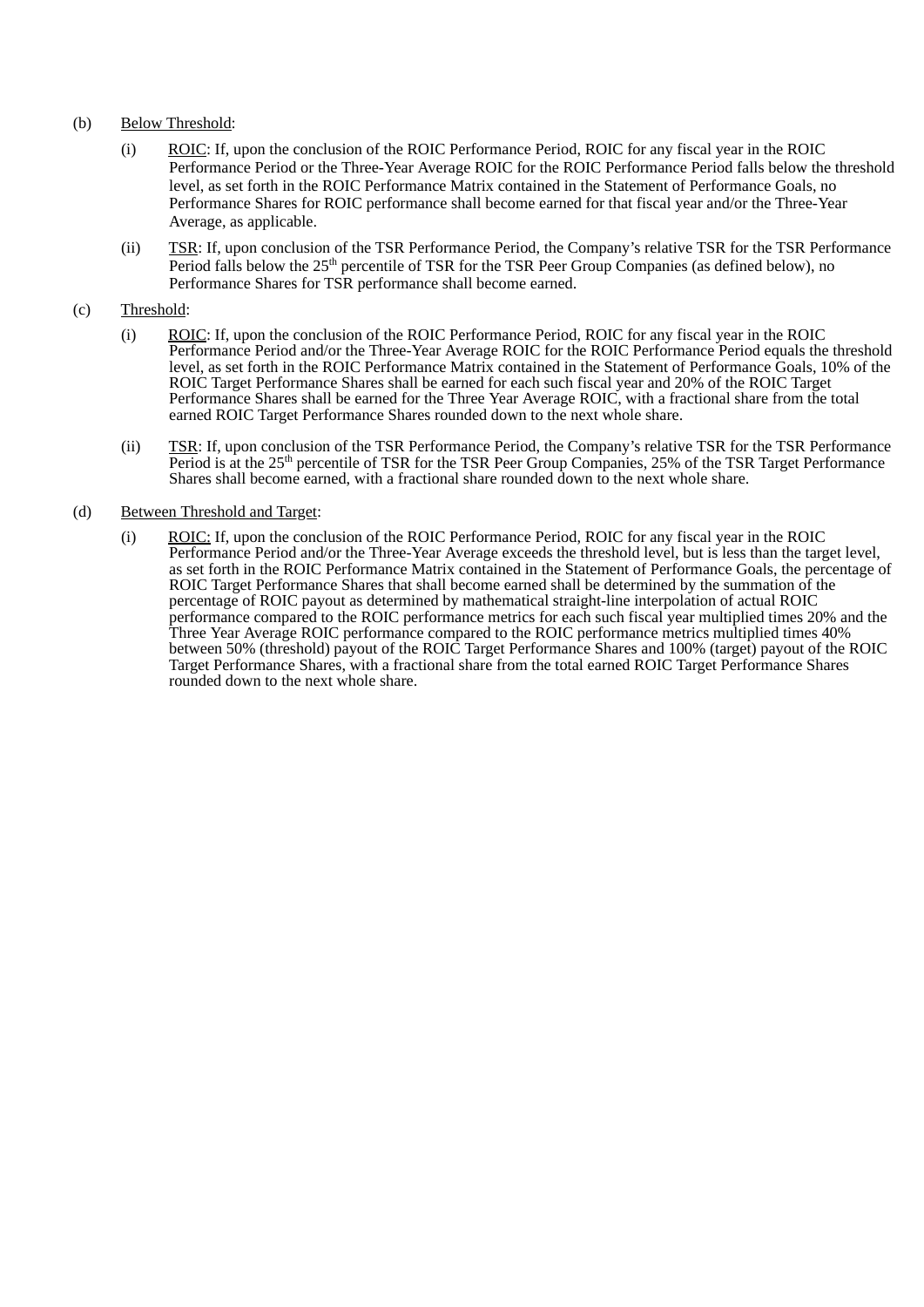(ii) TSR: If, upon the conclusion of the TSR Performance Period, the Company's relative TSR exceeds the  $25<sup>th</sup>$ percentile, but is less than the  $50<sup>th</sup>$  percentile of TSR of the TSR Peer Group Companies, the percentage of TSR Target Performance Shares that shall become earned shall be determined by mathematical straight-line interpolation between 25% of the TSR Target Performance Shares and 100% of the TSR Target Performance Shares, with a fractional share rounded down to the next whole share.

## (e) Target:

- (i) ROIC: If, upon the conclusion of the ROIC Performance Period, ROIC for any fiscal year in the ROIC Performance Period and/or the Three-Year Average equals the target level, as set forth in the ROIC Performance Matrix contained in the Statement of Performance Goals, 20% of the ROIC Target Performance Shares shall be earned for each such fiscal year and 40% of the ROIC Target Performance Shares shall be earned for the Three Year Average ROIC, with a fractional share from the total earned ROIC Target Performance Shares rounded down to the next whole share.
- (ii) TSR: If, upon conclusion of the TSR Performance Period, the Company's relative TSR for the TSR Performance Period is at the 50<sup>th</sup> percentile of TSR for the TSR Peer Group Companies, 100% of the TSR Target Performance Shares shall become earned, with a fractional share rounded down to the next whole share.
- (f) Between Target and Maximum:
	- (i) ROIC: If, upon the conclusion of the ROIC Performance Period, ROIC for any fiscal year in the ROIC Performance Period and/or the Three-Year Average exceeds the target level, but is less than the maximum level, as set forth in the ROIC Performance Matrix contained in the Statement of Performance Goals, the percentage of ROIC Target Performance Shares that shall become earned shall be determined by the summation of the percentage of ROIC payout as determined by mathematical straight-line interpolation of actual ROIC performance compared to the ROIC performance metrics for each such fiscal year multiplied times 20% and the Three Year Average ROIC performance compared to the ROIC performance metrics multiplied times 40% between 100% (target) payout of the ROIC Target Performance Shares and 200% (maximum) payout of the ROIC Target Performance Shares, with a fractional share from the total earned ROIC Target Performance Shares rounded down to the next whole share.
	- (ii) TSR: If, upon the conclusion of the TSR Performance Period, the Company's relative TSR exceeds the  $50<sup>th</sup>$ percentile, but is less than the 75<sup>th</sup> percentile of TSR for the TSR Peer Group Companies, the percentage of TSR Target Performance Shares that shall become earned shall be determined by mathematical straight-line interpolation between 100% of the TSR Target Performance Shares and 200% of the TSR Target Performance Shares, with a fractional share rounded down to the next whole share.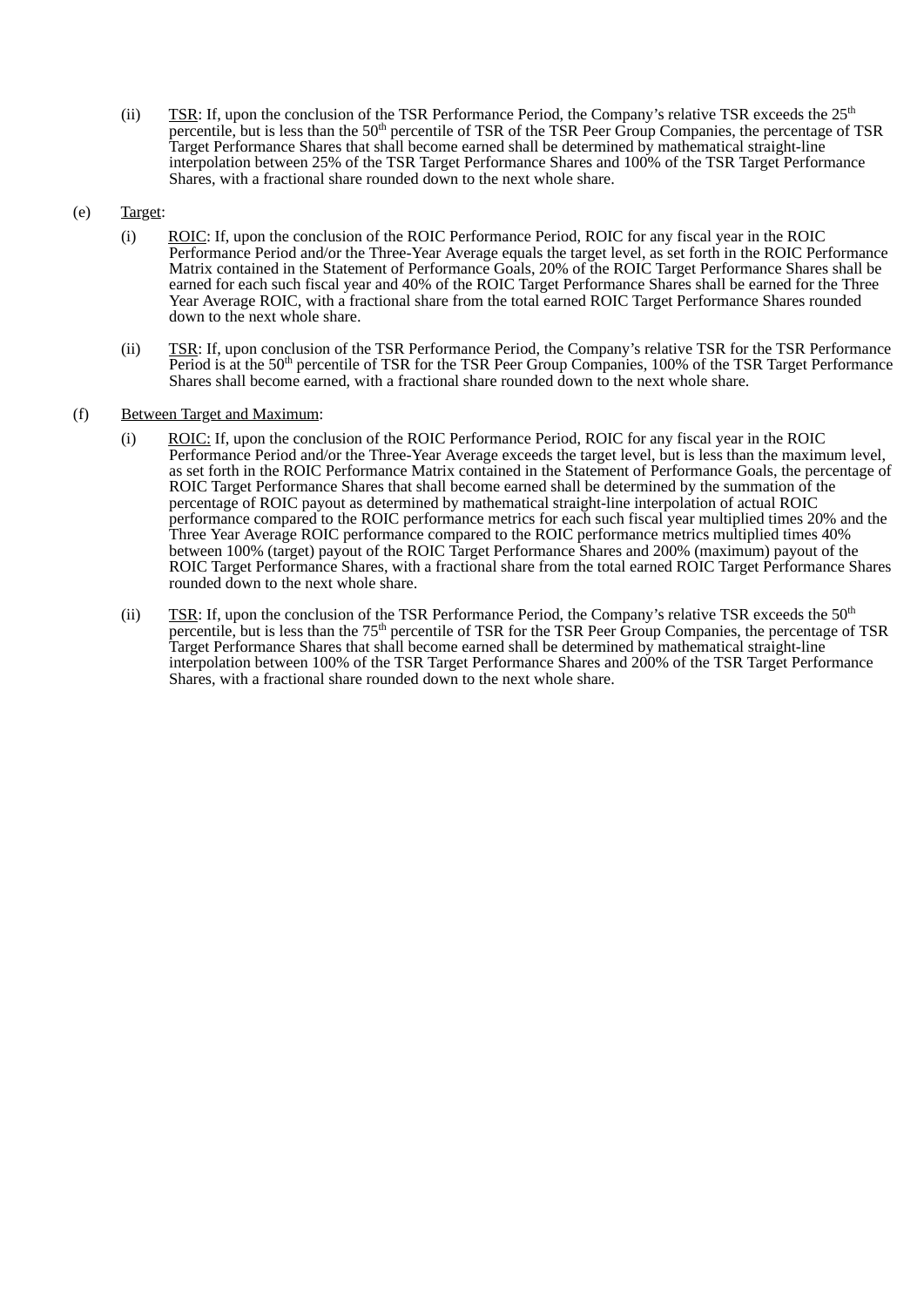### (g) Equals or Exceeds Maximum:

- (i) ROIC: If, upon the conclusion of the ROIC Performance Period, ROIC for any fiscal year in the ROIC Performance Period and/or the Three-Year Average equals or exceeds the maximum level, as set forth in the ROIC Performance Matrix contained in the Statement of Performance Goals, 40% of the ROIC Target Performance Shares shall be earned for each such fiscal year and 80% of the ROIC Target Performance Shares shall be earned for the Three Year Average ROIC, with a fractional share from the total earned ROIC Target Performance Shares rounded down to the next whole share.
- (ii) TSR: If, upon conclusion of the TSR Performance Period, the Company's relative TSR for the TSR Performance Period equals or exceeds the 75<sup>th</sup> percentile of TSR for the TSR Peer Group Companies, 200% of the TSR Target Performance Shares shall become earned, with a fractional share rounded down to the next whole share.
- (h) Conditions; Determination of Earned Award: Except as otherwise provided herein, the Participant's right to receive any Performance Shares is contingent upon his or her remaining in the continuous employ of the Company or a Subsidiary through the end of the Performance Periods. Following the Performance Periods, the Committee shall determine whether and to what extent the goals relating to ROIC and TSR have been satisfied for the Performance Periods and shall determine the percent of ROIC Target Performance Shares and TSR Target Performance Shares, if any, that may have become earned hereunder.
- (i) Determination Regarding ROIC: ROIC for each fiscal year in the ROIC Performance Period is defined as net income plus interest, net of taxes, plus amortization, net of taxes, less dividends divided by the average invested capital (funded debt less cash and marketable securities plus total stockholders' equity) at the beginning of each fiscal year in the performance period, computed as follows:

Net Income + ((Net Interest + Amortization)  $x(1 - Tax Rate)$ ) – Dividends

 $ROIC =$ Average of (Funded Debt – Cash and Marketable Securities + Total Stockholders' Equity) at the beginning and the end of each year in the performance period

with all financial measures as determined from the Company's consolidated financial statements for each year in the ROIC Performance Period**,** subject to any adjustment as determined by the Committee.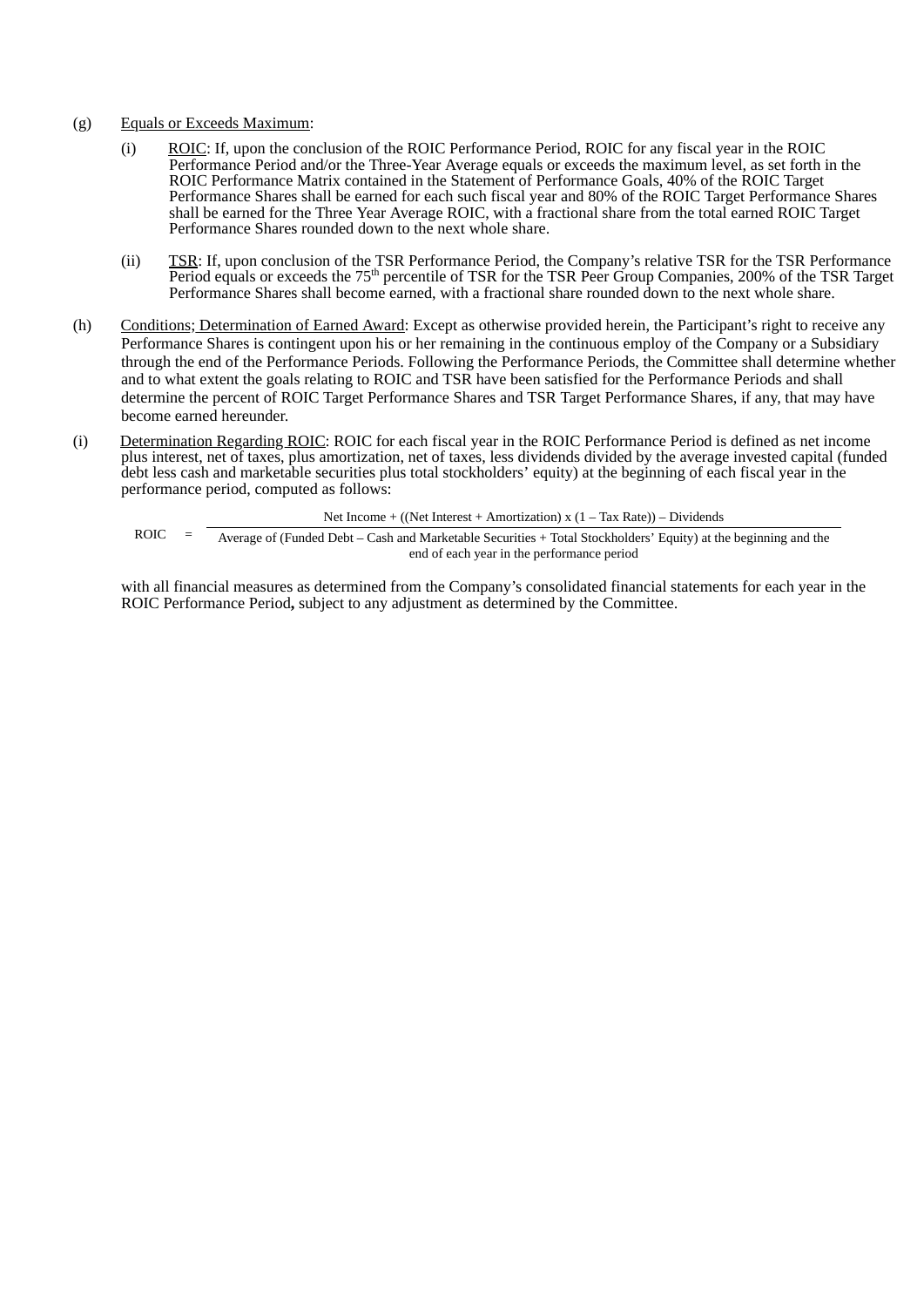- (j) Determination Regarding TSR: At the end of the TSR Performance Period, the percentile rank of the Company's TSR in respect to the TSR of the TSR Peer Companies will be calculated. TSR with respect to the Company and each of the TSR Peer Companies means the change in the fair market value of common stock of the Company and the TSR Peer Companies, assuming reinvestment of dividends, over the TSR Performance Period. The measurement of change in fair market value over the Performance Period shall be based on the average closing prices of the common stock for the last 20 trading days preceding the Date of Grant and the last 20 trading days preceding the end of the TSR Performance Period (December 31, 20\_\_\_), assuming reinvestment of dividends in common stock. Any TSR Peer Company that is no longer publicly traded at any time during or at the end of the TSR Performance Period shall be excluded from this calculation.
- (k) TSR Peer Companies: The public companies against which the Company's TSR performance will be compared (the "TSR Peer Group Companies") are identified in the Statement of Performance Goals.
- 3. Pro Rata Earning of Target Performance Shares.
	- (a) Termination without Cause or Good Reason, Death, Disability or Retirement: Notwithstanding Section 2(h), if, during the Performance Period, but before the payment of any Performance Shares as set forth in Section 5, the Participant's employment is terminated without "Cause" or with "Good Reason" (as each term is defined in the Participant's current Employment Agreement with the Company, as may be amended from time to time (the "Employment Agreement")), the Participant dies or in the event of his "Disability" (as such term is defined in the Employment Agreement) while in the employ of the Company or in the event of the retirement of the Participant after having attained "normal retirement age" (defined as the earlier of age 62 or 55 years old and 10 years of service with the Company), then the Participant shall be entitled to receive such percent of the ROIC Target Performance Shares and TSR Target Performance Shares, if any, as is determined pursuant to Section 2 at the conclusion of the Performance Periods as if the Participant had remained in the continuous employ of the Company through the end of the Performance Periods, based on the Company's ROIC and TSR performance during the Performance Periods, prorated, based on the number of whole months that the Participant was employed by the Company during the Performance Periods.
	- (b) Change in Control: Notwithstanding Section 2(h), if, during the Performance Periods, but before the payment of any Performance Shares as set forth in Section 5, a Change in Control occurs while the Participant is an employee of the Company, then the Participant shall be entitled to receive the number of ROIC Target Performance Shares and the number of TSR Target Performance Shares set out in Section 1.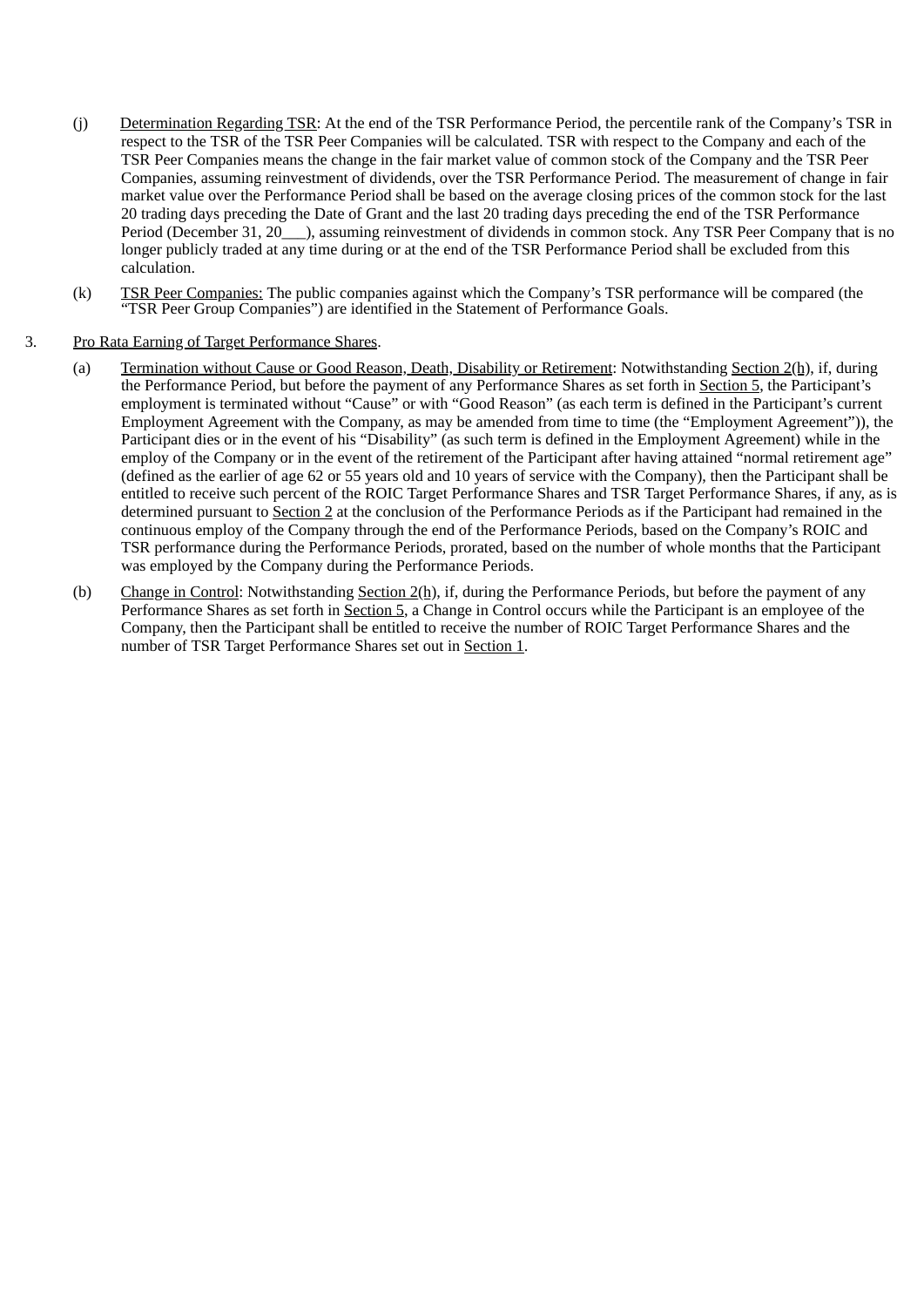- 4. Forfeiture of Award. Except to the extent the Participant has earned the right to receive Performance Shares pursuant to Section 2 or 3 hereof, the Participant's right to receive Performance Shares shall be forfeited automatically and without further notice on the date that the Participant ceases to be an employee of the Company or a Subsidiary prior to the last day of the Performance Periods or, in the event that Section 3(b) applies, the date on which the Change in Control occurs.
- 5. Payment of Performance Shares.
	- (a) Subject to Section 5(c), Performance Shares earned as provided in Section 2 or pursuant to Section 3(a) shall be paid to the Participant or his or her executor or administrator, as the case may be, in shares of Common Stock in the calendar year immediately following the close of the Performance Period to which the award relates, but in no event later than two and one-half (2 1/2) months after the close of the Performance Period.
	- (b) The ROIC Target Performance Shares and TSR Target Performance Shares earned pursuant to Section 3(b) shall be paid to the Participant in shares of Common Stock as soon as practicable following the Change in Control, but in no event later than two and one-half (2 1/2) months following the end of the year in which the Change in Control occurs.
	- (c) Notwithstanding anything in this Agreement to the contrary, if the Participant is a "specified employee" as determined pursuant to procedures adopted by the Company in compliance with Section 409A of the Code, the ROIC Target Performance Shares and TSR Target Performance Shares become payable on the Participant's "separation from service" with the Company and its Subsidiaries within the meaning of Section  $409A(a)(2)(A)(i)$  of the Code, and the amount payable hereunder constitutes a "deferral of compensation" (within the meaning of Section 409A of the Code), then payment of the ROIC Target Performance Shares and TSR Target Performance Shares shall be made on the earlier of the first day of the seventh month after the date of the Participant's "separation from service" with the Company and its Subsidiaries within the meaning of Section  $409A(a)(2)(A)(i)$  of the Code or the Participant's death.
- 6. Transferability. Transferability shall be as set forth in the Plan.
- 7. No Employment Contract. Nothing contained in this Agreement shall (a) confer upon the Participant any right to be employed by or remain employed by the Company, or (b) limit or affect in any manner the right of the Company to terminate the employment of the Participant at any time.
- 8. Taxes and Withholding. To the extent that the Company is required to withhold any federal, state, local or foreign taxes in connection with the payment of any Performance Shares, it shall be a condition to the payment of any Performance Shares that the Participant shall pay such taxes by the Company's retention of a portion of the shares of Common Stock otherwise payable to the Participant. The shares so retained shall be credited against such withholding requirement at the Fair Market Value on the date of such delivery. In the event additional taxes are required to be withheld by the Company the Participant agrees to a payroll deduction for the amount of the withholding requirement.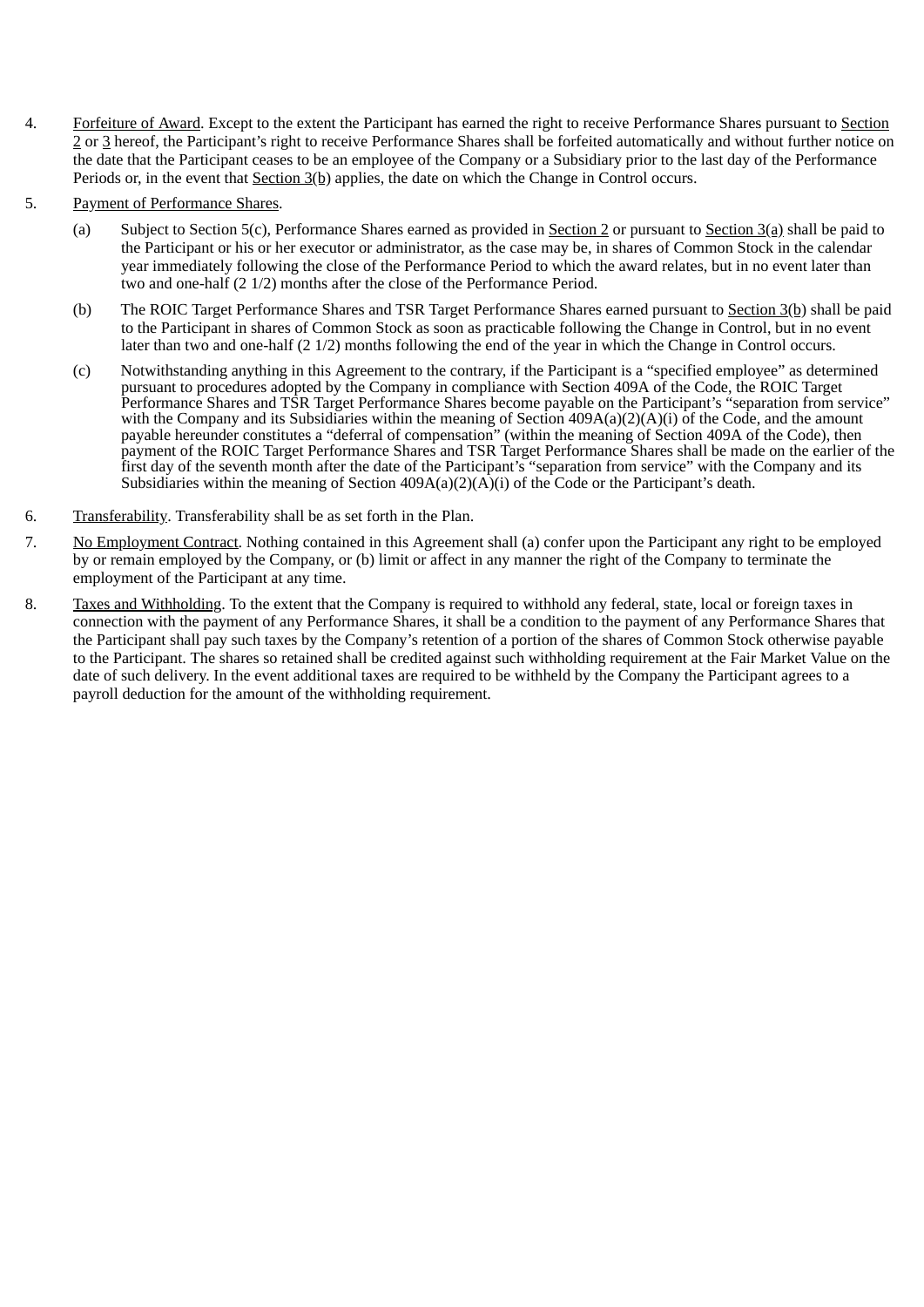- 9. Rights of a Stockholder. The Participant shall not have any rights of a stockholder with respect to the Performance Shares prior to the date such shares are earned.
- 10. Payment of Dividends. No dividends or dividend equivalents shall be accrued or earned with respect to any Performance Shares until such Performance Shares are earned by the Participant as provided in this Agreement.
- 11. Adjustments. Notwithstanding any other provision hereof, the number of Performance Shares subject to this Agreement, and the other terms and conditions of this award, are subject to mandatory adjustment as provided in Section 3.2 of the Plan.
- 12. Restrictive Covenants. If the Participant engages in any conduct in breach of any noncompetition, nonsolicitation or confidentiality obligations to the Company under any agreement, policy or plan, then such conduct shall also be deemed to be a breach of the terms of the Plan and this Agreement. Upon such breach, the Participant's right to receive Performance Shares covered by this Agreement shall be forfeited automatically and without further notice and to the extent that the Participant has received shares of Common Stock pursuant to Section 5 within a period of 18 months prior to such breach, the Participant shall be required to return to the Company, upon demand, such shares or the net proceeds of any sales. For purposes of this Section 12, net proceeds shall mean the net amount realized upon the disposition of the shares. Notwithstanding anything in this Agreement to the contrary, nothing in this Agreement prevents the Participant from providing, without prior notice to the Company, information to governmental authorities regarding possible legal violations or otherwise testifying or participating in any investigation or proceeding by any governmental authorities regarding possible legal violations, and for purpose of clarity the Participant is not prohibited from providing information voluntarily to the Securities and Exchange Commission pursuant to Section 21F of the Exchange Act.
- 13. Recovery of Performance Shares. If (a) the Company restates any part of its financial statements for any fiscal year or years covered by the Performance Periods due to material noncompliance with any financial reporting requirement under the U.S. securities laws applicable to such fiscal year or years (a "Restatement") and (b) the Committee determines that the Participant is personally responsible for causing the Restatement as a result of the Participant's personal misconduct or any fraudulent activity on the part of the Participant, then the Committee has discretion to, based on applicable facts and circumstances and subject to applicable law, cause the Company to recover all or any portion (but no more than 100%) of the shares of Common Stock paid or payable to the Participant for the Performance Periods. The amount of any cash or shares recovered by the Company under this Section 13 shall be limited to the amount by which such shares payment exceeded the amount that would have been paid to or received by the Participant had the Company's financial statements for the applicable restated fiscal year or years been initially filed as restated, as reasonably determined by the Committee. Notwithstanding anything herein to the contrary, the Participant's consent shall not be required for an amendment to this Agreement that is deemed necessary by the Company to ensure compliance with the Dodd-Frank Wall Street Reform and Consumer Protection Act (the "Dodd-Frank Act") or any regulations promulgated thereunder, including as a result of the implementation of any recoupment policy the Company adopts to comply with the requirements set forth in the Dodd-Frank Act.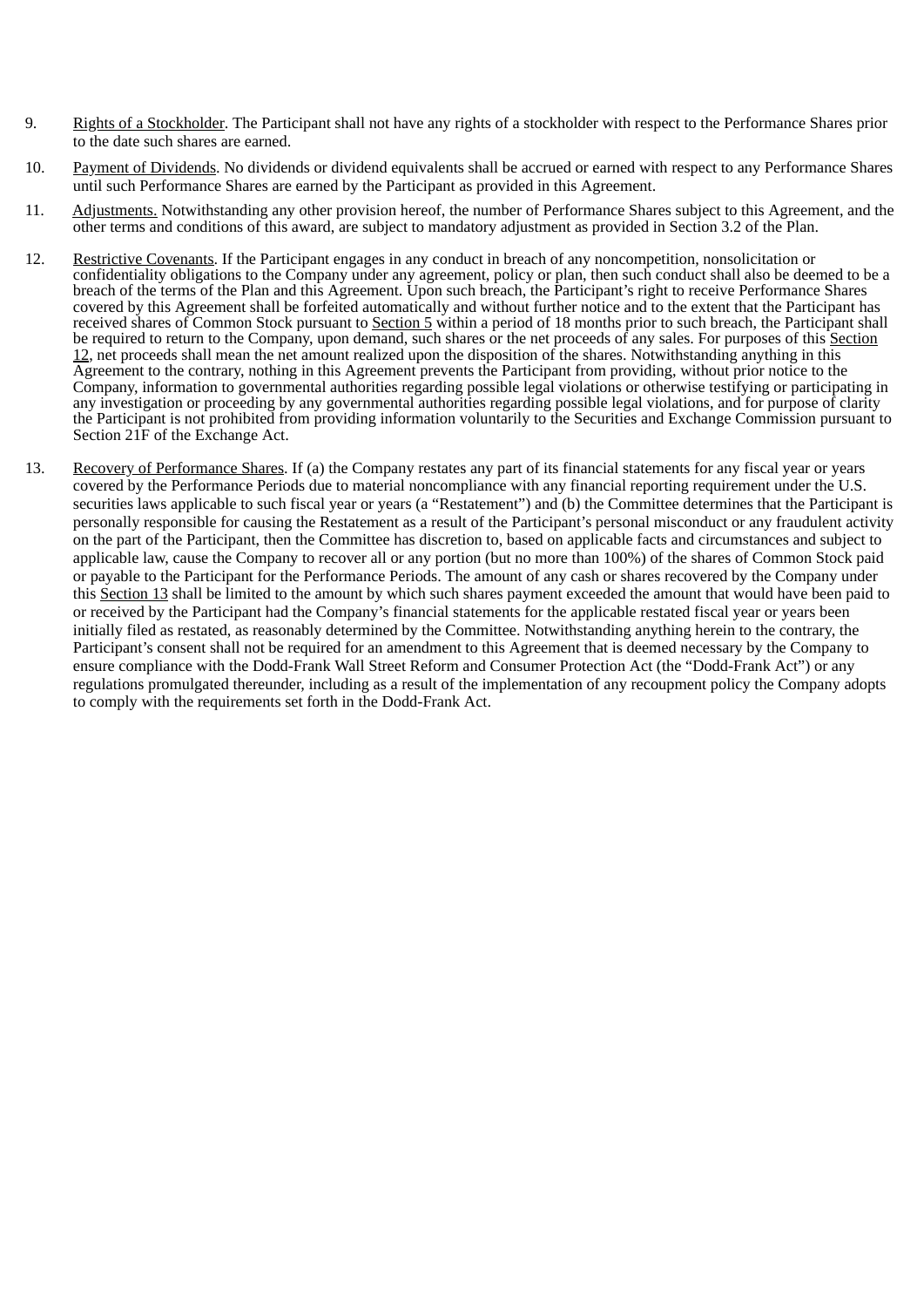- 14. Relation to Plan. This Agreement is subject to the terms and conditions of the Plan. In the event of any inconsistency between the provisions of this Agreement and the Plan, the Plan shall govern. The Committee acting pursuant to the Plan, as constituted from time to time, shall, except as expressly provided otherwise herein or in the Plan, have the right to determine any questions that arise and to exercise its discretionary authority under the Plan in connection with the grant of ROIC Target Performance Shares and TSR Target Performance Shares.
- 15. Miscellaneous. All decisions or interpretations of the Committee with respect to any question arising under the Plan or this Agreement shall be binding, conclusive and final. The waiver by the Company of any provision of this Agreement shall not operate as or be construed to be a subsequent waiver of the same provision or of any other provision of this Agreement. The Participant agrees to execute such other agreements, documents or assignments as may be necessary or desirable to effect the purposes of this Agreement.
- 16. Capitalized Terms. All capitalized terms used in this Agreement that are not defined herein shall have the meanings given them in the Plan or resolutions adopted by the Committee authorizing grants made under this Agreement, unless the context clearly requires otherwise.
- 17. Section 409A of the Code. To the extent applicable, it is intended that this Agreement and the Plan comply with, or be exempt from, the provisions of Section 409A of the Code. This Agreement and the Plan shall be administered in a manner consistent with this intent, and any provision that would cause this Agreement or the Plan to fail to satisfy Section 409A of the Code shall have no force or effect until amended to comply with Section 409A of the Code (which amendment may be retroactive to the extent permitted by Section 409A of the Code and may be made by the Company without the consent of the Participant). Any reference in this Agreement to Section 409A of the Code will also include any proposed, temporary or final regulations, or any other guidance, promulgated with respect to such section by the U.S. Department of the Treasury or the Internal Revenue Service.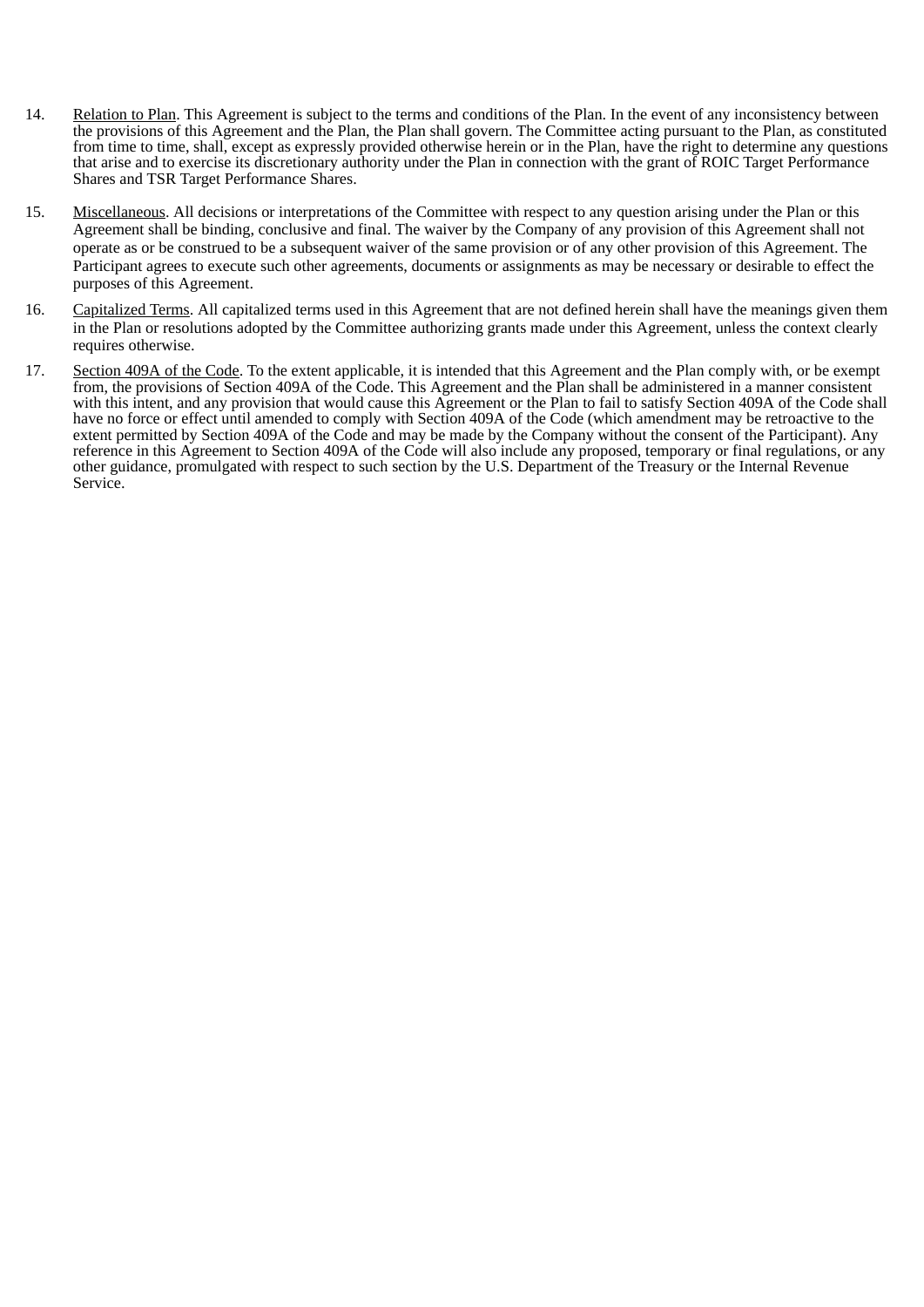IN WITNESS WHEREOF, the Company has caused this Agreement to be executed on its behalf by its duly authorized officer and the Participant has executed this Agreement, as of the day and year first above written.

MYR GROUP INC.

 $\text{By:}\qquad \qquad$ 

Name: Kenneth M. Hartwick

Title: Chairman of the Board

 The undersigned Participant hereby acknowledges receipt of an executed copy of this Agreement and accepts the right to receive any Performance Shares or other securities covered hereby, subject to the terms and conditions of the Plan and the terms and conditions herein above set forth.

Participant

Date: \_\_\_\_\_\_\_\_\_\_\_\_\_\_\_\_\_\_\_\_\_\_\_\_\_\_\_

\_\_\_\_\_\_\_\_\_\_\_\_\_\_\_\_\_\_\_\_\_\_\_\_\_\_\_\_\_\_\_\_\_\_\_\_\_\_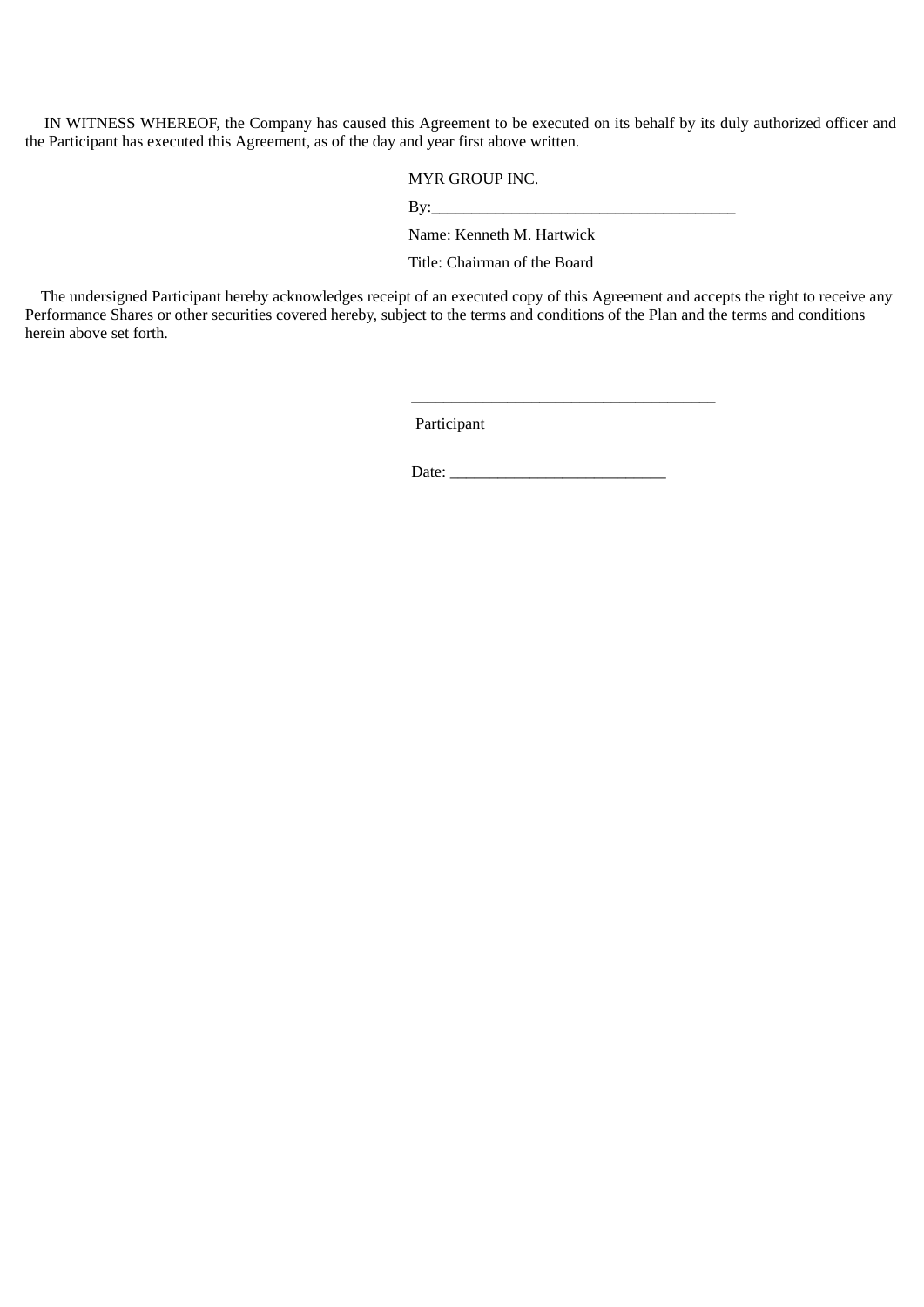### **CERTIFICATIONS**

### <span id="page-54-0"></span>**Certification of Principal Executive Officer**

I, Richard S. Swartz, Jr., certify that:

- 1. I have reviewed this quarterly report on Form 10-Q of MYR Group Inc.;
- 2. Based on my knowledge, this report does not contain any untrue statement of a material fact or omit to state a material fact necessary to make the statements made, in light of the circumstances under which such statements were made, not misleading with respect to the period covered by this report;
- 3. Based on my knowledge, the Financial Statements, and other financial information included in this report, fairly present in all material respects the financial condition, results of operations and cash flows of the registrant as of, and for, the periods presented in this report;
- 4. The registrant's other certifying officer and I are responsible for establishing and maintaining disclosure controls and procedures (as defined in Exchange Act Rules 13a-15(e) and 15d-15(e)) and internal control over financial reporting (as defined in Exchange Act Rules 13a-15(f) and 15d-15(f)) for the registrant and have:
	- a) Designed such disclosure controls and procedures, or caused such disclosure controls and procedures to be designed under our supervision, to ensure that material information relating to the registrant, including its consolidated subsidiaries, is made known to us by others within those entities, particularly during the period in which this report is being prepared;
	- b) Designed such internal control over financial reporting, or caused such internal control over financial reporting to be designed under our supervision, to provide reasonable assurance regarding the reliability of financial reporting and the preparation of financial statements for external purposes in accordance with generally accepted accounting principles;
	- c) Evaluated the effectiveness of the registrant's disclosure controls and procedures and presented in this report our conclusions about the effectiveness of the disclosure controls and procedures, as of the end of the period covered by this report based on such evaluation; and
	- d) Disclosed in this report any change in the registrant's internal control over financial reporting that occurred during the registrant's most recent fiscal quarter (the registrant's fourth fiscal quarter in the case of an annual report) that has materially affected, or is reasonably likely to materially affect, the registrant's internal control over financial reporting; and
- 5. The registrant's other certifying officer and I have disclosed, based on our most recent evaluation of internal control over financial reporting, to the registrant's auditors and the audit committee of the registrant's board of directors (or persons performing the equivalent functions):
	- a) All significant deficiencies and material weaknesses in the design or operation of internal control over financial reporting which are reasonably likely to adversely affect the registrant's ability to record, process, summarize and report financial information; and
	- b) Any fraud, whether or not material, that involves management or other employees who have a significant role in the registrant's internal control over financial reporting.

April 27, 2022 /s/ RICHARD S. SWARTZ, JR.

(Principal Executive Officer) Chief Executive Officer and President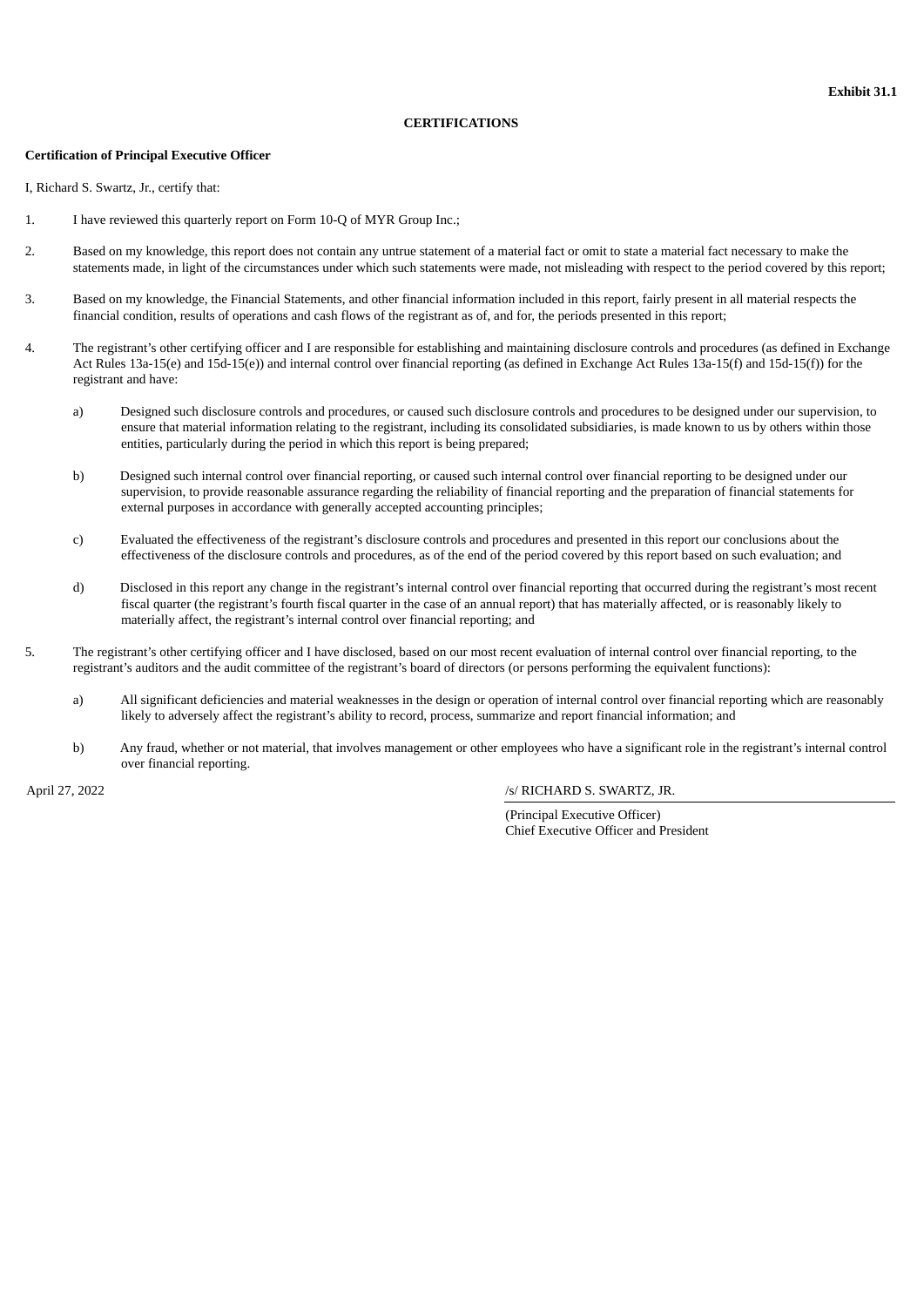### **CERTIFICATIONS**

### <span id="page-55-0"></span>**Certification of Principal Financial Officer**

I, Betty R. Johnson, certify that:

- 1. I have reviewed this quarterly report on Form 10-Q of MYR Group Inc.;
- 2. Based on my knowledge, this report does not contain any untrue statement of a material fact or omit to state a material fact necessary to make the statements made, in light of the circumstances under which such statements were made, not misleading with respect to the period covered by this report;
- 3. Based on my knowledge, the Financial Statements, and other financial information included in this report, fairly present in all material respects the financial condition, results of operations and cash flows of the registrant as of, and for, the periods presented in this report;
- 4. The registrant's other certifying officer and I are responsible for establishing and maintaining disclosure controls and procedures (as defined in Exchange Act Rules 13a-15(e) and 15d-15(e)) and internal control over financial reporting (as defined in Exchange Act Rules 13a-15(f) and 15d-15(f)) for the registrant and have:
	- a) Designed such disclosure controls and procedures, or caused such disclosure controls and procedures to be designed under our supervision, to ensure that material information relating to the registrant, including its consolidated subsidiaries, is made known to us by others within those entities, particularly during the period in which this report is being prepared;
	- b) Designed such internal control over financial reporting, or caused such internal control over financial reporting to be designed under our supervision, to provide reasonable assurance regarding the reliability of financial reporting and the preparation of financial statements for external purposes in accordance with generally accepted accounting principles;
	- c) Evaluated the effectiveness of the registrant's disclosure controls and procedures and presented in this report our conclusions about the effectiveness of the disclosure controls and procedures, as of the end of the period covered by this report based on such evaluation; and
	- d) Disclosed in this report any change in the registrant's internal control over financial reporting that occurred during the registrant's most recent fiscal quarter (the registrant's fourth fiscal quarter in the case of an annual report) that has materially affected, or is reasonably likely to materially affect, the registrant's internal control over financial reporting; and
- 5. The registrant's other certifying officer and I have disclosed, based on our most recent evaluation of internal control over financial reporting, to the registrant's auditors and the audit committee of the registrant's board of directors (or persons performing the equivalent functions):
	- a) All significant deficiencies and material weaknesses in the design or operation of internal control over financial reporting which are reasonably likely to adversely affect the registrant's ability to record, process, summarize and report financial information; and
	- b) Any fraud, whether or not material, that involves management or other employees who have a significant role in the registrant's internal control over financial reporting.

April 27, 2022 /s/ BETTY R. JOHNSON

(Principal Financial Officer) Senior Vice President and Chief Financial Officer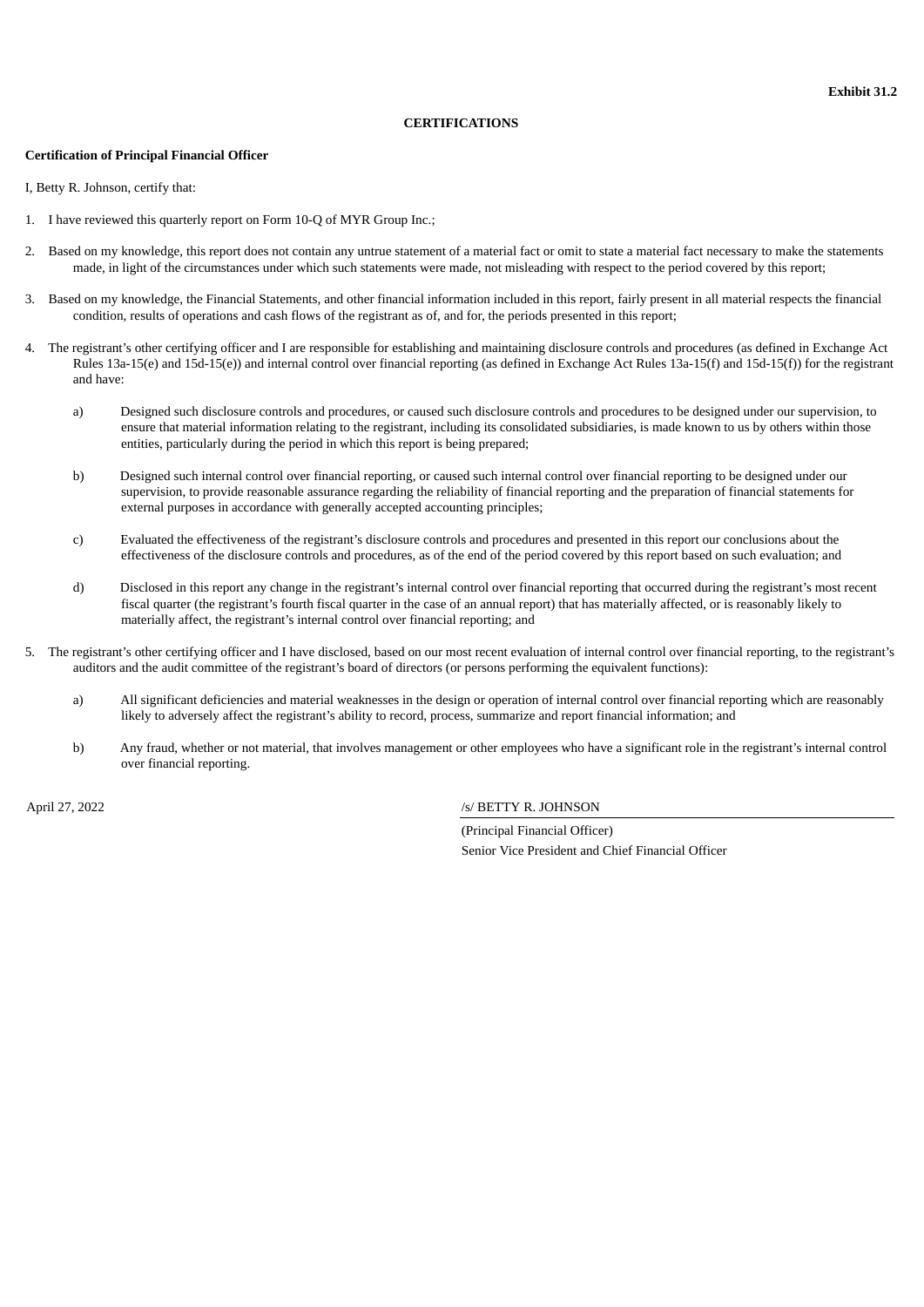### **CERTIFICATION OF THE CHIEF EXECUTIVE OFFICER, PURSUANT TO SECTION 906 OF THE SARBANES-OXLEY ACT OF 2002**

<span id="page-56-0"></span>I, Richard S. Swartz, Jr., Chief Executive Officer and President of MYR Group Inc. (the "Company"), certify, pursuant to 18 U.S.C. § 1350, as adopted pursuant to § 906 of the Sarbanes-Oxley Act of 2002, that:

- 1) The Quarterly Report on Form 10-Q for the quarter ended March 31, 2022 of the Company fully complies with the requirements of section 13(a) or 15(d) of the Securities Exchange Act of 1934; and
- 2) The information contained in such report fairly presents, in all material respects, the financial condition and results of operations of the Company.

April 27, 2022 /s/ RICHARD S. SWARTZ, JR.

*Chief Executive Officer and President*